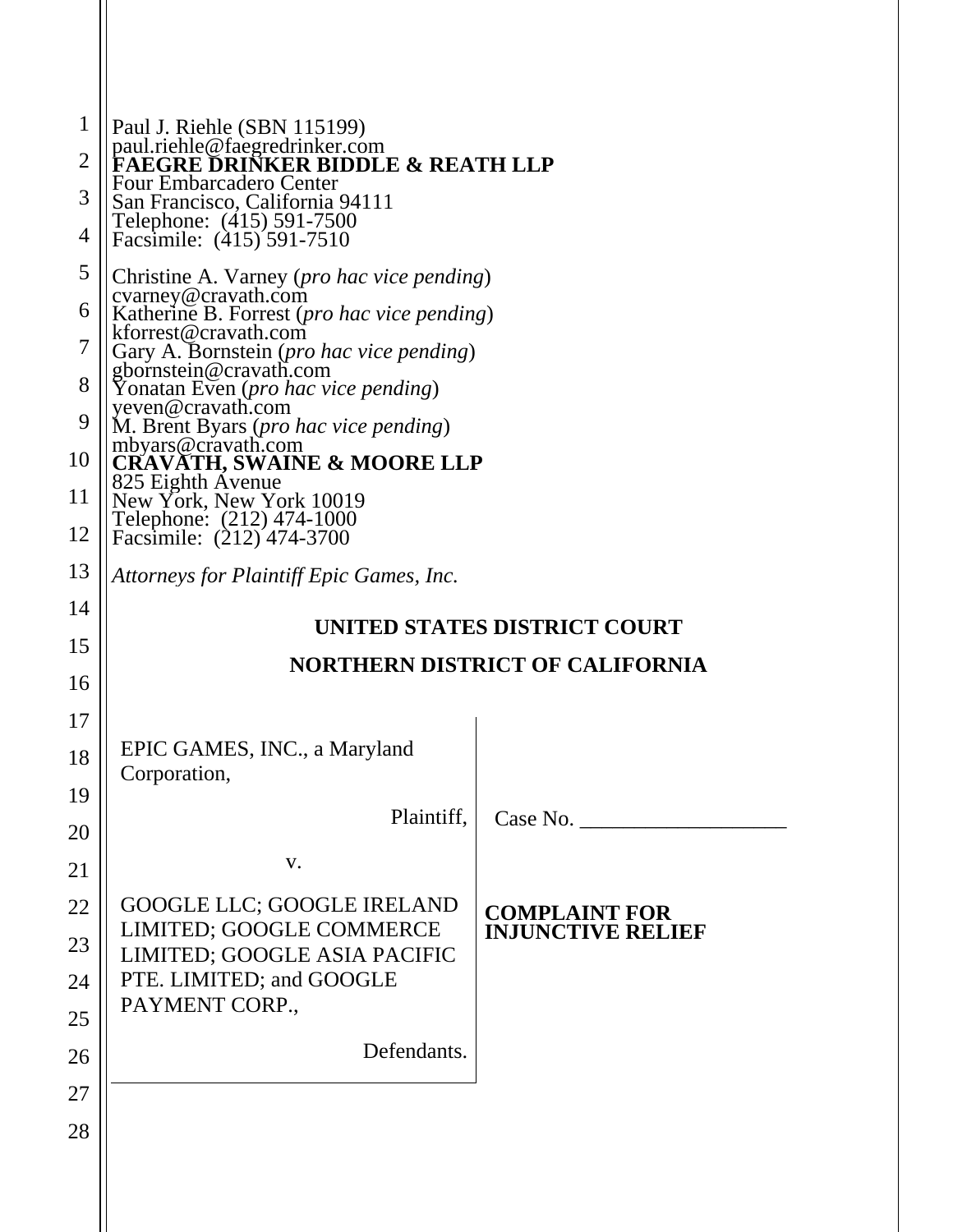## **TABLE OF CONTENTS**

| 1              | <u>TABLE OF CONTENTS</u>                                                      |                 |      |                                                                        |    |
|----------------|-------------------------------------------------------------------------------|-----------------|------|------------------------------------------------------------------------|----|
| $\overline{2}$ |                                                                               |                 |      |                                                                        |    |
| 3              |                                                                               |                 |      |                                                                        |    |
| $\overline{4}$ |                                                                               |                 |      |                                                                        |    |
| 5              |                                                                               |                 |      |                                                                        |    |
| 6              |                                                                               |                 |      |                                                                        |    |
| 7              | 1.                                                                            |                 |      | Google Dominates the Merchant Market for Mobile Operating Systems.  13 |    |
| 8              |                                                                               | A.              |      | The Merchant Market for Mobile Operating Systems 14                    |    |
| 9              |                                                                               |                 | i.   |                                                                        |    |
| 10             |                                                                               |                 | ii.  |                                                                        |    |
| 11             |                                                                               | <b>B.</b>       |      | Google's Monopoly Power in the Merchant Market for Mobile OSs  16      |    |
| 12             | Google Unlawfully Maintains a Monopoly in the Android Mobile App<br>$\prod$ . |                 |      |                                                                        |    |
| 13             |                                                                               |                 |      |                                                                        |    |
| 14             |                                                                               | A.              |      |                                                                        |    |
| 15             |                                                                               |                 | i.   |                                                                        |    |
| 16             |                                                                               |                 | ii.  |                                                                        |    |
| 17             |                                                                               | <b>B.</b>       |      | Google's Monopoly Power in the Android App Distribution Market 22      |    |
| 18             |                                                                               | $\mathcal{C}$ . |      | Google's Anti-Competitive Conduct Concerning the Android App           |    |
| 19             |                                                                               |                 |      |                                                                        | 26 |
| 20             |                                                                               |                 | i.   |                                                                        |    |
| 21             |                                                                               |                 | ii.  | Google's Conduct Toward App Distributors and Developers 28             |    |
| 22             |                                                                               |                 | iii. |                                                                        |    |
| 23             |                                                                               | D.              |      | Anti-Competitive Effects in the Android App Distribution Market 35     |    |
| 24             | III.                                                                          |                 |      | Google Unlawfully Acquired and Maintains a Monopoly in the Android In- |    |
| 25             |                                                                               |                 |      |                                                                        |    |
| 26             |                                                                               | A.              |      |                                                                        |    |
| 27             |                                                                               |                 | i.   |                                                                        |    |
| 28             |                                                                               |                 | ii.  |                                                                        |    |
|                |                                                                               |                 |      |                                                                        |    |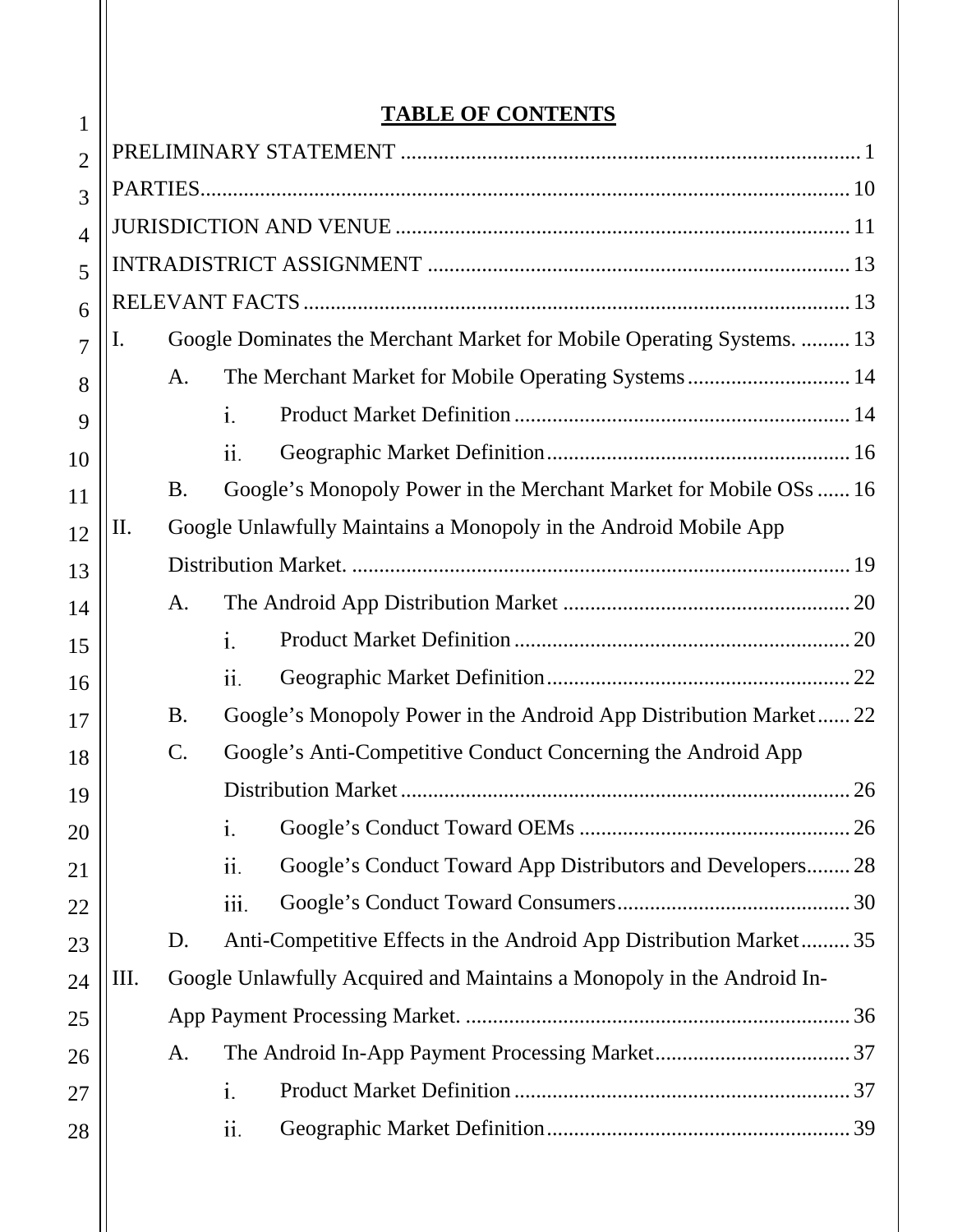| $\mathbf{1}$   | <b>B.</b>                                                       | Google's Monopoly Power in the Android In-App Payment                        |  |
|----------------|-----------------------------------------------------------------|------------------------------------------------------------------------------|--|
| $\overline{2}$ |                                                                 |                                                                              |  |
| 3              | $\mathcal{C}$ .                                                 | Google's Anti-Competitive Conduct Concerning the Android In-App              |  |
| 4              |                                                                 |                                                                              |  |
| 5              | D.                                                              | Anti-Competitive Effects in the Android In-App Payment Processing            |  |
| 6              |                                                                 |                                                                              |  |
| $\overline{7}$ |                                                                 | COUNT 1: Sherman Act § 2 (Unlawful Monopoly Maintenance in the Android       |  |
| 8              |                                                                 |                                                                              |  |
| 9              |                                                                 | COUNT 2: Sherman Act $\S 1$ (Unreasonable restraints of trade concerning     |  |
| 10             |                                                                 |                                                                              |  |
| 11             |                                                                 | COUNT 3: Sherman Act $\S 1$ (Unreasonable restraints of trade concerning     |  |
| 12             |                                                                 |                                                                              |  |
| 13             |                                                                 | COUNT 4: Sherman Act § 2 (Unlawful Monopolization and Monopoly               |  |
| 14             | Maintenance in the Android In-App Payment Processing Market) 46 |                                                                              |  |
| 15             |                                                                 | COUNT 5: Sherman Act $\S 1$ (Unreasonable restraints of trade concerning     |  |
| 16             |                                                                 |                                                                              |  |
| 17             |                                                                 | COUNT 6: Sherman Act § 1 (Tying Google Play Store to Google Play Billing) 49 |  |
| 18             |                                                                 | COUNT 7: California Cartwright Act (Unreasonable restraints of trade in      |  |
| 19             |                                                                 |                                                                              |  |
| 20             |                                                                 | COUNT 8: California Cartwright Act (Unreasonable restraints of trade in      |  |
| 21             |                                                                 |                                                                              |  |
| 22             |                                                                 | COUNT 9: California Cartwright Act (Unreasonable restraints of trade in      |  |
| 23             |                                                                 |                                                                              |  |
| 24             |                                                                 | COUNT 10: California Cartwright Act (Tying Google Play Store to Google Play  |  |
| 25             |                                                                 |                                                                              |  |
| 26             |                                                                 |                                                                              |  |
| 27             |                                                                 |                                                                              |  |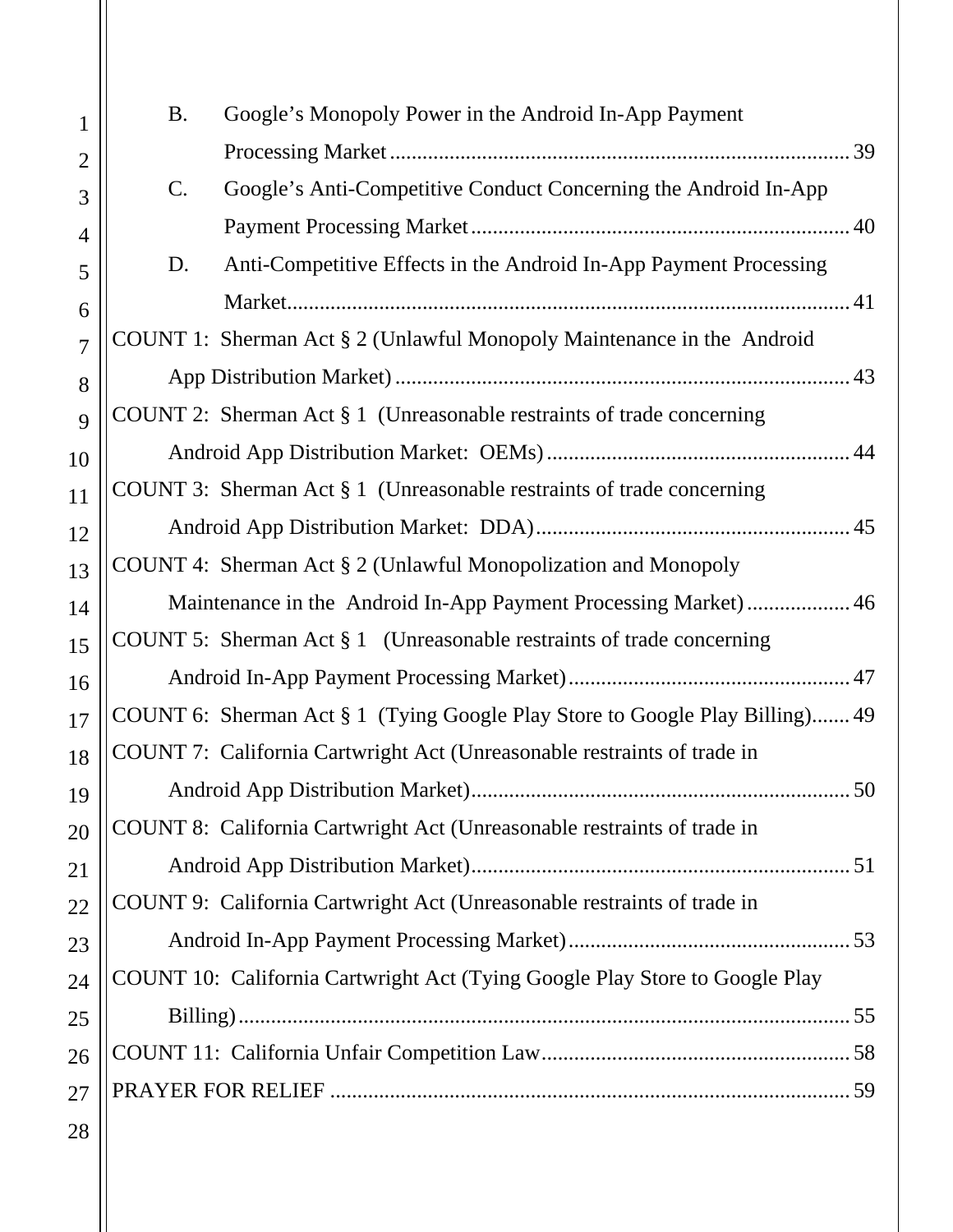Plaintiff Epic Games, Inc. ("Epic"), by its undersigned counsel, alleges, with knowledge with respect to its own acts and on information and belief as to other matters, as follows:

#### **PRELIMINARY STATEMENT**

1. In 1998, Google was founded as an exciting young company with a unique motto: "Don't Be Evil". Google's Code of Conduct explained that this admonishment was about "how we serve our users" and "much more than that . . . it's also about doing the right thing more generally".<sup>1</sup> Twenty-two years later, Google has relegated its motto to nearly an afterthought, and is using its size to do evil upon competitors, innovators, customers, and users in a slew of markets it has grown to monopolize. This case is about doing the right thing in one important area, the Android mobile ecosystem, where Google unlawfully maintains monopolies in multiple related markets, denying consumers the freedom to enjoy their mobile devices—freedom that Google always promised Android users would have.

2. Google acquired the Android mobile operating system more than a decade ago, promising repeatedly over time that Android would be the basis for an "open" ecosystem in which industry participants could freely innovate and compete without unnecessary restrictions.<sup>2</sup> Google's CEO, Sundar Pichai, represented in 2014

<sup>&</sup>lt;sup>1</sup> Kate Conger, *Google Removes 'Don't Be Evil' Clause from Its Code of Conduct*, Gizmodo (May 18, 2018), https://gizmodo.com/google-removes-nearly-all-mentions-of-dont-be-evil-from-1826153393.

<sup>&</sup>lt;sup>2</sup> Google Blog, News and notes from Android team, *The Benefits & Importance of Compatibility*, (Sept. 14, 2012), https://android.googleblog.com/2012/09/the-benefits-importance-of-

compatibility.html ("We built Android to be an open source mobile platform freely available to anyone wishing to use it . . . . This openness allows device manufacturers to customize Android and enable new user experiences, driving innovation and consumer choice."); Stuart Dredge, *Google's Sundar Pichai on wearable tech: 'We're just scratching the surface'*, The Guardian (Mar. 9, 2014),

https://www.theguardian.com/technology/2014/mar/09/google-sundar-pichai-android-chrome-sxsw ("Android is one of the most open systems that I've ever seen"); Andy Rubin, *Andy Rubin's Email to Android Partners*, The Wall Street Journal (Mar. 13, 2013), *available at*

https://blogs.wsj.com/digits/2013/03/13/andy-rubins-email-to-android-partners/?mod=WSJBlog ("At its core, Android has always been about openness").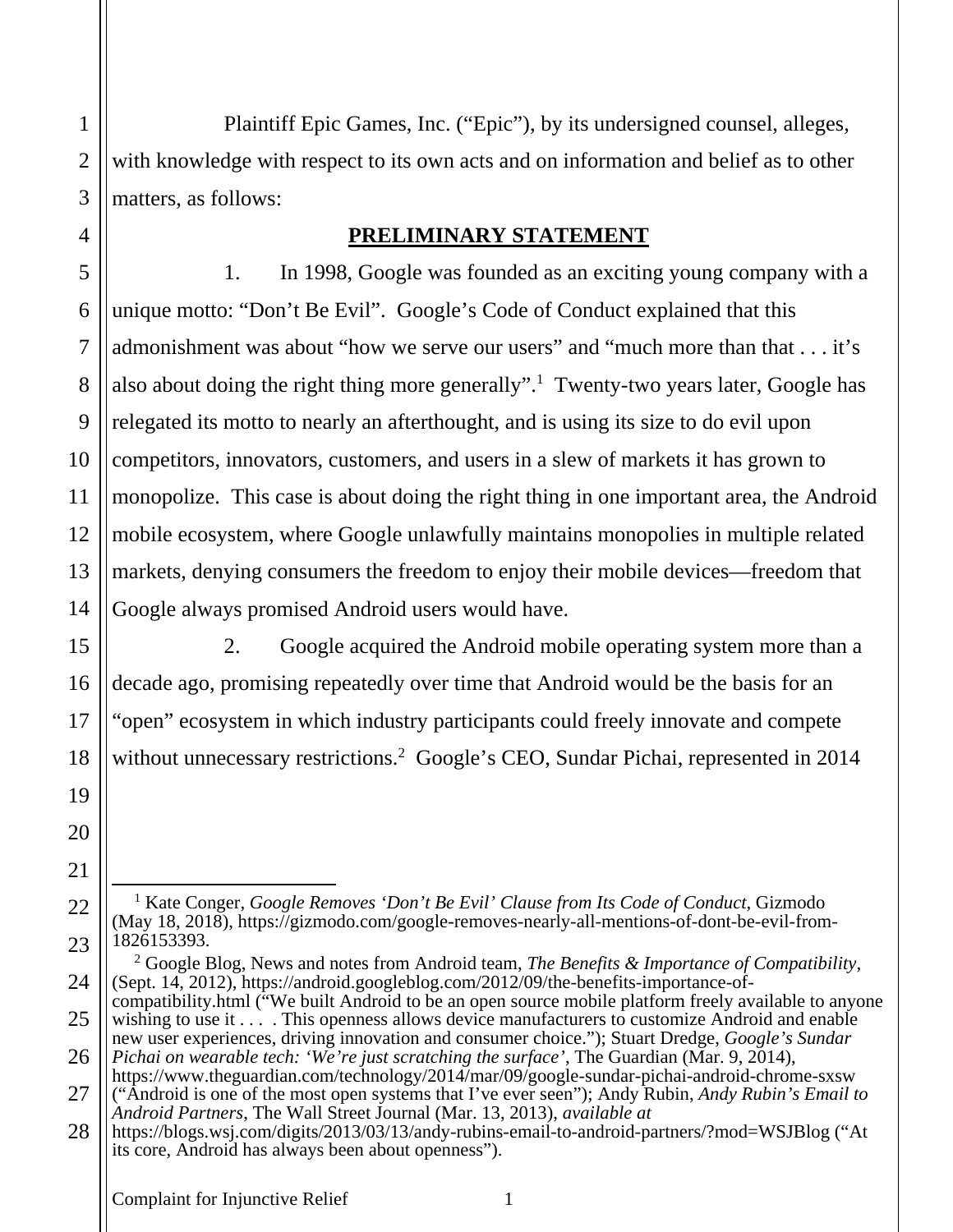that Android "is one of the most open systems that I've ever seen".<sup>3</sup> And Andy Rubin, an Android founder who is described by some as the "Father of Android", said when he departed Google in 2013 that "at its core, Android has always been about openness".4 Since then, Google has deliberately and systematically closed the Android ecosystem to competition, breaking the promises it made. Google's anti-competitive conduct has now been condemned by regulators the world over.

3. Epic brings claims under Sections 1 and 2 of the Sherman Act and under California law to end Google's unlawful monopolization and anti-competitive restraints in two separate markets: (1) the market for the distribution of mobile apps to Android users and (2) the market for processing payments for digital content within Android mobile apps. Epic seeks to end Google's unfair, monopolistic and anticompetitive actions in each of these markets, which harm device makers, app developers, app distributors, payment processors, and consumers.

4. **Epic does not seek monetary compensation from this Court for the injuries it has suffered**. Epic likewise does not seek a side deal or favorable treatment from Google for itself. Instead, Epic seeks injunctive relief that would deliver Google's broken promise: an open, competitive Android ecosystem for all users and industry participants. Such injunctive relief is sorely needed.

5. Google has eliminated competition in the distribution of Android apps using myriad contractual and technical barriers. Google's actions force app developers and consumers into Google's own monopolized "app store"—the Google Play Store. Google has thus installed itself as an unavoidable middleman for app developers who wish to reach Android users and vice versa. Google uses this monopoly power to impose a tax that siphons monopoly profits for itself every time an app

1

2

<sup>3</sup> Stuart Dredge, *Google's Sundar Pichai on wearable tech: 'We're just scratching the surface'*, The Guardian (Mar. 9, 2014), https://www.theguardian.com/technology/2014/mar/09/google-sundarpichai-android-chrome-sxsw.

<sup>4</sup> Andy Rubin, *Andy Rubin's Email to Android Partners*, The Wall Street Journal (Mar. 13, 2013), *available at* https://blogs.wsj.com/digits/2013/03/13/andy-rubins-email-to-androidpartners/?mod=WSJBlog.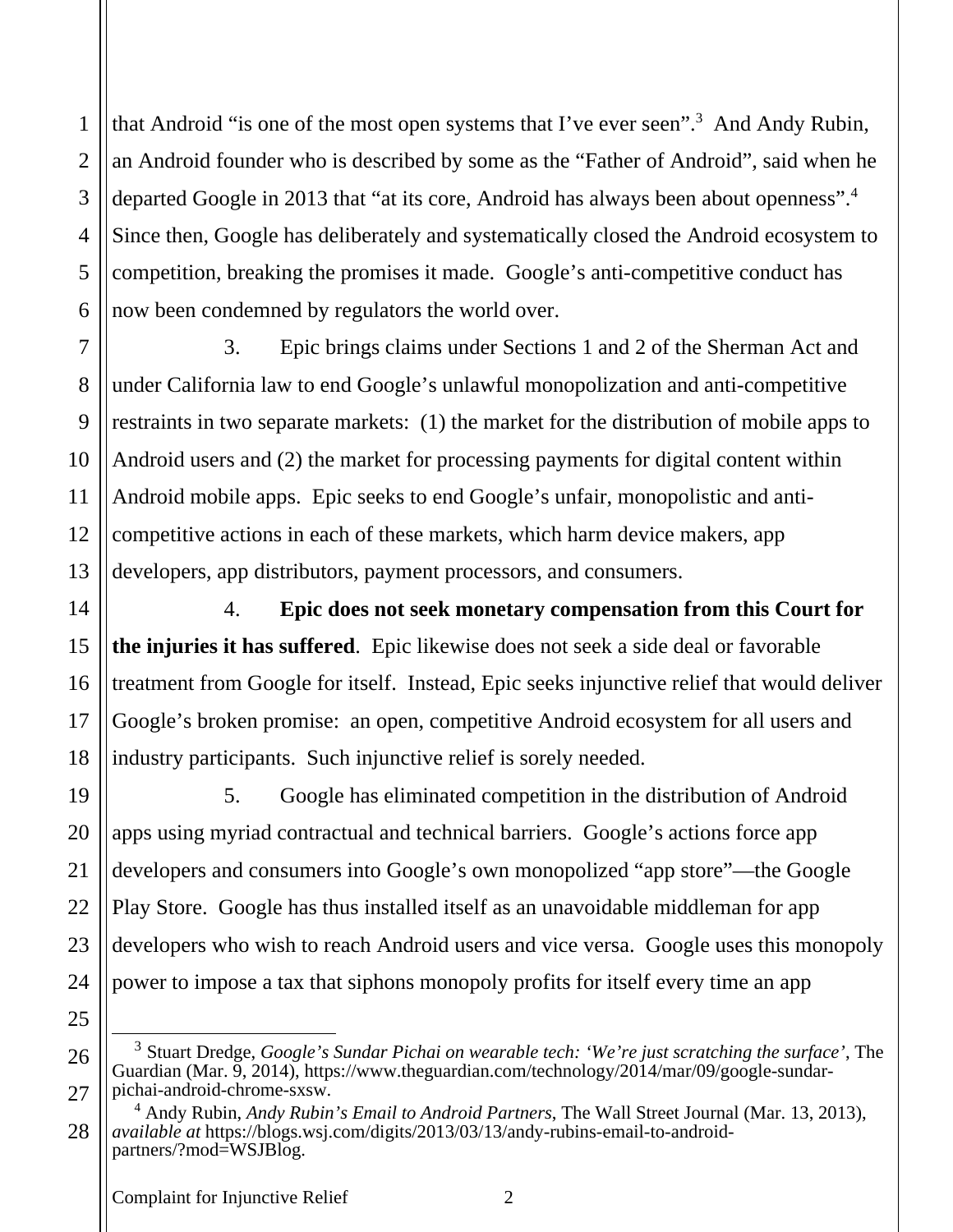developer transacts with a consumer for the sale of an app or in-app digital content. And Google further siphons off all user data exchanged in such transactions, to benefit its own app designs and advertising business.

6. If not for Google's anti-competitive behavior, the Android ecosystem could live up to Google's promise of open competition, providing Android users and developers with competing app stores that offer more innovation, significantly lower prices and a choice of payment processors. Such an open system is not hard to imagine. Two decades ago, through the actions of courts and regulators, Microsoft was forced to open up the Windows for PC ecosystem. As a result, PC users have multiple options for downloading software unto their computers, either directly from developers' websites or from several competing stores. No single entity controls the ecosystem or imposes a tax on all transactions. And Google, as the developer of software such as the Chrome browser, is a direct beneficiary of this competitive landscape. Android users and developers likewise deserve free and fair competition.

**\* \* \*** 

7. In today's world, virtually all consumers and businesses stay connected, informed, and entertained through smart mobile computing devices such as smartphones and tablets. Mobile applications ("apps") are innovative software products that greatly contribute to those devices' value. Consumers the world over use smart mobile devices and mobile apps to video chat with friends, pay bills, stay current with the news, listen to music, watch videos, play games, and more.

8. Epic develops and distributes entertainment apps for personal computers, gaming consoles, and smart mobile devices. The most popular game Epic currently makes is *Fortnite*, which has connected hundreds of millions of people in a colorful virtual world where they meet, play, talk, compete, dance, and even attend concerts and other cultural events.

1

2

3

4

5

6

7

8

9

10

11

Complaint for Injunctive Relief 3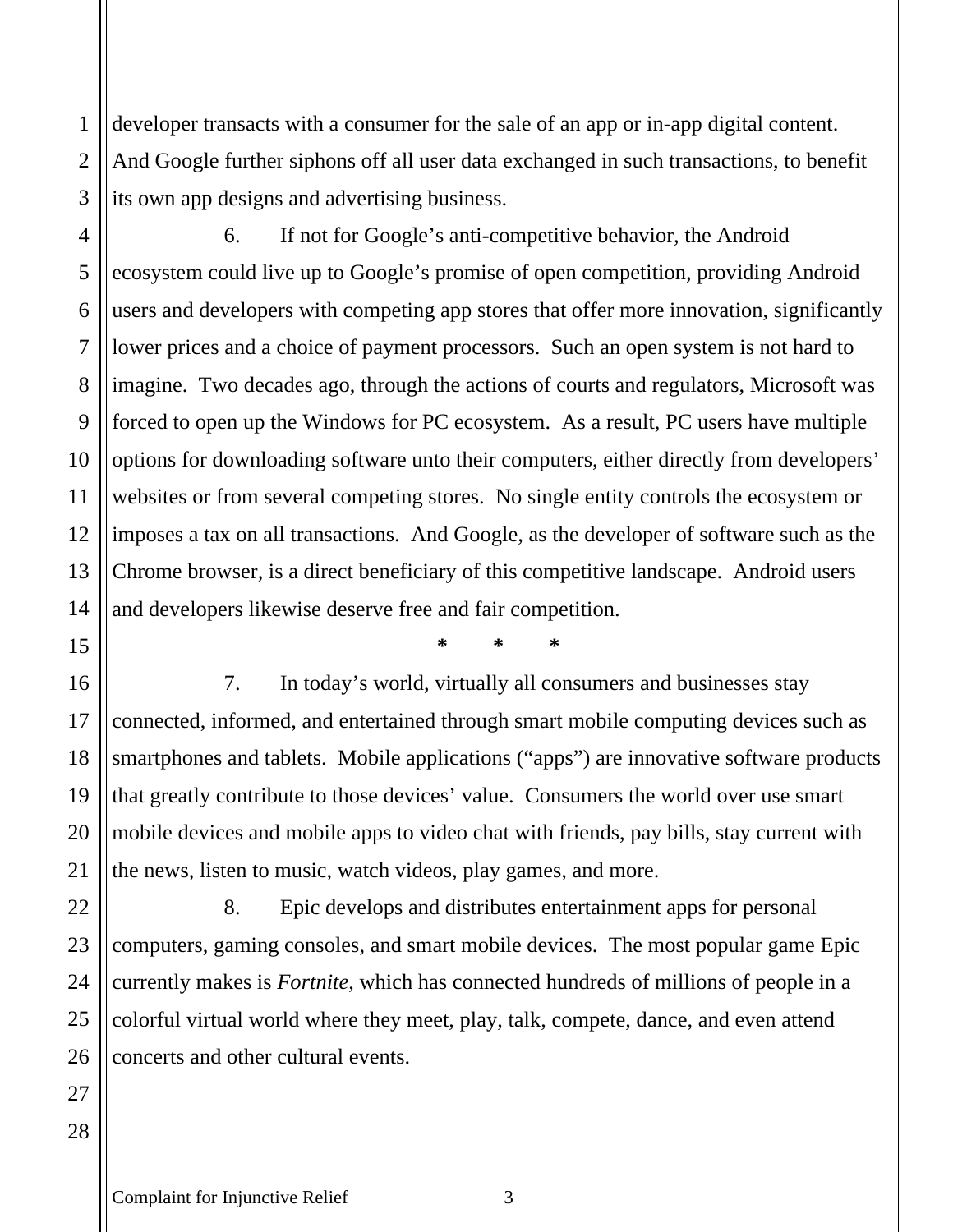

9. *Fortnite* is free for everyone to download and play. To generate revenue, Epic offers users various in-app purchases of content for use within the app, such as digital avatars, costumes, dances, or other cosmetic enhancements.



10. In the first year after *Fortnite* was released in 2017, the game attracted over 125 million players; in the years since, *Fortnite* has topped 350 million players and has become a global cultural phenomenon.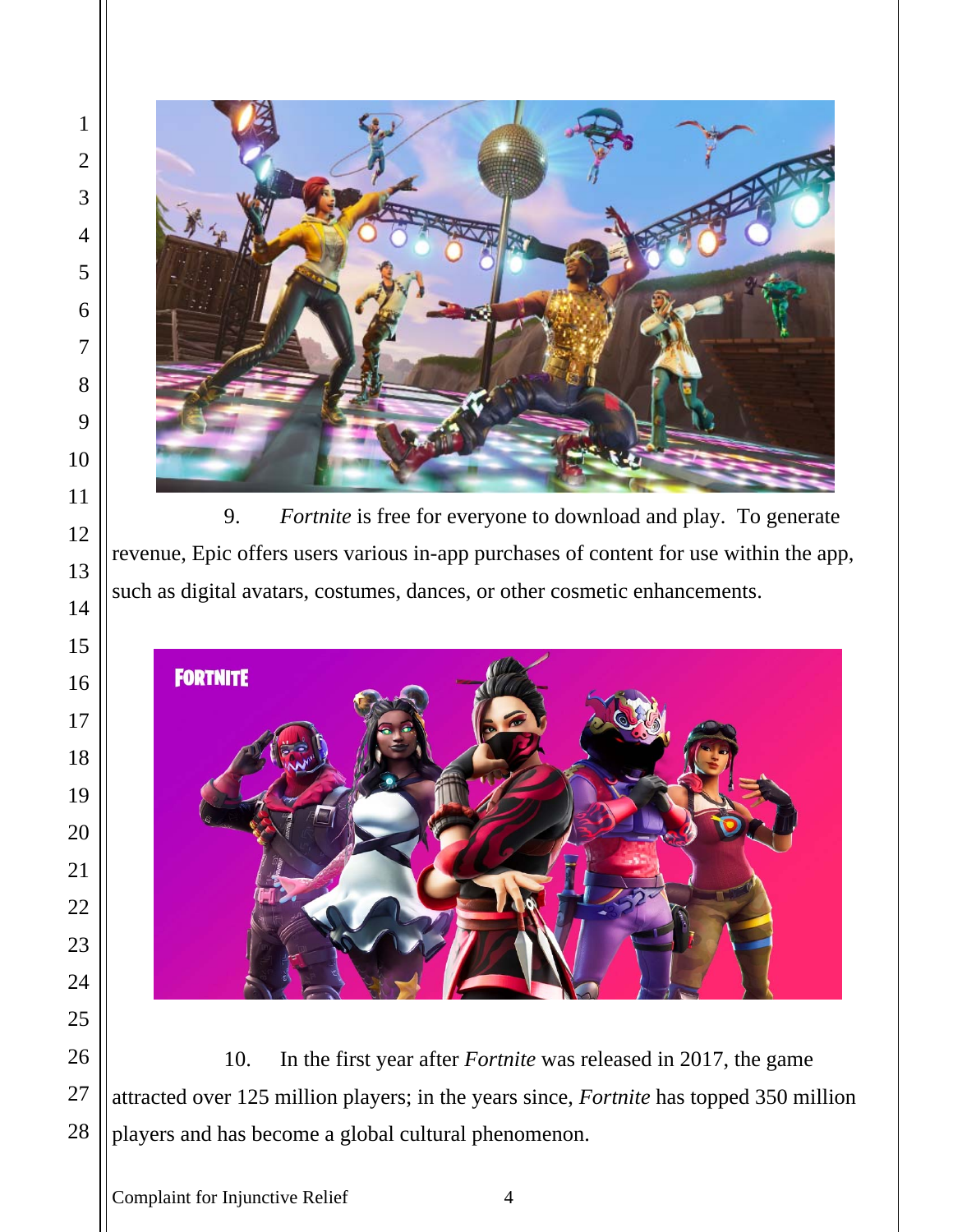11. Similar to a PC or a Mac personal computer, smart mobile devices use an "operating system" or "OS" to provide core device functionality and to enable the operation of compatible programs. As with PCs, the commercial viability of an OS for mobile devices (a "mobile OS") depends on the availability of a large number of compatible apps that cater to the preferences and needs of users.

12. Google controls the most ubiquitous OS used in mobile devices, the Android OS. Android OS is used by billions of users the world over, and boasts nearly 3 million compatible apps.

13. Android is the only commercially viable OS that is widely available to license by companies that design and sell smart mobile devices, known as original equipment manufacturers ("OEMs"). Accordingly, when OEMs select a mobile OS to install on their devices, they have only one option: Google's Android OS. Google therefore has monopoly power in the market for mobile operating systems that are available for license by OEMs (the Merchant Market for Mobile Operating Systems (*infra* Part I)).

14. Google has not been satisfied with its control of the Android OS. Notwithstanding its promises to make Android devices open to competition, Google has erected contractual and technological barriers that foreclose competing ways of distributing apps to Android users, ensuring that the Google Play Store accounts for nearly all the downloads of apps from app stores on Android devices. Google thus maintains a monopoly over the market for distributing mobile apps to Android users, referred to herein as the "Android App Distribution Market" (*infra* Part II).

15. For example, Google bundles the Google Play Store with a set of other Google services that Android OEMs must have on their devices (such as Gmail, Google Search, Google Maps, and YouTube) and conditions the licensing of those services on an OEM's agreement to pre-install the Google Play Store and to prominently display it. Google then interferes with OEMs' ability to make third-party app stores or apps available on the devices they make. These restrictions effectively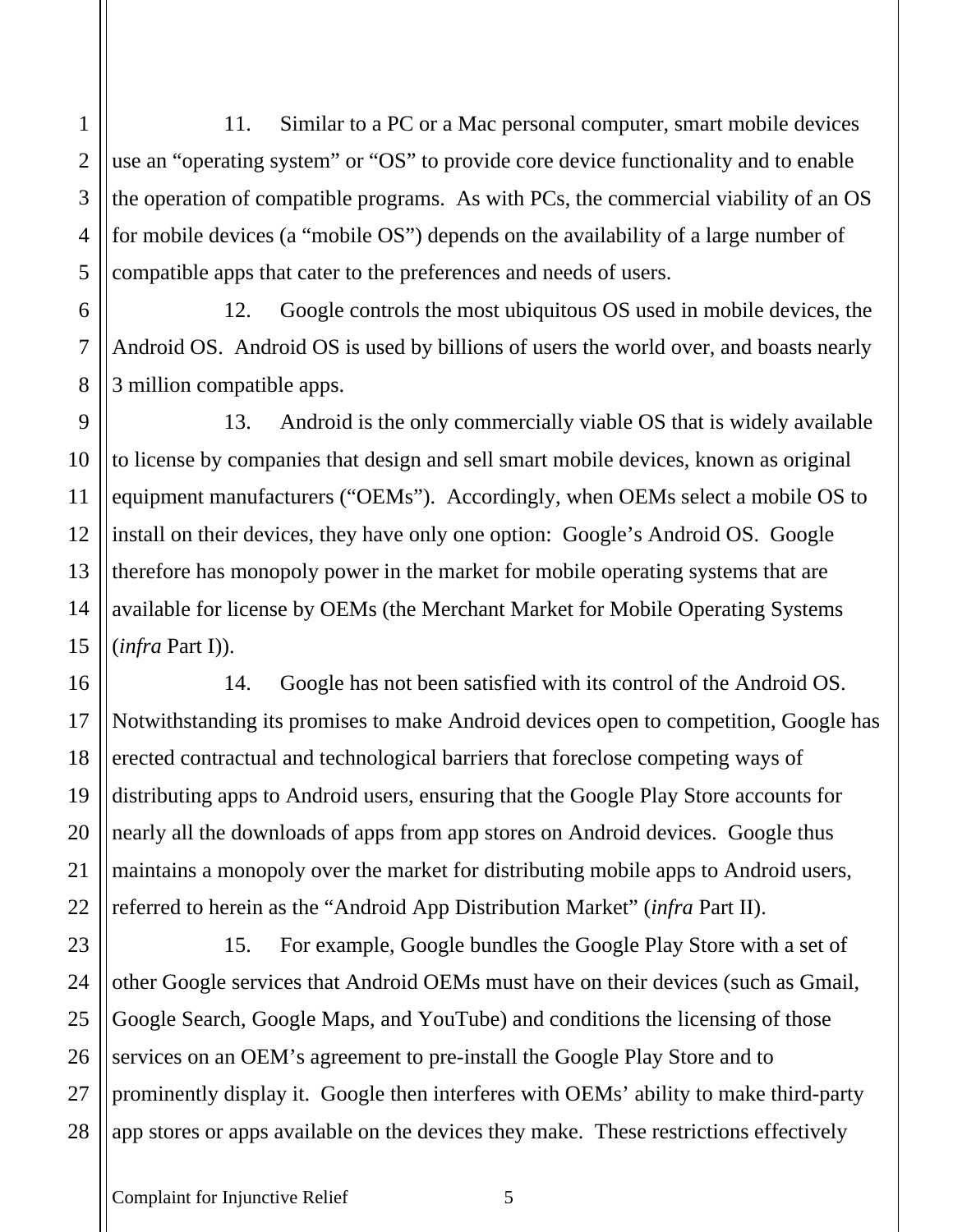foreclose competing app stores—and even single apps—from what could be a primary distribution channel.

16. Epic's experience with one OEM, OnePlus, is illustrative. Epic struck a deal with OnePlus to make Epic games available on its phones through an Epic Games app. The Epic Games app would have allowed users to seamlessly install and update Epic games, including *Fortnite*, without obstacles imposed by Google's Android OS. But Google forced OnePlus to renege on the deal, citing Google's "particular[] concern" about Epic having the ability to install and update mobile games while "bypassing the Google Play Store".

10 12 13 17. Another OEM, LG, told Epic that its contract with Google did not allow it to enable the direct distribution of apps, and that the OEM could not offer any functionality that would install and update Epic games except through the Google Play Store.

18. Google also enforces anti-competitive restrictions against app developers. Specifically, Google contractually prohibits app developers from offering on the Google Play Store any app that could be used to download other apps, *i.e.*, any app that could compete with the Google Play Store in app distribution. And Google further requires app developers to distribute their apps through the Google Play Store if they wish to advertise their apps through valuable advertising channels controlled by Google, such as ad placements on Google Search or on YouTube that are specially optimized to advertise mobile apps.

19. Finally, Google stifles or blocks consumers' ability to download app stores and apps directly from developers' websites. As anyone who has tried to download directly on an Android device knows, it is significantly different than the simple process available on a personal computer: directly downloading *Fortnite* on an Android device can involve a dozen steps, requiring the user to change default settings and bravely click through multiple dire warnings. And even if a persistent user manages to install a competing app store, Google prevents such stores from competing on equal

1

2

3

4

5

6

7

8

9

11

14

15

16

17

18

19

20

21

22

23

24

25

26

27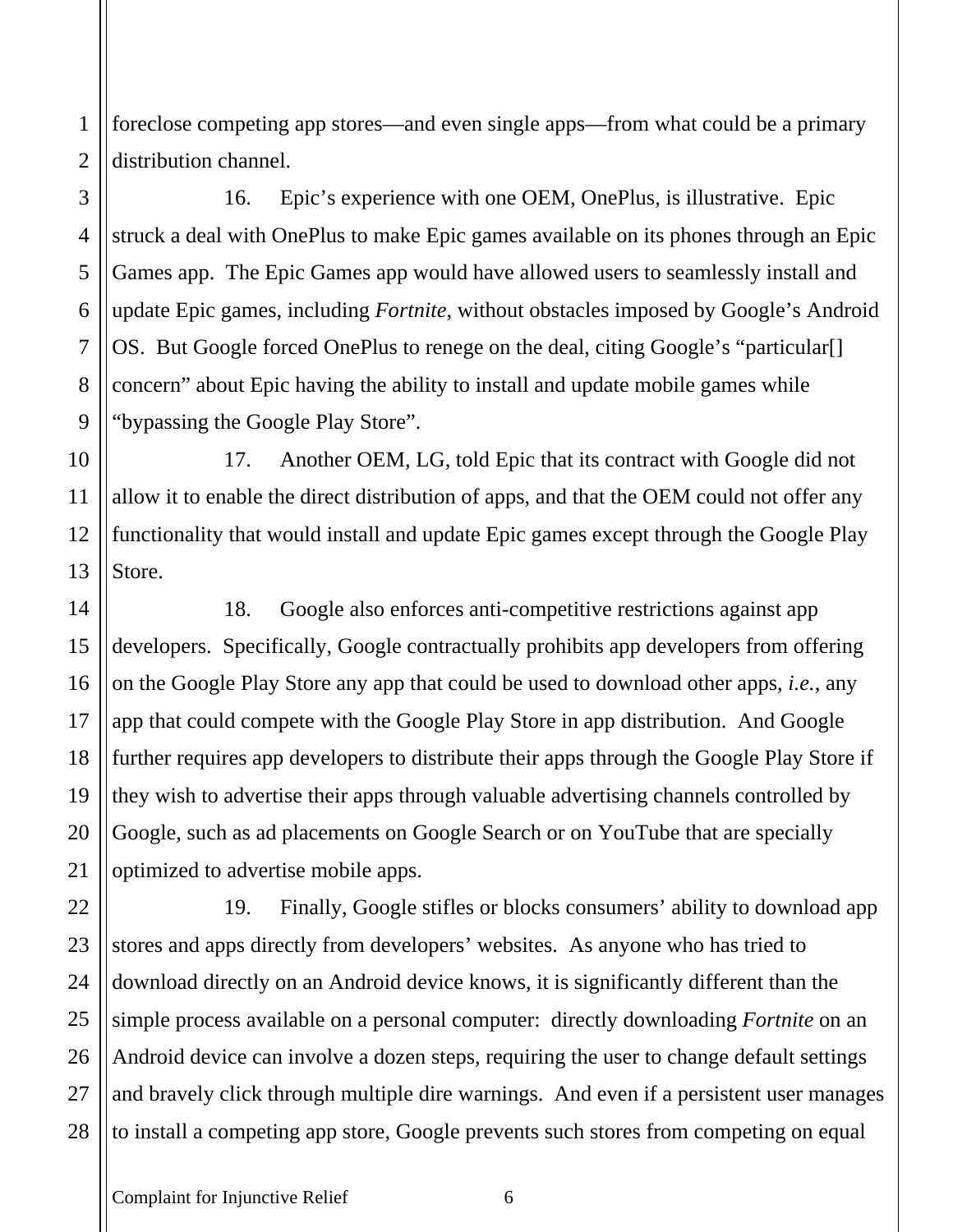footing with the Google Play Store by blocking them from offering basic functions, such as automatic updating of apps in the background, which is available for apps downloaded from the Google Play Store.

20. Google engages in these anticompetitive acts to eliminate consumer choice and competition in mobile app distribution. Google has no legitimate justification for these restrictions. Google therefore has broken its promises that Android would be an "open" ecosystem in which other participants could participate fairly.

21. But Google does not stop at app distribution. Google also imposes anti-competitive restrictions in the separate Market for Android In-app Payment Processing (*infra* Part III).

22. App developers who sell digital content for consumption within the app itself require seamless payment processing tools to execute purchases. App developers, including Epic, may develop such payment processing tools internally or use a host of payment processing tools offered by multiple competing third parties.

23. Google, however, ties distribution through its Google Play Store with developers' exclusive use of Google's own payment processing tool, called Google Play Billing, to process in-app purchases of digital content. Indeed, app developers that distribute through the Google Play Store are even prohibited from offering Android users the *choice* of additional payment processing options alongside Google's for digital content. And because Google has a monopoly in the Android App Distribution Market, app developers cannot practically avoid this anti-competitive tie by electing app distribution through an alternative channel.

24. The result is that in every in-app transaction for digital content, it is Google, not the app developer, that collects the payment in the first instance. Google then taxes the transaction at an exorbitant 30% rate, remitting the remaining 70% to the developer who actually made the sale. This 30% commission is often *ten times* higher than the price typically paid for the use of other electronic payment solutions.

1

2

Complaint for Injunctive Relief 7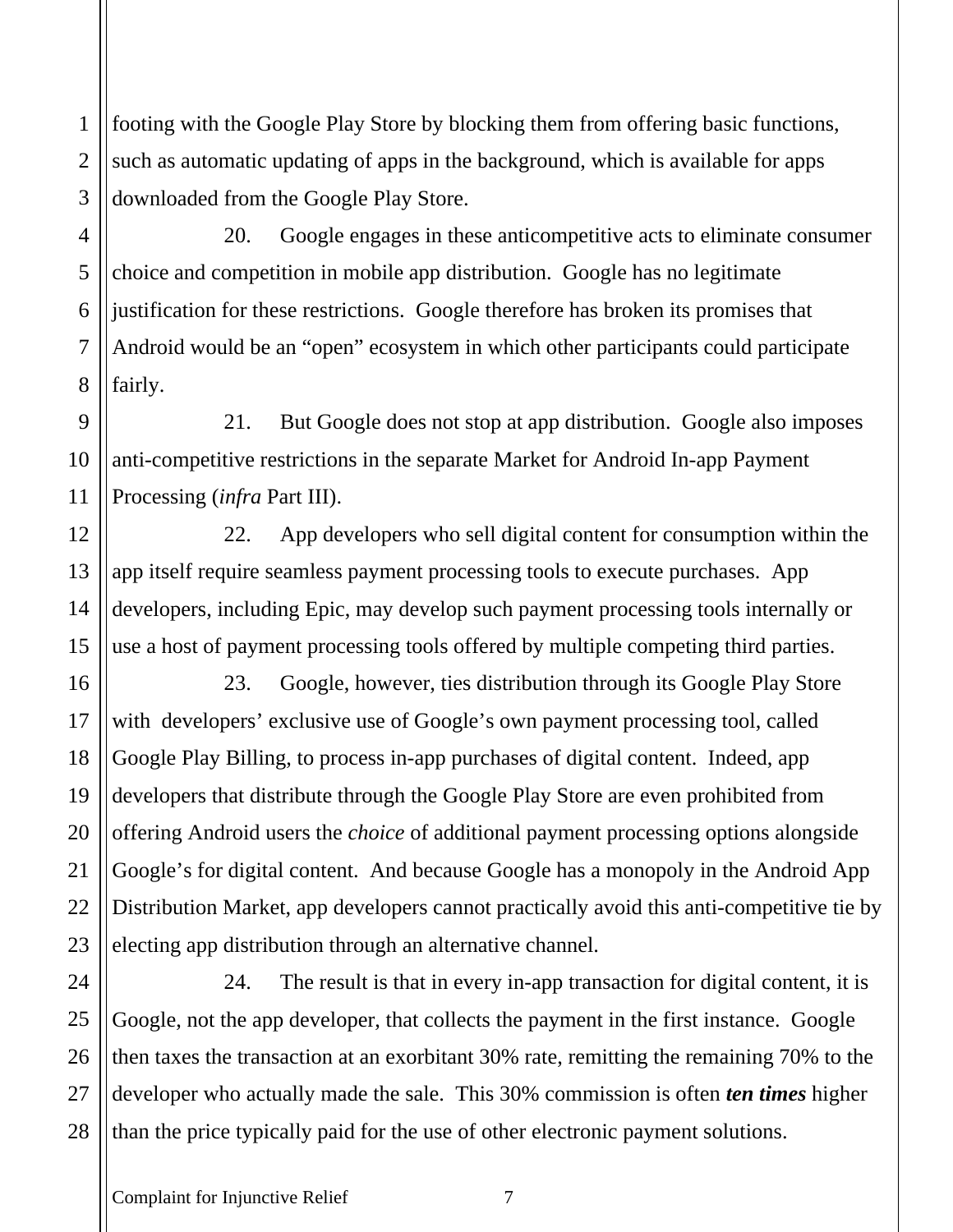25. Moreover, through this tie, Google inserts itself as an intermediary between each seller and each buyer for every purchase of digital content within the Android ecosystem, collecting for itself the personal information of users, which Google then uses to give an anti-competitive edge to its own advertising services and mobile app development business.

26. But for Google's monopolistic conduct, competing stores could offer consumers and developers choice in distribution and payment processing. Indeed, Epic, which distributes gaming apps through its own store to users of personal computers, would open a store to compete with Google's and offer developers more innovation and more choice, including in payment processing. App developers would not have to pay Google's supra-competitive tax of 30%, as the price of distribution and payment processing alike would be set by market forces rather than by Google's fiat. Developers could address any payment-related issues (such as refunds) directly with their own customers rather than through Google. And users and developers, jointly, would get to decide whether users' data should be utilized for other purposes.

27. Google's anti-competitive conduct has injured Epic, both as an app developer and as a potential competitor in app distribution and payment processing. Epic has repeatedly approached Google and asked to negotiate relief that would stop Google's unlawful and anti-competitive restrictions on app developers and consumers. But Google would not budge.

28. Because of Google's refusal to stop its ongoing anti-competitive and unlawful conduct, on August 13, 2020, Epic began providing *Fortnite* players the choice of using Epic's own direct payment tool as an alternative to Google's overpriced Billing tool, sharing with players who chose to use Epic's payment tool the resulting savings.

Complaint for Injunctive Relief 8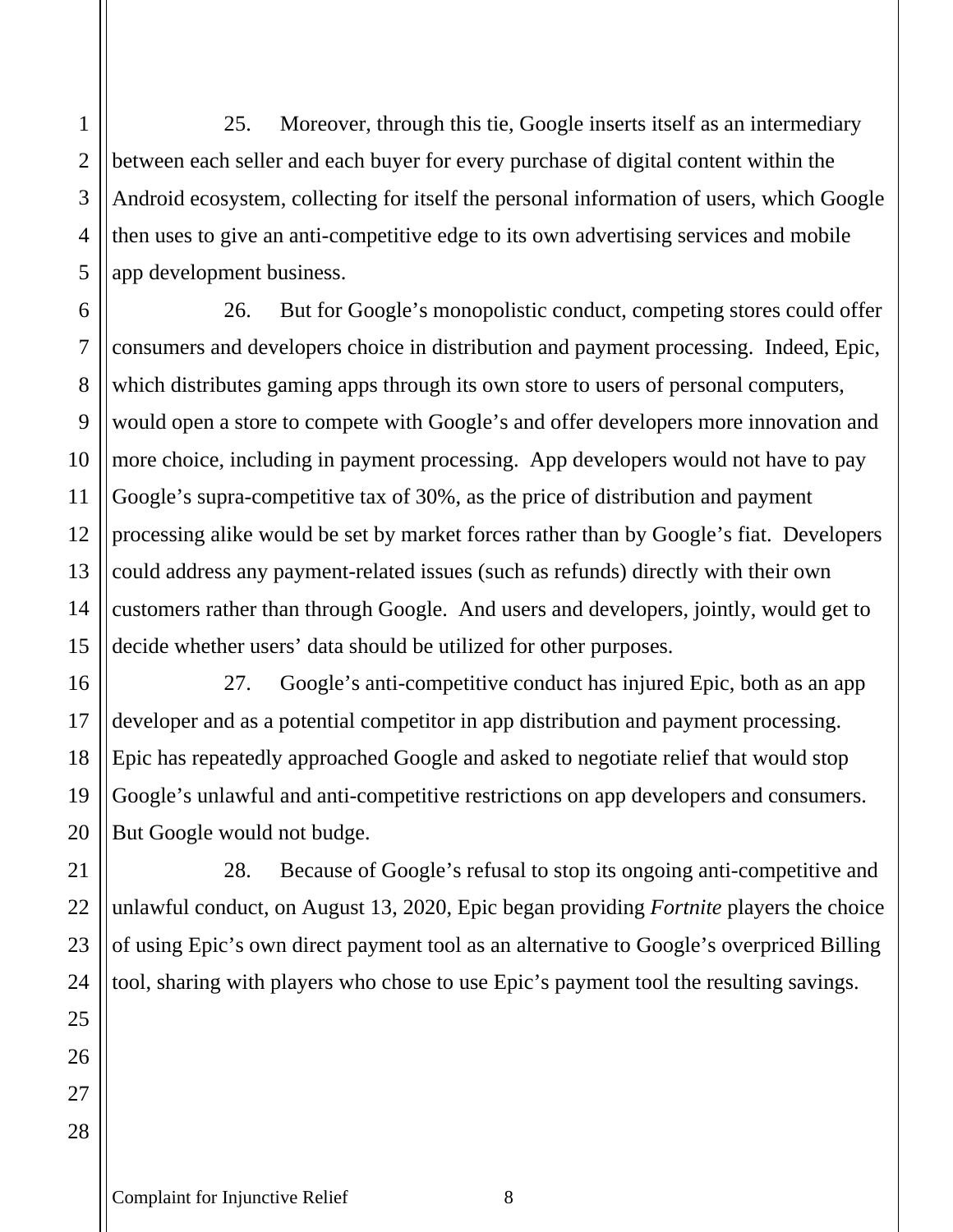|                                   | <b>How do you want to pay?</b> |                                 |
|-----------------------------------|--------------------------------|---------------------------------|
|                                   | <b>Epic direct payment</b>     | \$7.99<br><b>Discount price</b> |
|                                   | <b>Google Play Store</b>       | \$9.99<br><b>Regular price</b>  |
| 1,000<br><b>V-BUCKS</b><br>\$7.99 |                                |                                 |
|                                   |                                | <b>CONTINUE</b>                 |

29. In retribution, Google removed *Fortnite* from Google Play Store listings, preventing new players from obtaining the game. Google also prevented Android users who acquired *Fortnite* from the Google Play Store from obtaining app updates they will need to continue playing with their friends and family.

30. Epic has publicly advocated for years that Google cease the anticompetitive conduct addressed in this Complaint. Google refused to change its industry-impacting conduct. Instead, Google offered to placate Epic by offering it preferential terms on side deals, such as YouTube sponsorships and cloud services, if Epic agreed to distribute *Fortnite* in the Google Play Store and acceded to Google's 30% tax. Google has reached at least one preferential deal with another mobile game developer, Activision Blizzard, and Epic believes that Google is using similar deals with other companies to allow Google to keep its monopolistic behavior publicly unchallenged. But Epic is not interested in any side deals that might benefit Epic alone while leaving Google's anti-competitive restraints intact; instead, Epic is focused on opening up the Android ecosystem for the benefit of *all* developers and consumers.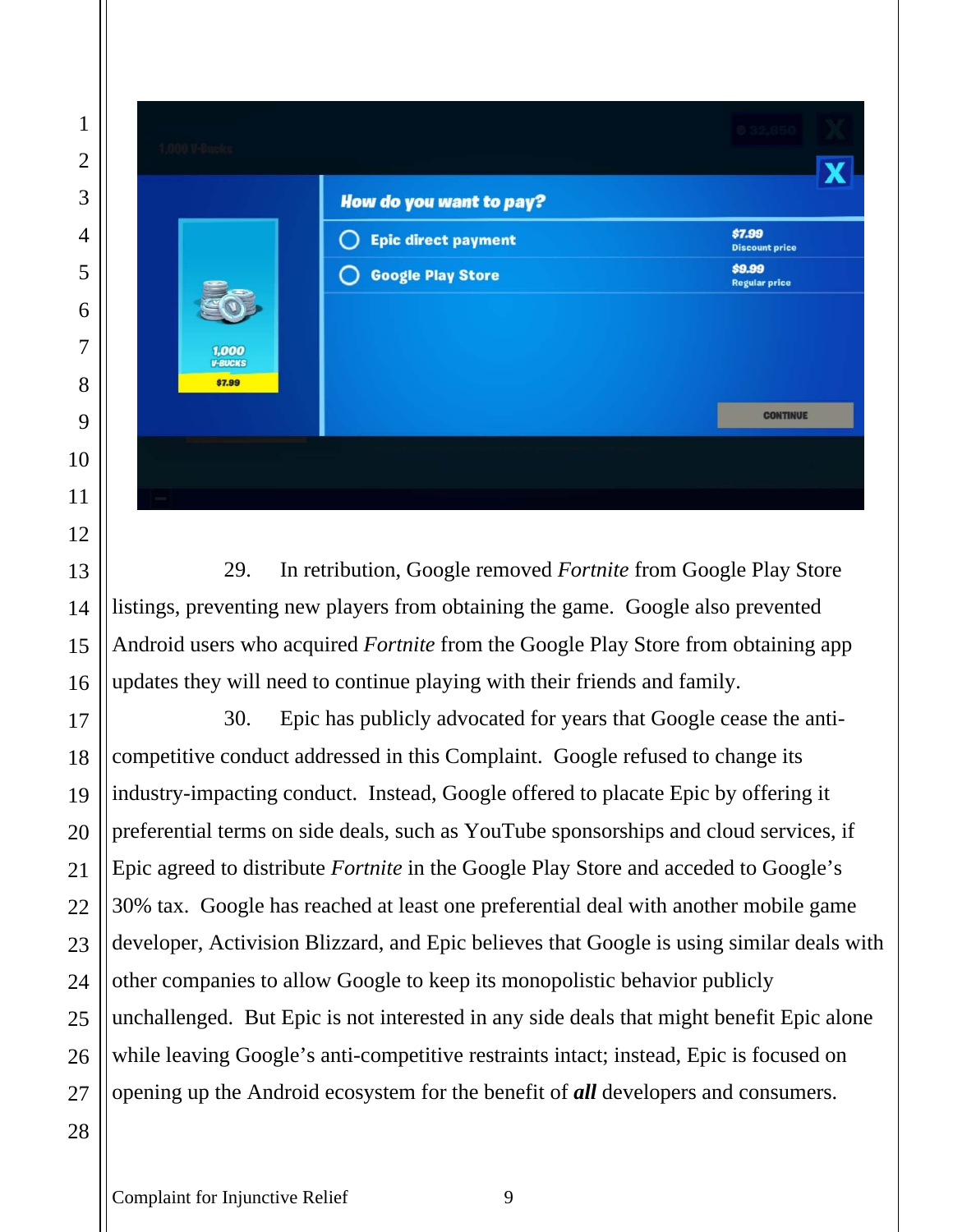31. Accordingly, Epic seeks injunctive relief in court. Google's conduct has caused and continues to cause Epic financial harm, but Epic is *not* bringing this case to recover these damages; Epic is not seeking any monetary relief, but rather only an order enjoining Google from continuing to impose its anti-competitive conduct on the Android ecosystem.

#### **PARTIES**

32. Plaintiff Epic Games, Inc. is a Maryland corporation with its principal place of business in Cary, North Carolina. Epic's mission is "to create fun games we want to play and to build the art and tools needed to bring those games to life". Epic was founded in 1991 by a college student named Tim Sweeney. Mr. Sweeney ran Epic out of his parents' basement and distributed, by mail, Epic's first commercial personal computer software, a game named *ZZT*. Since then, Epic has developed several popular entertainment software products that can be played on an array of platforms—such as personal computers, gaming consoles, and smart mobile devices. Epic also creates and distributes the *Unreal Engine*, a powerful software suite that allows competing game developers and others to create realistic three-dimensional content, including video games, architectural recreations, television shows, and movies. An Epic subsidiary also develops and distributes the popular *Houseparty* app, which enables video chatting and social gaming on smart mobile devices and personal computers. Worldwide, approximately 400 million users have signed up to play Epic games, and each day 30 to 40 million individuals log into an Epic game.

33. Defendant Google LLC is a Delaware limited liability company with its principal place of business in Mountain View, California. Google LLC is the primary operating subsidiary of the publicly traded holding company Alphabet Inc. The sole member of Google LLC is XXVI Holdings, Inc., a Delaware corporation with its principal place of business in Mountain View, California. Google LLC contracts with all app developers that distribute their apps through the Google Play Store and is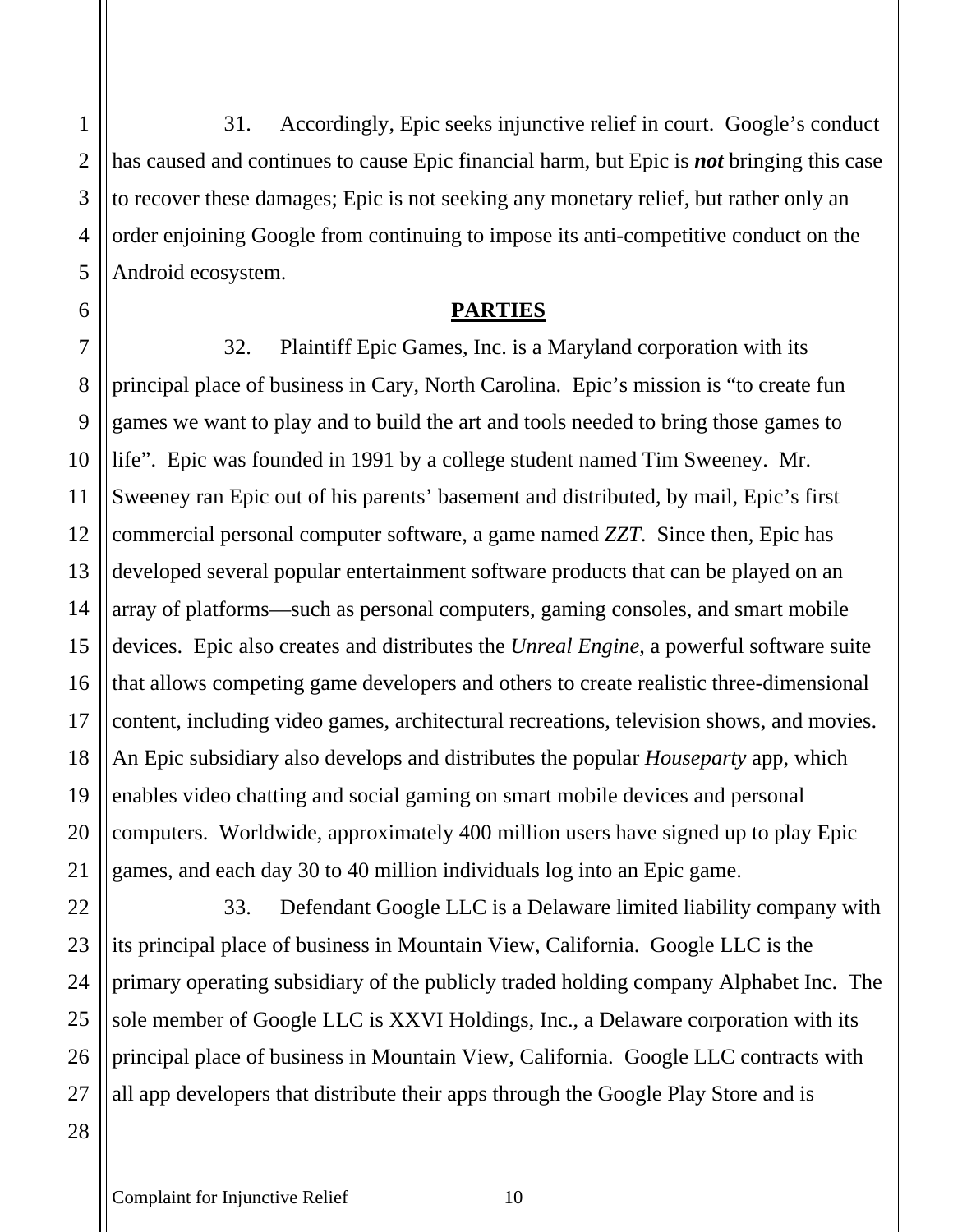therefore a party to the anti-competitive contractual restrictions at issue in this Complaint.

34. Defendant Google Ireland Limited ("Google Ireland") is a limited company organized under the laws of Ireland with its principal place of business in Dublin, Ireland, and a subsidiary of Google LLC. Google Ireland contracts with all app developers that distribute their apps through the Google Play Store and is therefore a party to the anti-competitive contractual restrictions at issue in this Complaint.

35. Defendant Google Commerce Limited ("Google Commerce") is a limited company organized under the laws of Ireland with its principal place of business in Dublin, Ireland, and a subsidiary of Google LLC. Google Commerce contracts with all app developers that distribute their apps through the Google Play Store and is therefore a party to the anti-competitive contractual restrictions at issue in this Complaint.

36. Defendant Google Asia Pacific Pte. Limited ("Google Asia Pacific") is a private limited company organized under the laws of Singapore with its principal place of business in Mapletree Business City, Singapore, and a subsidiary of Google LLC. Google Asia Pacific contracts with all app developers that distribute their apps through the Google Play Store and is therefore a party to the anti-competitive contractual restrictions at issue in this Complaint.

37. Defendant Google Payment Corp. ("Google Payment") is a Delaware corporation with its principal place of business in Mountain View, California, and a subsidiary of Google LLC. Google Payment provides in-app payment processing services to Android app developers and Android users and collects a 30% commission on many types of processed payments, including payments for apps sold through the Google Play Store and in-app purchases made within such apps.

#### **JURISDICTION AND VENUE**

38. This Court has subject-matter jurisdiction over Epic's federal antitrust claims pursuant to the Clayton Antitrust Act, 15 U.S.C. § 26, and 28 U.S.C.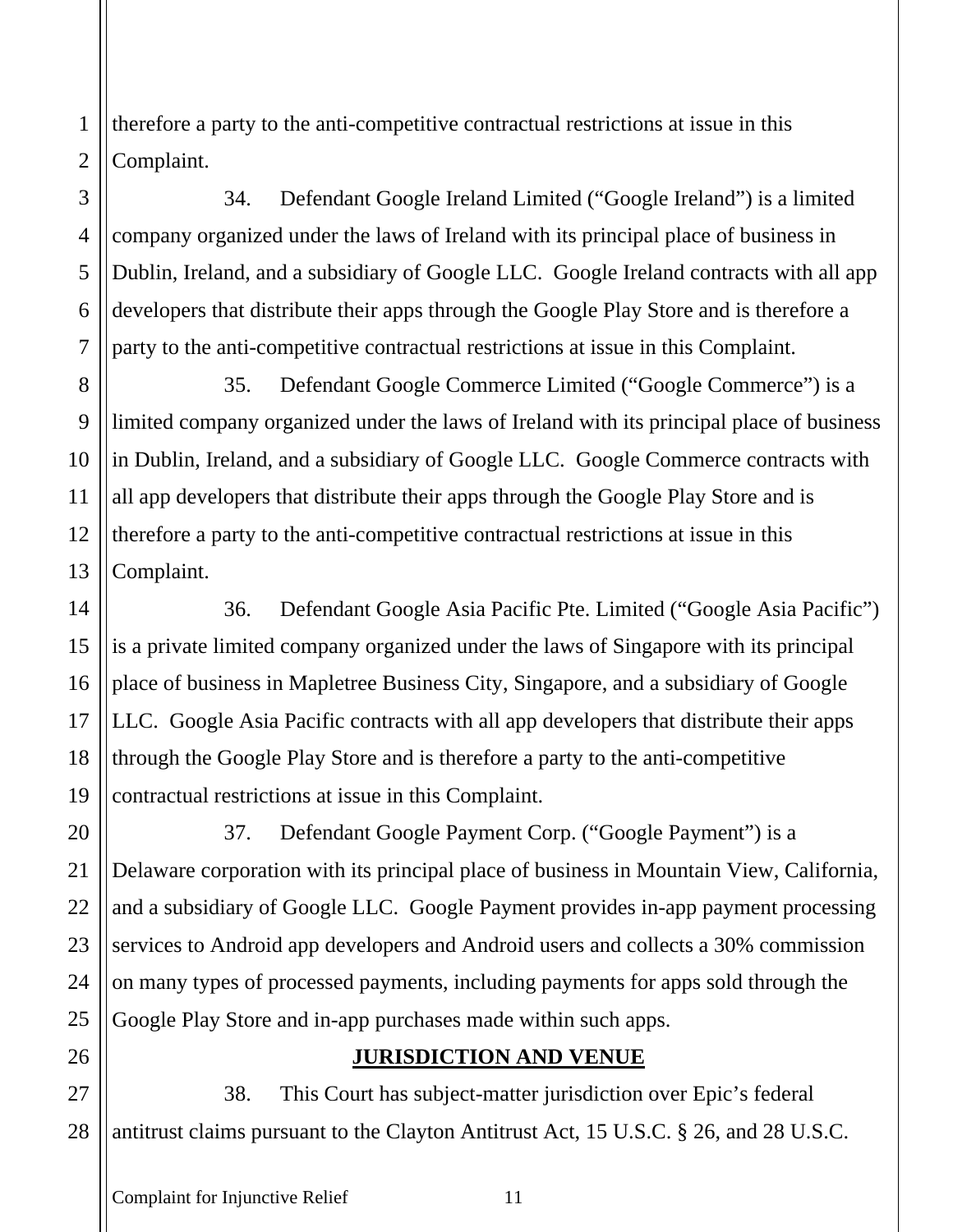§§ 1331 and 1337. The Court has supplemental jurisdiction over Epic's state law claims pursuant to 28 U.S.C. § 1367. The Court also has subject-matter jurisdiction over the state-law claims pursuant to 28 U.S.C. § 1332 based on the diversity of citizenships of Plaintiff, on the one hand, and of Defendants, on the other, and the amount in controversy exceeding \$75,000.

39. This Court has personal jurisdiction over the Defendants. Google LLC and Google Payment are headquartered in this District. All Defendants have engaged in sufficient minimum contacts with the United States and have purposefully availed themselves of the benefits and protections of United States and California law, such that the exercise of jurisdiction over them would comport with due process requirements. Further, the Defendants have consented to the exercise of personal jurisdiction by this Court.

40. Each of the Defendants except Google Payment is party to a Google Play Developer Distribution Agreement (the "DDA") with Epic. Section 16.8 of the DDA provides that the parties "agree to submit to the exclusive jurisdiction of the federal or state courts located within the county of Santa Clara, California, to resolve any legal matter arising from or relating to this Agreement". Section 16.8 further provides that "[a]ll claims arising out of or relating to this Agreement or Your relationship with Google under this Agreement will be governed by the laws of the State of California, excluding California's conflict of laws provisions." The claims addressed in this Complaint relate to the DDA or to Epic's relationship with Google under the DDA, or in the alternative such claims arise out of the same nucleus of operative facts as other claims as to which the Court may exercise personal jurisdiction over each Defendant, so that the exercise of pendent personal jurisdiction would be proper.

28 41. Google Payment is party to a Google Payments—Terms of Service—Seller Agreement with Epic. Section 11.3 of that Agreement provides that "[t]he exclusive venue for any dispute related to this Agreement will be the state or federal courts located in Santa Clara County, California, and each party consents to

1

2

3

4

5

6

7

8

9

10

11

12

13

14

15

16

17

18

19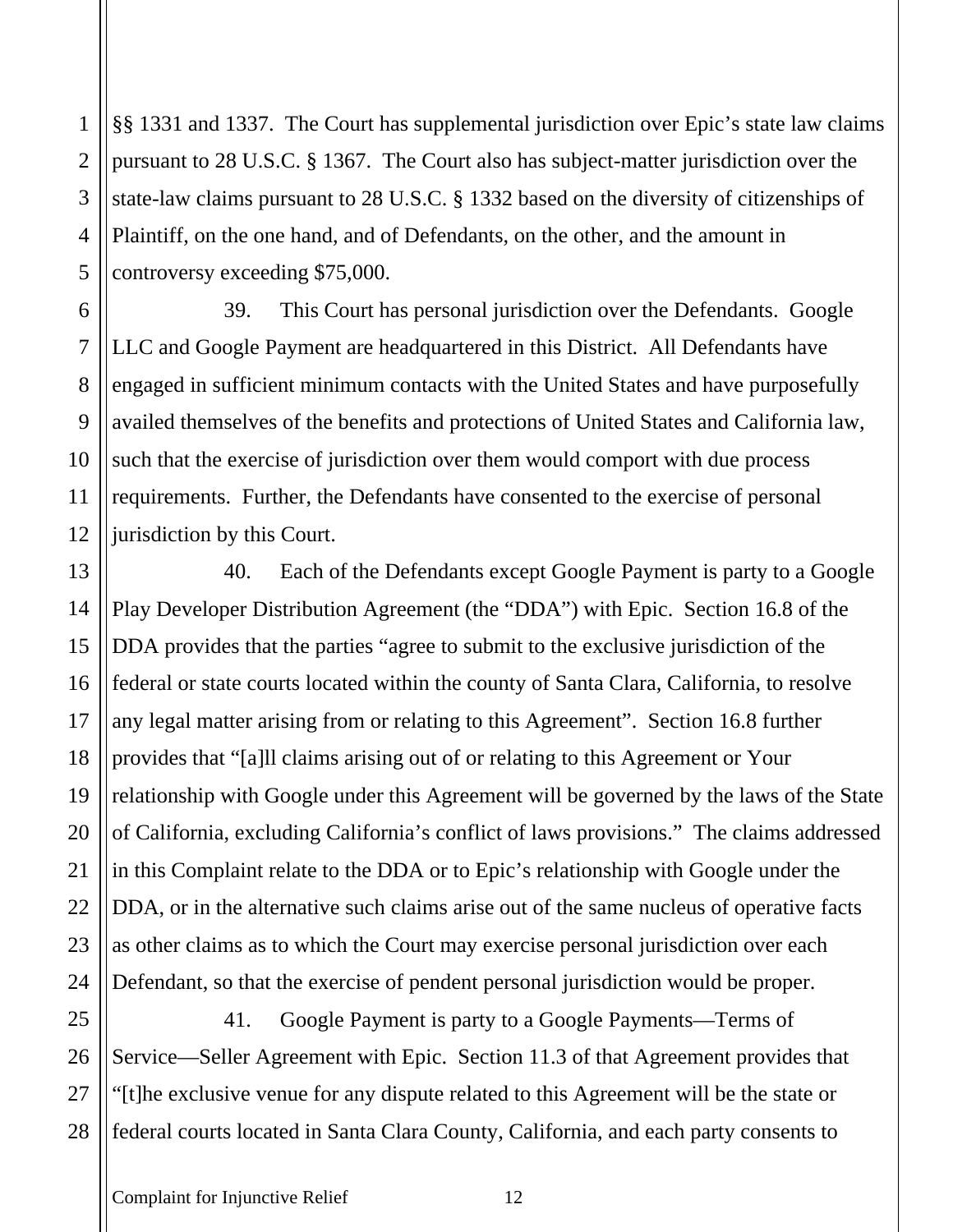1

2

3

personal jurisdiction in these courts." Section 11.3 further provides that "The laws of California, excluding California's choice of law rules, and applicable federal United States laws will govern this Agreement." The dispute between Google Payment and Epic relates to the parties' Agreement, or in the alternative Epic's claims arise out of the same nucleus of operative facts as other claims as to which the Court may exercise personal jurisdiction over Google Payment, so that the exercise of pendent personal jurisdiction would be proper.

42. Venue is proper in this District pursuant to 28 U.S.C. § 1391(b) because Google LLC and Google Payment maintain their principal places of business in the State of California and in this District, because a substantial part of the events or omissions giving rise to Epic's claims occurred in this District, and because, pursuant to 28 U.S.C. § 1391(c)(3), any Defendants not resident in the United States may be sued in any judicial district and their joinder with others shall be disregarded in determining proper venue. In the alternative, personal jurisdiction and venue also may be deemed proper under Section 12 of the Clayton Antitrust Act, 15 U.S.C. § 22, because Defendants may be found in or transact business in this District.

### **INTRADISTRICT ASSIGNMENT**

43. Pursuant to Civil Local Rule 3-2(c), this antitrust case shall not be assigned to a particular Division of this District, but shall be assigned on a District-wide

#### **RELEVANT FACTS**

#### **I. Google Dominates the Merchant Market for Mobile Operating Systems.**

44. To understand how Google effectively monopolizes the Android App Distribution and Android In-App Payment Processing Markets, as described below in Parts II and III, it is helpful to understand the background of smart mobile devices and how Google effectively dominates the related Merchant Market for Mobile Operating Systems through its control over the Android operating system.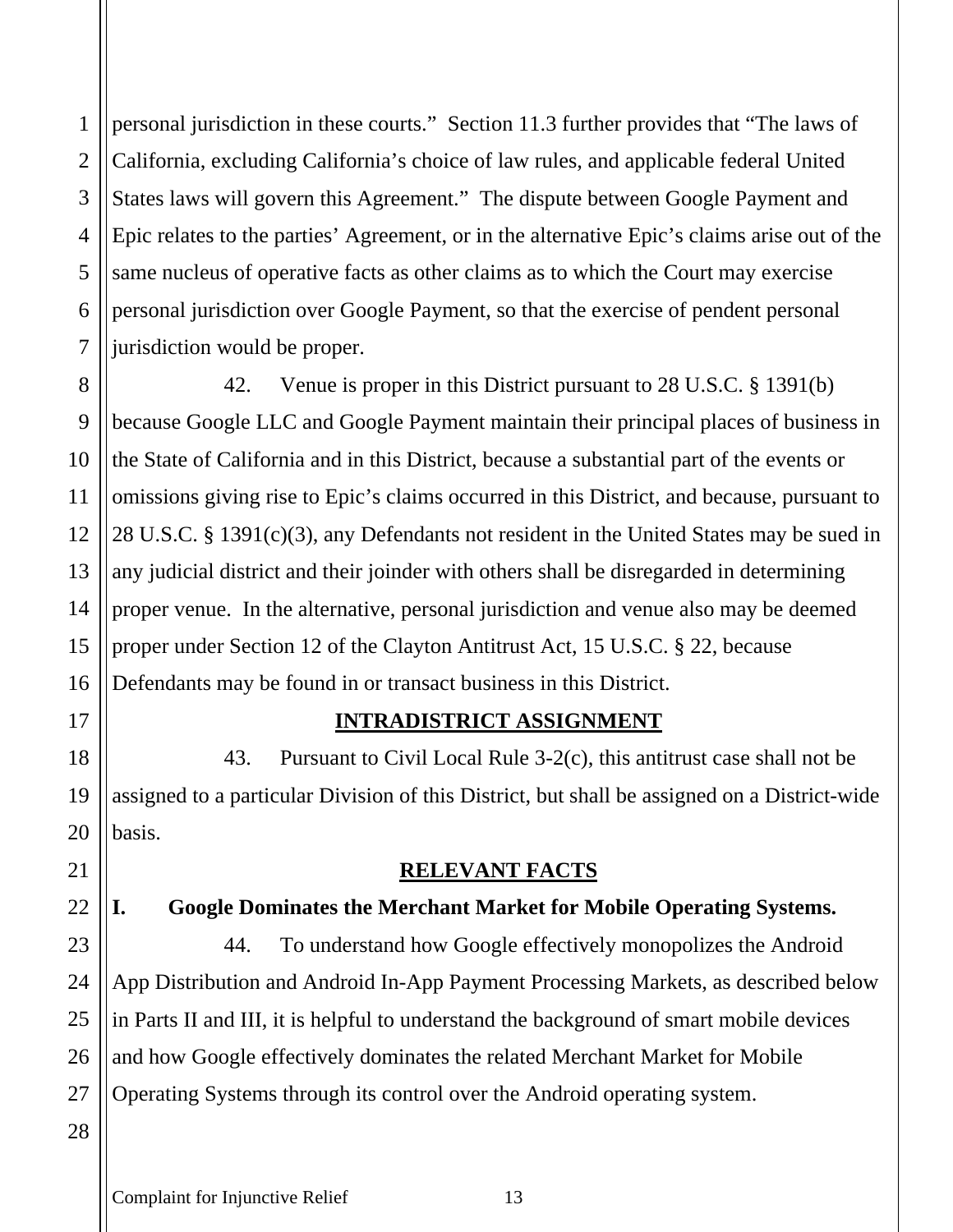# 1 2 3 4 5 6 7

8

9

11

12

17

21

22

23

24

25

26

#### **A. The Merchant Market for Mobile Operating Systems**

#### $\mathbf{i}$ . Product Market Definition

45. Smart mobile devices are handheld, portable electronic devices that can connect wirelessly to the internet and are capable of multi-purpose computing functions, including, among other things, Internet browsing, using social media, streaming video, listening to music, or playing games. Smart mobile devices include smartphones and tablet computers. Many consumers may *only* have a smart mobile device and no other computer. Such consumers are particularly hard-hit by Google's unlawful conduct in mobile-related markets.

10 13 14 15 16 18 19 20 46. Like laptop and desktop personal computers, mobile devices require an operating system or "OS" that enables multi-purpose computing functionality. A mobile OS, just like the OS of any computer, is a piece of software that provides basic functionality to users of mobile devices such as button controls, touch commands, motion commands, and the basic "graphical user interface", which includes "icons" and other visual elements representing actions that the user can take. A mobile OS also manages the basic operations of a smart mobile device, such as cellular or WiFi connectivity, GPS positioning, camera and video recording, speech recognition, and other features. In addition, a mobile OS permits the installation and operation of mobile apps that are compatible with the particular OS and facilitates their use of the device's OS-managed core functionality.

47. To ensure that every user can access the basic functions of a mobile device "out of the box", that is at the time he/she purchases the device, an OEM must pre-install an OS on each device prior to its sale. This is similar to a personal computer that comes pre-installed with Microsoft Windows for PC or Apple's macOS for a Mac computer. OEMs design mobile devices to ensure the device's compatibility with a particular OS the OEM chooses for a particular model of mobile device, so that the device may utilize the capabilities of that OS. For OEMs, the process of implementing

## 28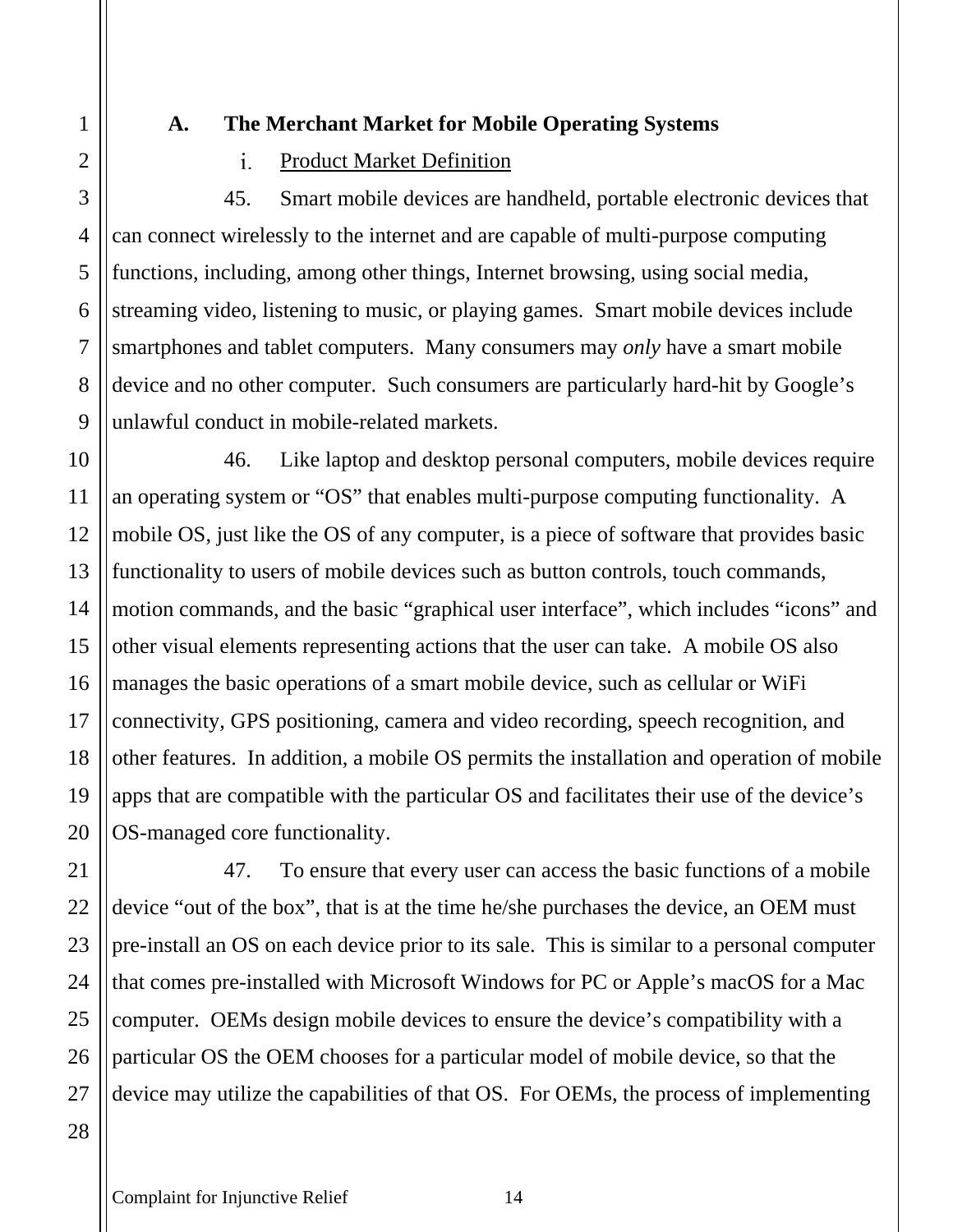a mobile OS requires significant time and investment, making switching to another mobile OS difficult, expensive, and time-consuming.

48. The vast majority of OEMs do not develop their own OS and must choose an OS that can be licensed for installation on smart mobile devices they design. There is therefore a relevant Merchant Market for Mobile OSs comprising mobile OSs that OEMs can license for installation on the smart mobile devices they manufacture. The market does not include proprietary OSs that are not available for licensing, such as Apple's mobile OS, called iOS. Historically, the Merchant Market for Mobile OSs has included the Android OS, developed by Google; the Tizen mobile OS, a partially opensource mobile OS that is developed by the Linux Foundation and Samsung; and the Windows Phone OS developed by Microsoft.

49. Some consumers continue to use cellular phones that do not have multi-purpose, computing functions. These simple phones resemble older "flip phones", for example; they are not part of the smart mobile device category. These phones do not support mobile apps such as *Fortnite* and are instead typically limited to basic cellular functionality like voice calls and texting. The simple operating systems on these phones, to the extent they exist, cannot support the wide array of features supplied by the OSs on smart mobile devices and are not part of the Merchant Market for Mobile OSs defined herein.

28 50. To the extent that electronic devices other than smart mobile devices use operating systems, those OSs are not compatible with mobile devices, and therefore are not included in the Merchant Market for Mobile OSs defined herein. For example, computing devices that are not handheld and portable, that are not capable of multipurpose computing functions and/or that lack cellular connectivity—such as desktop computers, laptops, or gaming consoles—are not considered to be "smart mobile devices". Gaming devices like Sony's PlayStation 4 ("PS4") and Microsoft's Xbox are physically difficult to transport, require a stable WiFi or wired connection to operate smoothly, and require an external screen for the user to engage in game play. Thus,

1

2

3

4

5

6

7

8

9

10

11

12

13

14

15

16

17

18

19

20

21

22

23

24

25

26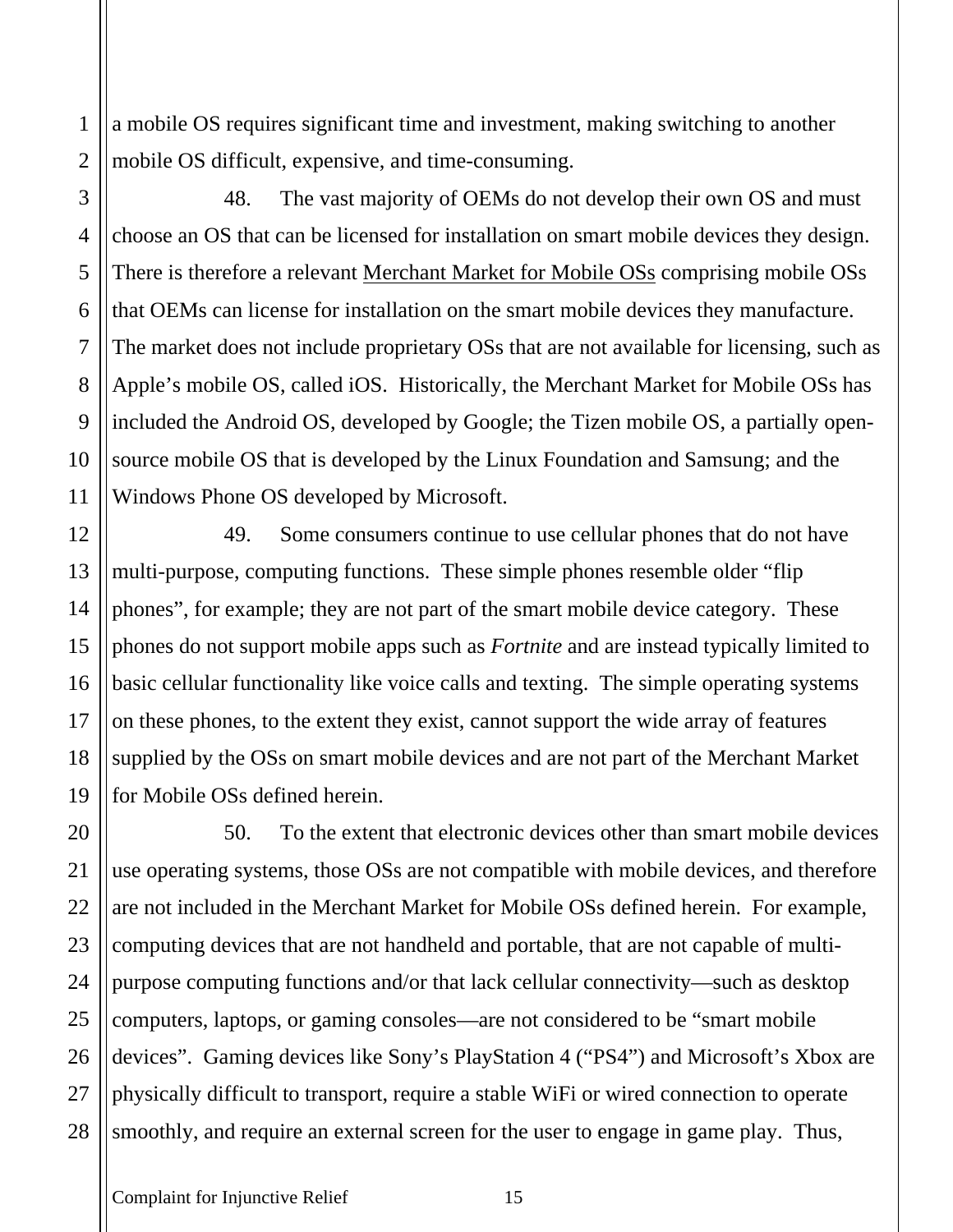even if a gamer owns, for example, a dedicated, non-portable gaming console such as a PS4, which connects to and enables gaming via his/her TV, he/she will not consider that PS4 a reasonable substitute for a mobile device like a smartphone, nor would he/she consider the version of any game created for his/her PS4 to substitute for the mobile app version of such a game. That is because the portability (and typically for smartphones the cellular connectivity) of the mobile devices enable the consumer to play mobile games away from home or anywhere in the home. Indeed, for this reason, game developers often distribute multiple versions of a game, each of which is programmed for compatibility with a particular type of device and its operating system.

10

1

2

3

4

5

6

7

8

9

11

12

13

14

15

16

17

18

19

20

21

22

23

24

25

26

27

28

#### $ii$ Geographic Market Definition

51. OEMs license mobile OSs for installation on mobile devices globally, excluding China. Google's operations in China are limited, and it does not make available many of its products for mobile devices sold within China. This is based in part on legal and regulatory barriers to the distribution of mobile OS-related software imposed by China. Further, while Google contractually requires OEMs licensing Android outside of China not to sell any devices with competing Androidcompatible mobile OSs, it imposes no such restriction on devices sold within China. Because the OEMs that sell Android mobile devices both within and outside China have committed to this contractual restriction, such OEMs must sell, outside of China, devices with Google's Android OS. The geographic scope of the relevant Merchant Market for Mobile OSs is therefore worldwide, excluding China.

#### **B. Google's Monopoly Power in the Merchant Market for Mobile OSs**

52. Google has monopoly power in the Merchant Market for Mobile OSs through its Android OS. As determined by the European Commission during the course of its investigation of Android, the Android OS, licensed to OEMs in relevant respects by Google, is installed on over 95% of all mobile devices sold by OEMs utilizing a merchant mobile OS. Indeed, Android OS is installed on nearly 75% of all smart mobile devices sold by *all* OEMs, including even those OEMs that use a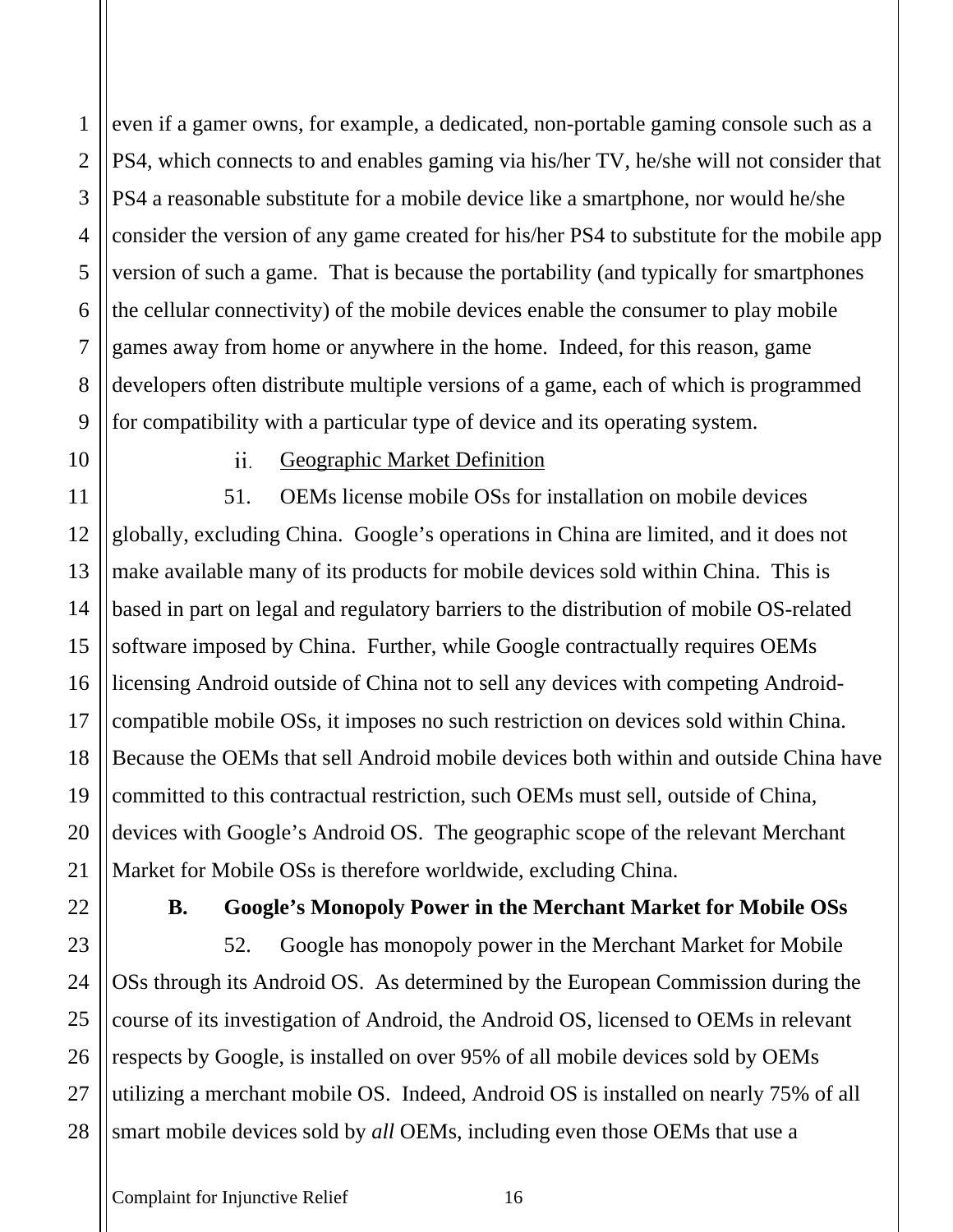proprietary mobile OS they developed exclusively for their own use (such as Apple's iOS).

53. A mobile ecosystem typically develops around one or more mobile OSs, such as the Android OS. The "Android ecosystem" is a system of mobile products (such as devices, apps and accessories) designed to be inter-dependent and compatible with each other and the Android OS. Ecosystem participants include an array of participating stakeholders, such as Google, OEMs that make Android-compatible devices, developers of Android-compatible apps, Android app distribution platforms, including app stores, the makers of ancillary hardware such as headphones or speakers, cellular carriers, and others.

54. Mobile ecosystems benefit from substantial network effects—that is, the more developers that design useful apps for a specific mobile OS, the more consumers will be drawn to use the relevant OS for which those apps are designed; the more consumers that use an OS, the more developers want to develop even more apps for that OS. As determined in *United States v. Microsoft, Inc.*, No. 98-1232 (D.D.C.), new entrants into an operating system market thus face an "applications barrier to entry". An applications barrier to entry arises because a new operating system will be desirable to consumers only if a broad array of software applications can run on it, but software developers will find it profitable to create applications that run on an operating system only if there is a large existing base of users.

55. To overcome this challenge and to attract app developers and users, Google has continuously represented that Android is an "open" ecosystem and that any ecosystem participant could create Android-compatible products without unnecessary restrictions. Indeed, Google LLC's CEO, Sundar Pichai, represented in 2014 that Android "is one of the most open systems that I've ever seen".<sup>5</sup> And Andy Rubin, an

26 27

28

1

2

3

4

5

6

7

8

9

10

11

12

13

14

15

16

17

18

19

20

21

22

23

24

<sup>5</sup> Stuart Dredge, *Google's Sundar Pichai on wearable tech: 'We're just scratching the surface'*, The Guardian (Mar. 9, 2014), https://www.theguardian.com/technology/2014/mar/09/google-sundarpichai-android-chrome-sxsw.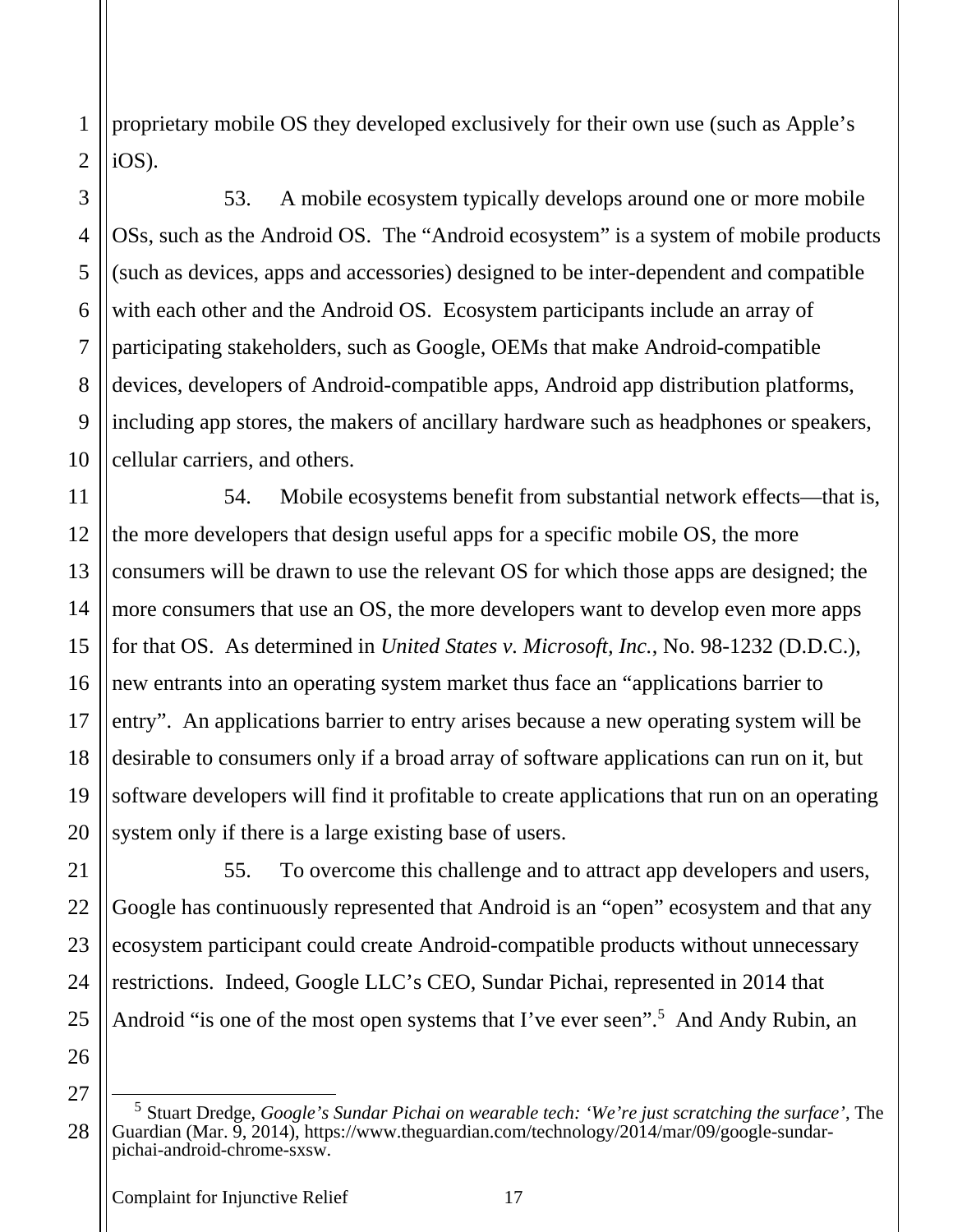Android founder who is described by some as the "Father of Android", said when he departed Google in 2013 that "at its core, Android has always been about openness".<sup>6</sup>

56. But the reality is quite different. Despite these claims of openness, Google has now effectively closed the Android ecosystem through its tight control of the Android OS. And, as the dominant OS licensor, Google now benefits from these substantial network effects which makes participation on its platform a "must-have" market for developers.

57. As further described below, Google uses the Android OS to restrict which apps and app stores OEMs are permitted to pre-install on the devices they make and to impose deterrents to the direct distribution of competing app stores and apps to Android users, all at the expense of competition in the Android ecosystem.

58. Because of Google's monopoly power in the Merchant Market for Mobile OSs, OEMs, developers and users cannot avoid such effects by choosing another mobile OS. OEMs such as ZTE and Nokia have stated that other nonproprietary OSs are poor substitutes for the Android OS and are not a reasonable alternative to licensing the Android OS. One important reason is that other mobile OSs presently do not support many high-quality and successful mobile apps, which consumers find essential or valuable when choosing a mobile device. These circumstances have biased consumers against the purchase of mobile devices with nonproprietary mobile OSs other than Android OS. OEMs thus have no choice but to agree to Google's demands because it is critical that they be able to offer a popular mobile OS and corresponding ecosystem to consumers who are choosing which mobile device to purchase.

1

2

3

<sup>6</sup> Andy Rubin, *Andy Rubin's Email to Android Partners*, The Wall Street Journal (Mar. 13, 2013), *available at* https://blogs.wsj.com/digits/2013/03/13/andy-rubins-email-to-androidpartners/?mod=WSJBlog.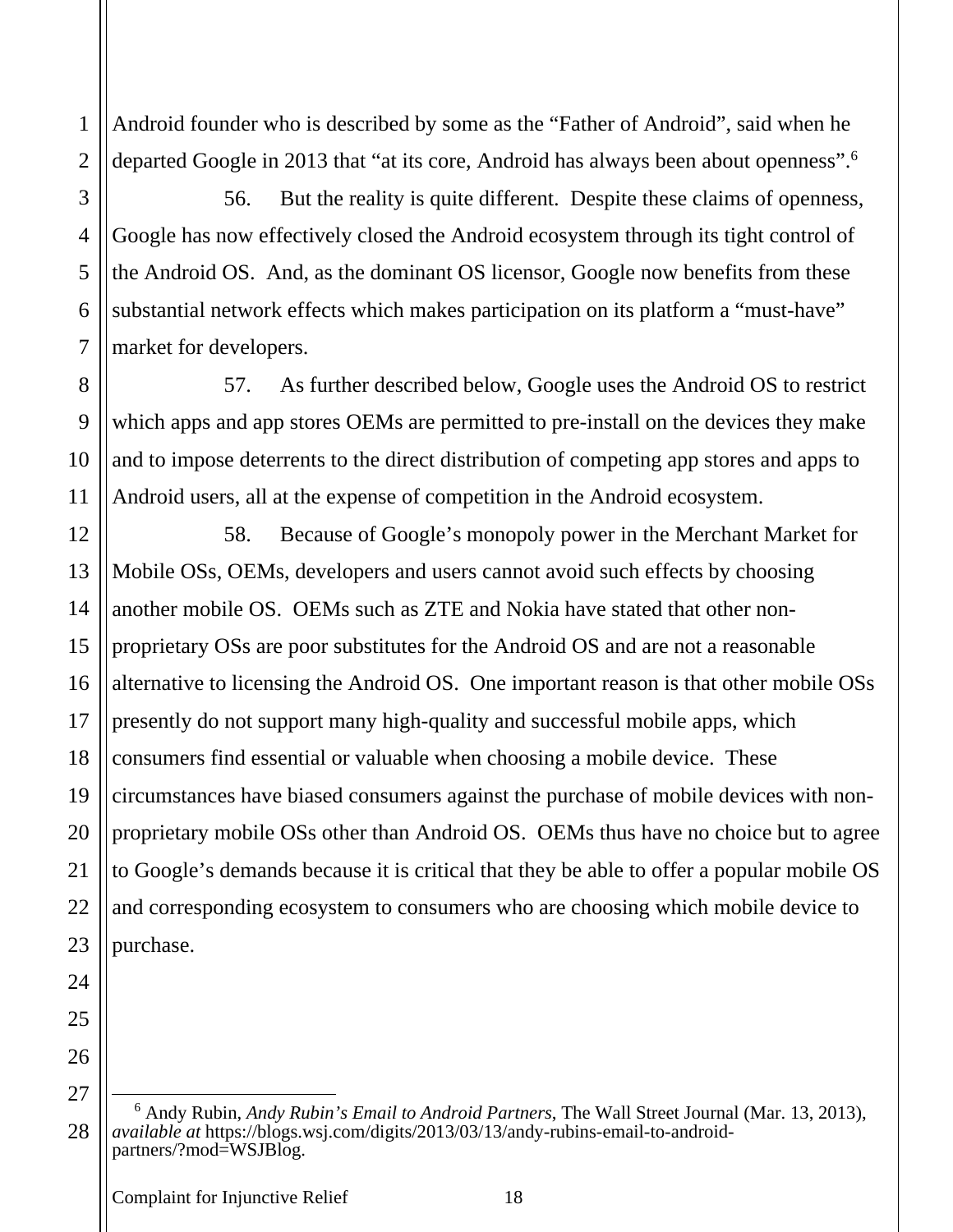#### **II. Google Unlawfully Maintains a Monopoly in the Android Mobile App Distribution Market.**

59. Mobile apps make mobile devices more useful and valuable because they add functionality to the mobile device that caters to the specific interests of each mobile device user. For example, they facilitate video chats with friends and family, banking online, shopping, job hunting, photo editing, reading digital news sources, editing documents, or playing a game like *Fortnite*. Many workers use their smart mobile device to check work schedules, access company email, or use other employer software while outside the workplace. For many consumers, a smartphone or tablet is the only way to access these functions, because the consumer does not own a personal computer or because the consumer can only access the Internet using a cellular connection. But even when a consumer can perform the same or similar functions on a personal computer, the ability to access apps "on the go" using a handheld, portable device remains valuable and important.

60. Whereas some apps may be pre-installed by OEMs, OEMs cannot anticipate all the various apps a specific consumer may desire to use. Moreover, many consumers have different preferences as to which apps they want, and it would be undesirable for OEMs to load the devices they sell with unwanted apps that take up valuable space on the mobile device. And many apps that consumers may ultimately use on their device will be developed after they buy the device. Accordingly, consumers who seek to add new functionalities to a mobile device and customize the device for their own use need to obtain and install mobile apps themselves after purchasing their device. Currently, on Android devices, this is done most often through the Google Play Store, Google's own "app store". The Google Play Store is a digital portal set up by Google and through which mobile apps can be browsed, searched for, purchased (if necessary), and downloaded by a consumer. App stores such as the Google Play Store, alongside several other ways by which apps can be distributed to the hundreds of millions of consumers using Android-based mobile devices, comprise the Android App Distribution Market, defined below.

Complaint for Injunctive Relief 19

1

2

3

4

5

6

7

8

9

10

11

12

13

14

15

16

17

18

19

20

21

22

23

24

25

26

27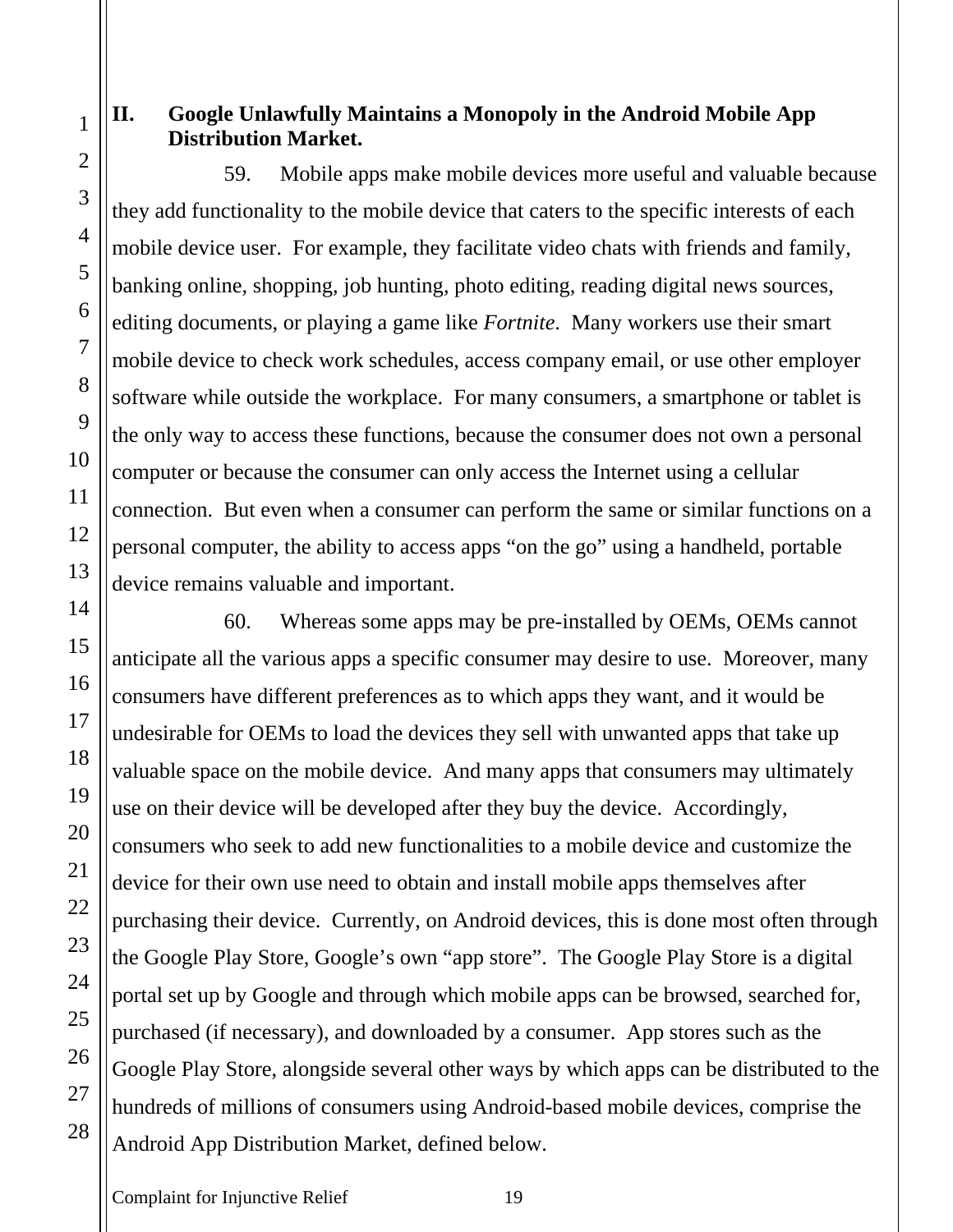61. Through various anti-competitive acts and unlawful restraints on competition, Google has maintained a monopoly in the Android Mobile App Distribution market, causing ongoing harm to competition and injury to OEMs, app distributors, app developers, and consumers. Google's restraints of trade belie representations Google currently makes to developers that "as an open platform, Android is about choice" and that app developers "can distribute [their] Android apps to users in any way [they] want, using any distribution approach or combination of approaches that meets [their] needs", including by allowing users to directly download apps "from a website" or even by "emailing them directly to consumers".<sup>7</sup>

10

1

2

3

4

5

6

7

8

9

11

12

13

14

15

16

17

18

19

20

21

22

23

24

25

#### **A. The Android App Distribution Market**

#### $\mathbf{i}$ . Product Market Definition

62. There is a relevant market for the distribution of apps compatible with the Android OS to users of mobile devices (the "Android App Distribution Market"). This Market is comprised of all the channels by which mobile apps may be distributed to the hundreds of millions of users of mobile devices running the Android OS. The Market primarily includes Google's dominant Google Play Store, with smaller stores, such as Samsung's Galaxy Store and Aptoide, trailing far behind. Nominally only, the direct downloading of apps without using an app store (which Google pejoratively describes as "sideloading") is also within this market.

63. App stores allow consumers to easily browse, search for, access reviews on, purchase (if necessary), download, and install mobile apps, using the mobile device itself and an Internet connection. OEMs find it commercially unreasonable to ship a smart mobile device to a consumer without at least one app store installed, as a consumer's ability to obtain new mobile apps is an important part of the value provided by smart mobile devices.

<sup>28</sup> <sup>7</sup> Google Play Developers Page, *Alternative distribution options*, https://developer.android.com/distribute/marketing-tools/alternative-distribution (last accessed June 7, 2020).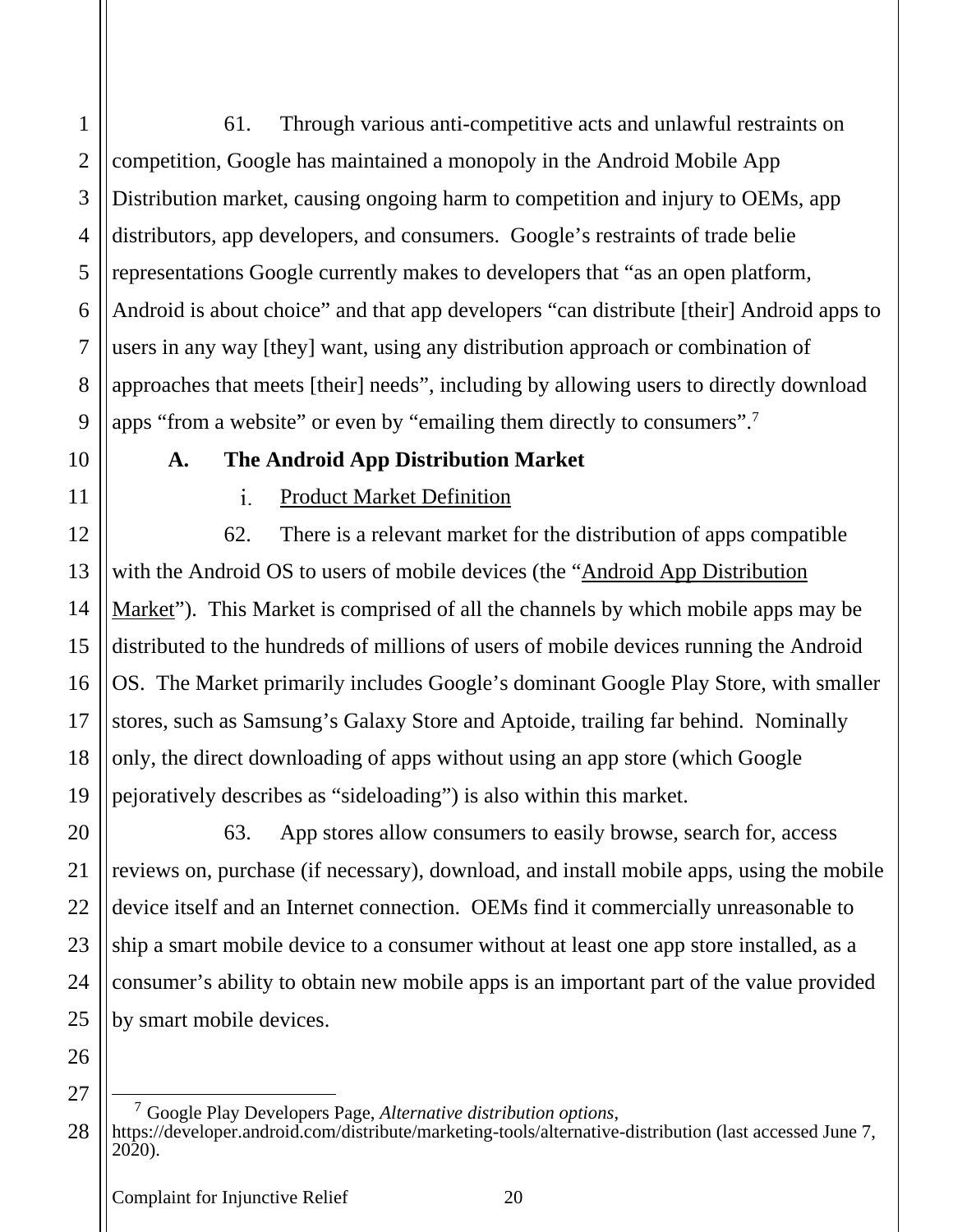64. App stores are OS-specific, meaning they distribute only apps that are compatible with the specific mobile OS on which the app store is used. A consumer who has a mobile device running the Android OS cannot use apps created for a different mobile operating system. An owner of an Android OS device will use an Android compatible app store, and such app stores distribute only Android-compatible mobile apps. That consumer may not substitute an Android app store with, for example, Apple's App Store, as that app store is not available on Android devices, is not compatible with the Android OS, and does not offer apps that are compatible with the Android OS. Non-Android mobile app distribution platforms—such as the Windows Mobile Store used on Microsoft's Windows Mobile OS or the Apple App Store used on Apple iOS devices—cannot substitute for Android-specific app distribution platforms, and they are therefore not part of the Android App Distribution Market defined herein.

65. Likewise, stores distributing personal computer or gaming console software are not compatible with the Android OS and do not offer Android-compatible apps: the Epic Games Store distributes software compatible with personal computers, the Microsoft Store for Xbox distributes software compatible with the Xbox game consoles, and the PlayStation Store distributes software compatible with the PlayStation game consoles. A user cannot download mobile apps for use on his/her Android device by using such non-Android OS, non-mobile software distribution platforms. They therefore are not part of the Android App Distribution Market.

66. The same is true even when an app or game, like *Fortnite*, is available for different types of platforms running different operating systems, because only the OS-compatible version of that software can run on a specific type of device or computer. Accordingly, as a commercial reality, an app developer that wishes to distribute mobile apps for Android mobile devices must develop an Android-specific version of the app and avail itself of the Android App Distribution Market.

67. In the alternative only, the Android App Distribution Market is a relevant, economically distinct sub-market of a hypothetical broader antitrust market for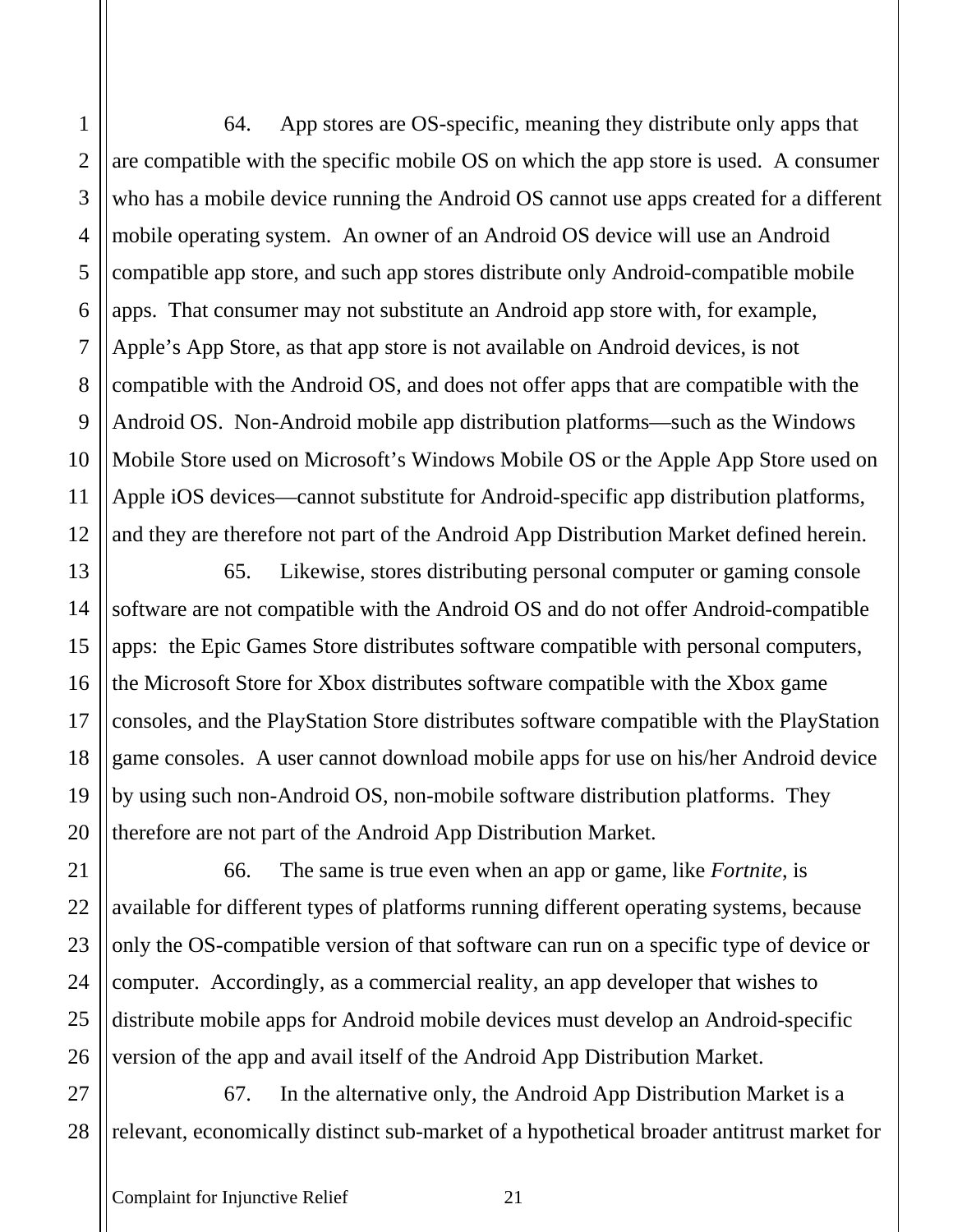the distribution of mobile apps to users of all mobile devices, whether Android or Apple's iOS.

1

2

3

4

5

6

7

8

9

10

11

12

13

14

15

16

17

18

19

20

21

22

23

24

#### $ii.$ Geographic Market Definition

68. The geographic scope of the Android App Distribution Market is worldwide, excluding China. Outside of China, app distribution channels, including app stores, are developed and distributed on a global basis; OEMs, in turn, make app stores, such as the Google Play Store, available on Android devices on a worldwide basis (except in China). China is excluded from the relevant market because legal and regulatory barriers prevent the operation of many global app stores, including the Google Play Store, within China. Additionally, app stores prevalent in China are not available, or have little presence, outside of China.

#### **B. Google's Monopoly Power in the Android App Distribution Market**

Market.

69. Google has monopoly power in the Android App Distribution

70. Google's monopoly power can be demonstrated by, among other things, Google's massive market share in terms of apps downloaded. The European Commission determined that, within the Market, more than 90% of app downloads through app stores have been done through the Google Play Store. Indeed, although app stores for merchant mobile OSs other than Android are not included in the Android App Distribution Market, the European Commission found that the only such app store with any appreciable presence was the Windows Mobile Store, which was compatible with the Windows Mobile OS. The Commission determined that even if the Windows Mobile Store share was included in the market, the Google Play Store would still have had a market share greater than 90%.

25 26 27 28 71. Other existing Android mobile app stores do not discipline Google's exercise of monopoly power in the Android App Distribution Market. No other app store is able to reach nearly as many Android users as the Google Play Store. According to the European Commission, the Google Play Store is pre-installed by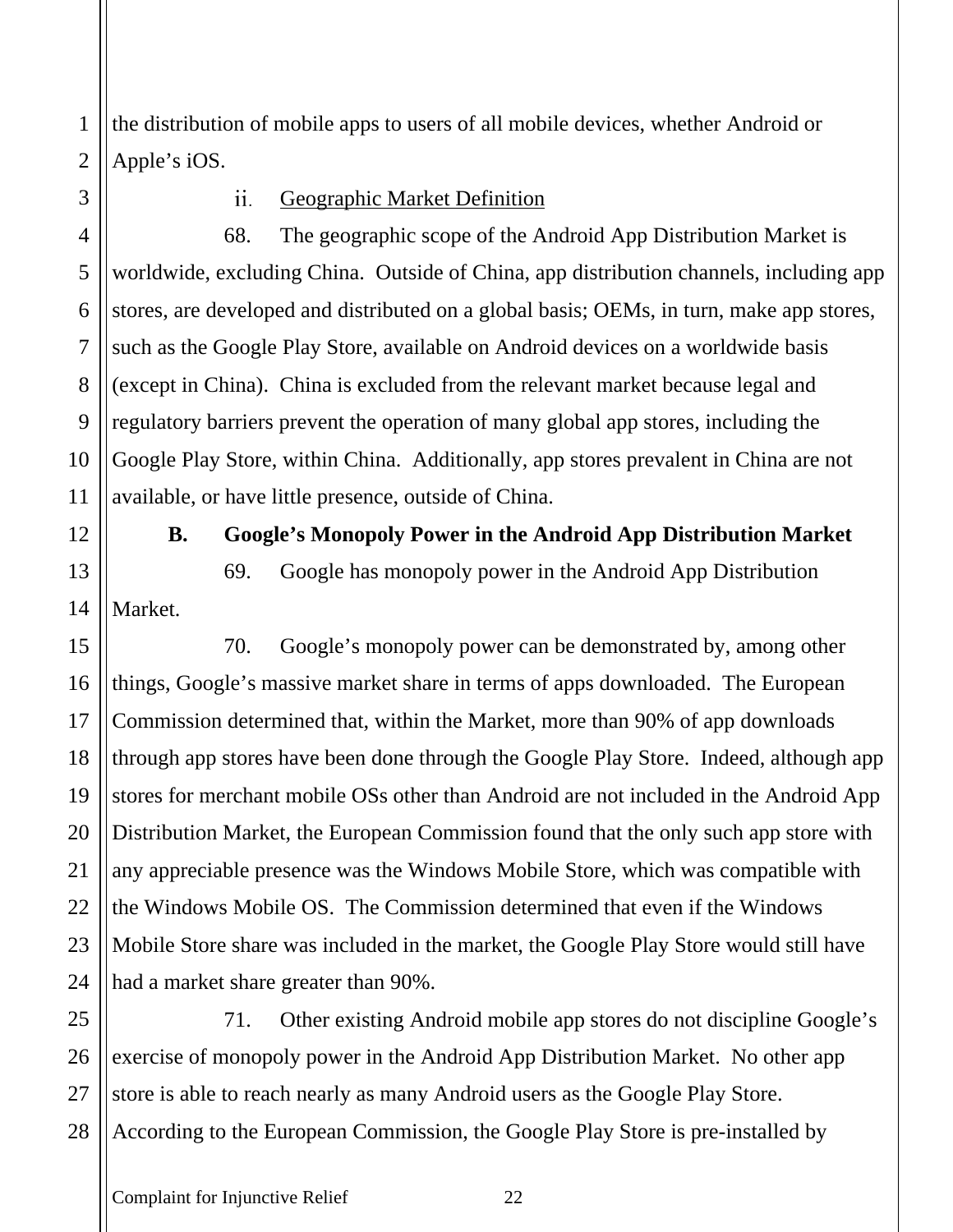2 3 4 5 6 7 8 9 OEMs on practically all Android mobile devices sold outside of China. As a result, no other Android app store comes close to that number of pre-installed users. With the exception of app stores designed for and installed only on mobile devices sold by those respective OEMs, such as Samsung Galaxy Apps and the LG Electronics App Store, no other Android app store is pre-installed on more than 10% of Android devices, and many have no appreciable market penetration at all. Aptoide, for example, is an Android app store that claims to be the largest "independent" app store outside of China, but it comes pre-installed on no more than 5% of Android mobile devices.

72. Because of Google's success in maintaining its monopoly in Android app distribution, there is no viable substitute to distributing Android apps through the Google Play Store. As a result, the Google Play Store offers over 3 million apps, including all of the most popular Android apps, compared to just 700,000 apps offered by Aptoide, the Android app store with the next largest listing. The Google Play Store thereby benefits from ongoing network effects based on the large number of participating app developers and users. The large number of apps attracts large numbers of users, who value access to a broad range of apps, and the large number of users attract app developers who wish to access more Android users. Android OEMs too find it commercially unreasonable to make and sell phones without the Google Play Store, and they view other app stores as poor substitutes for the Google Play Store because of the lower number and lesser quality of apps they offer.

73. As further proof of its monopoly power, Google imposes a supracompetitive commission of 30% on the price of apps purchased through the Google Play Store, which is a far higher commission than would exist under competitive conditions.

24 25 26 28 74. Furthermore, Google's monopoly power in app distribution is not constrained by competition at the smart mobile device level because Android device users face significant switching costs and lock-in to the Android ecosystems that serves to protect Google's monopoly power, and consumers are unable to account for Google's anticompetitive conduct when they purchase a smart mobile device.

1

10

11

12

13

14

15

16

17

18

19

20

21

22

23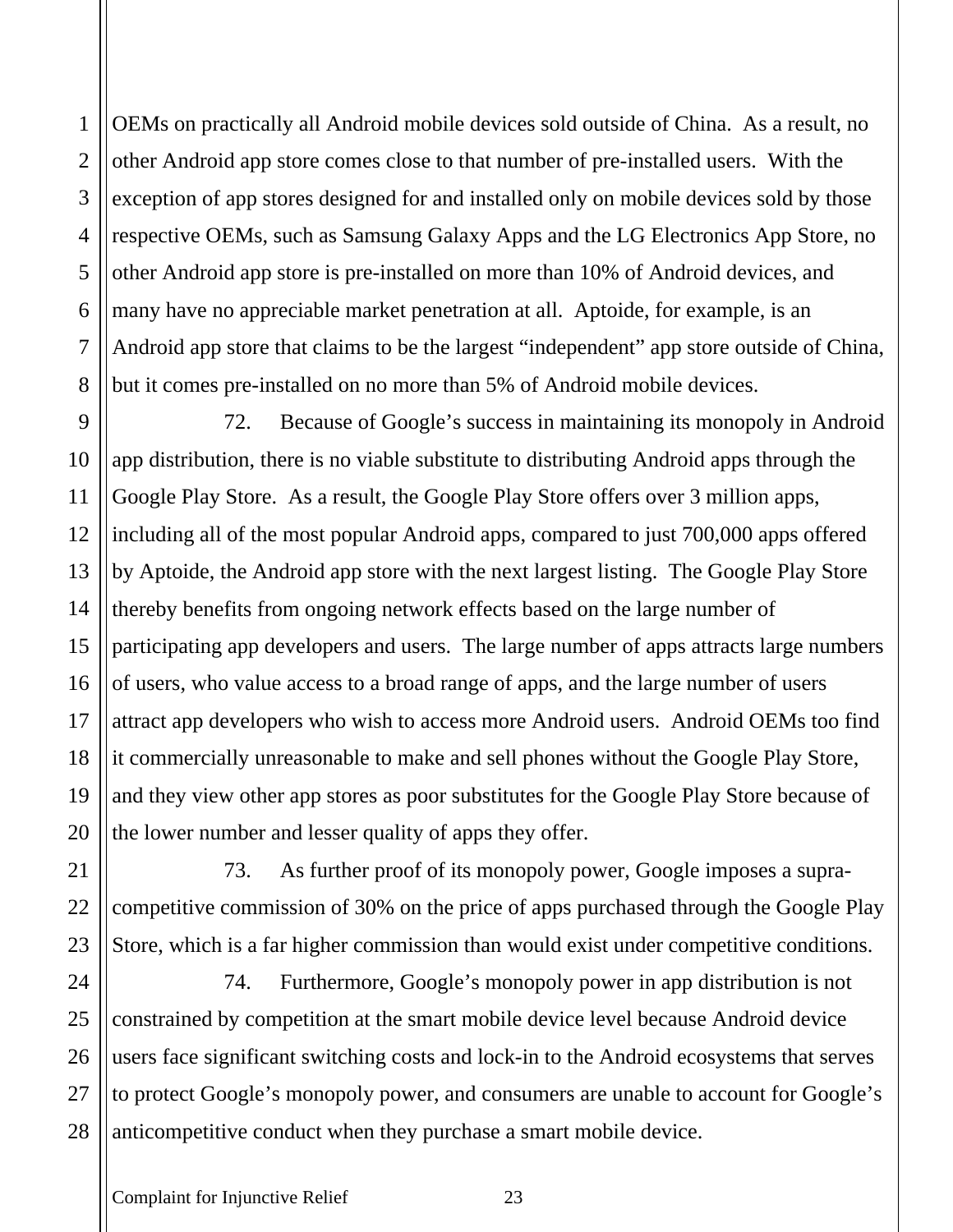1

75. *First*, consumers are deterred from leaving the Android ecosystem due to the difficulty and costs of switching. Consumers choose a smartphone based in part on the OS that comes pre-installed on that device and the ecosystem in which the device participates (in addition to a bundle of other features, such as price, battery life, design, storage space, and the range of available apps and accessories). Once a consumer has selected a smartphone, the consumer cannot replace the mobile OS that comes pre-installed on it with an alternative mobile OS. Rather, a consumer who wishes to change the OS must purchase a new smartphone entirely. In addition, mobile OSs have different designs, controls, and functions that consumers must learn to navigate. Over time, consumers who use Android devices learn to operate efficiently on the Android OS. For example, the Android OS layout differs from iOS in a wide range of functions, including key features such as searching and installing "widgets" on the phone, organizing and searching the phone's digital content, configuring control center settings, and organizing photos. The cost of learning to use a different mobile OS is part of consumers' switching costs.

76. *Second*, switching from Android devices may also result in a significant loss of personal and financial investment that consumers put into the Android ecosystem. Because apps, in-app content and many other products are designed for or are only compatible with a particular mobile OS, switching to a new mobile OS may mean losing access to such products or to data. Even if versions of such apps and products are available within the new ecosystem chosen by the consumer, the consumer would have to go through the process of downloading them again onto the new devices and may have to purchase them anew. As a result, the consumer may be forced to abandon his or her investment in at least some of those apps, along with any purchased in-app content and consumer-generated data on those apps.

77. *Third*, consumers are not able to avoid the switching costs and lockin to the Android OS ecosystem by acquiring more information prior to the purchase of the Android device. The vast majority of mobile device consumers have no reason to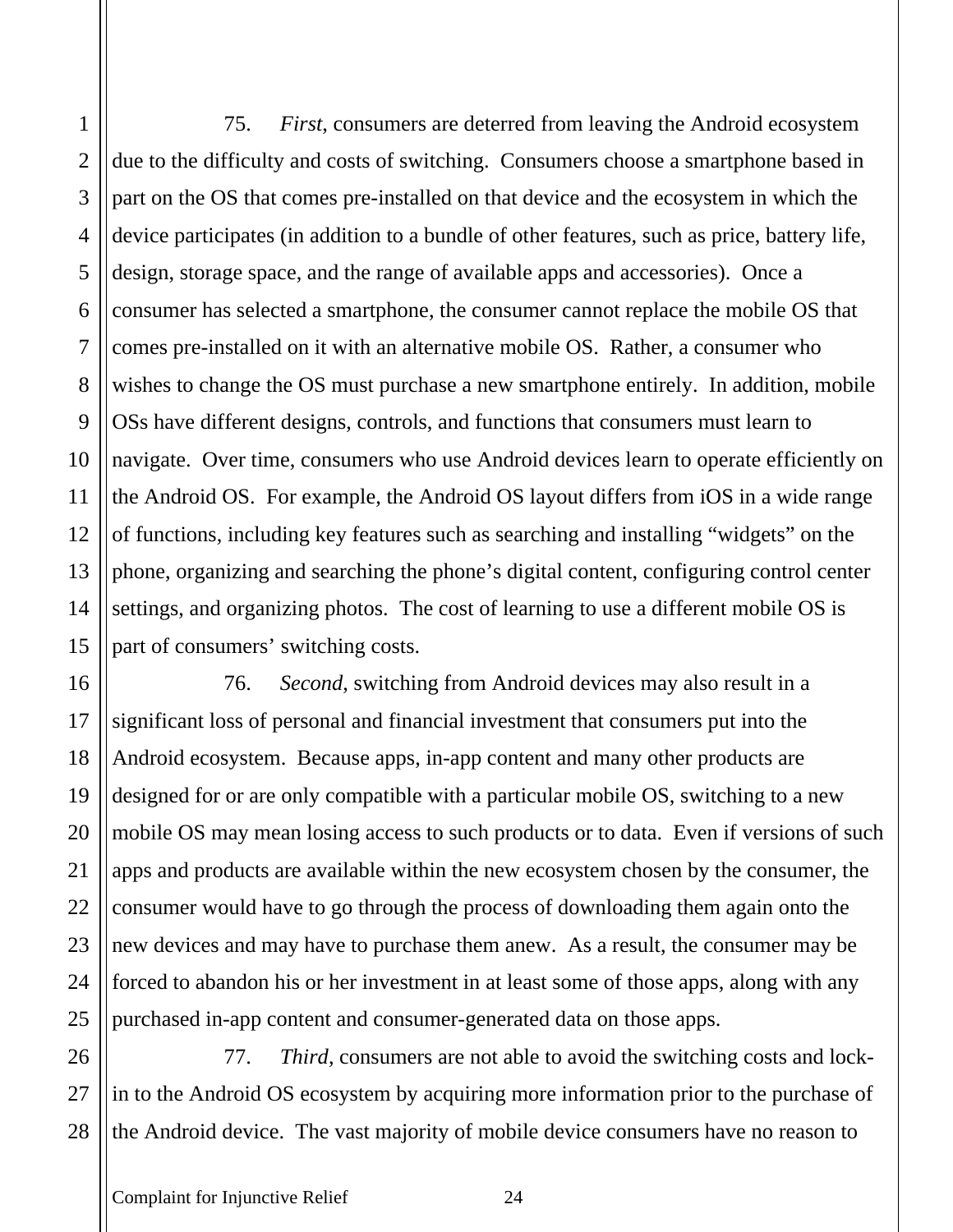28

1

inquire, and therefore do not know about, Google's anticompetitive contractual restraints and policies. Furthermore, these consumers rationally do not give much weight to Google's anticompetitive conduct and anticompetitive fees when deciding whether to switch from an Android device. Consumers consider many features when deciding which smartphone or tablet to purchase, including design, brand, processing power, battery life, functionality and cellular plan. These features are likely to play a substantially larger role in a consumer's decision as to which smart mobile device to purchase than Google's anticompetitive conduct in the relevant markets, particularly given that a consumer may consider the direct monetary cost of Google's conduct to be small relative to the price of smart mobile devices, if the consumer is even aware of the conduct or assigns it such a cost at all. For example, over time a typical Android user may make multiple small purchases of paid apps and in-app digital content accumulating to \$100 or less annually—but may spend several hundreds of dollars at once to purchase an Android smart mobile device.

78. Consumers are also unable to determine the "lifecycle price" of devices—*i.e.*, to accurately assess at the point of purchase how much they will end up spending in total (including on the device and all apps and in-app purchases) for the duration of their ownership of the device. Consumers cannot know in advance of purchasing a device all of the apps or in-app content that they may want to purchase during the usable lifetime of the device. Consumers' circumstances may change. Consumers may develop new interests. They may learn about new apps or in-app content that becomes available only after purchasing a device. New apps and in-app content will continue to be developed and marketed after a consumer purchases a smartphone or tablet. All of these factors may influence the amount of consumers' app and in-app purchases. Because they cannot know or predict all such factors when purchasing mobile devices, consumers are unable to calculate the lifecycle prices of the devices. This prevents consumers from effectively taking Google's anticompetitive conduct into account when making mobile device purchasing decisions.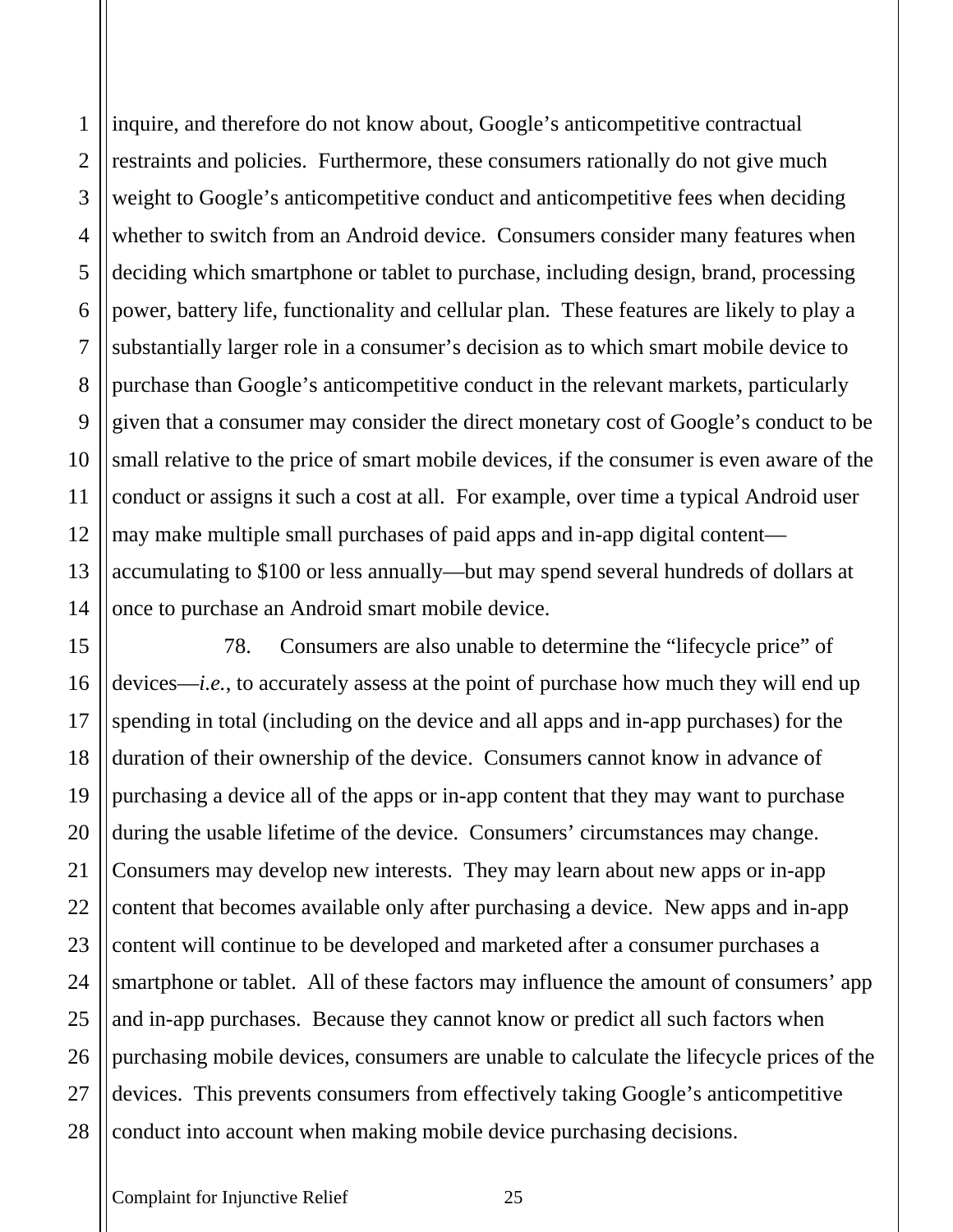79. Because consumers face substantial switching costs and lock-in to the Android OS, developers can only gain access to these users by also participating in the Android ecosystem. Thus, developers face an even greater cost in not participating in the Android ecosystem—loss of access to hundreds of millions of Android OS users.

### **C. Google's Anti-Competitive Conduct Concerning the Android App Distribution Market**

80. Google has willfully and unlawfully maintained its monopoly in the Android App Distribution Market through a series of related anti-competitive acts that have foreclosed competing ways of distributing apps to Android users.

> $\mathbf{i}$ . Google's Conduct Toward OEMs

81. Google imposes anti-competitive constraints on Android OEMs based on their need for access to a viable Android app store and other important services provided by Google.

82. *First*, Google conditions OEMs' licensing of the Google Play Store, as well as other essential Google services and the Android trademark, on OEMs' agreements to provide the Google Play Store with preferential treatment compared to any other competing app store. Specifically, to access the Google Play Store, Android OEMs (which, as noted above, comprise virtually all OEMs that obtain an OS on the merchant market) have signed a Mobile Application Distribution Agreement ("MADA") with Google. A MADA confers a license to a bundle of products comprising proprietary Google apps, Google-supplied services necessary for functioning of mobile apps, and the Android trademark. Through its MADAs with Android OEMs, Google requires OEMs to locate the Google Play Store on the "home screen<sup>38</sup> of each mobile device. Android OEMs must further pre-install up to 30 Google mandatory apps and must locate these apps on the home screen or on the next screen, occupying valuable space on each user's mobile device that otherwise could be occupied by competing app stores and other services. These requirements ensure that

28

1

2

3

4

5

6

7

8

9

10

11

12

13

14

15

16

17

18

19

20

21

22

<sup>&</sup>lt;sup>8</sup> The default "home screen" is the default display, prior to any changes made by users, that appears without scrolling when the device is in active idle mode (*i.e.*, is not turned off or in sleep mode).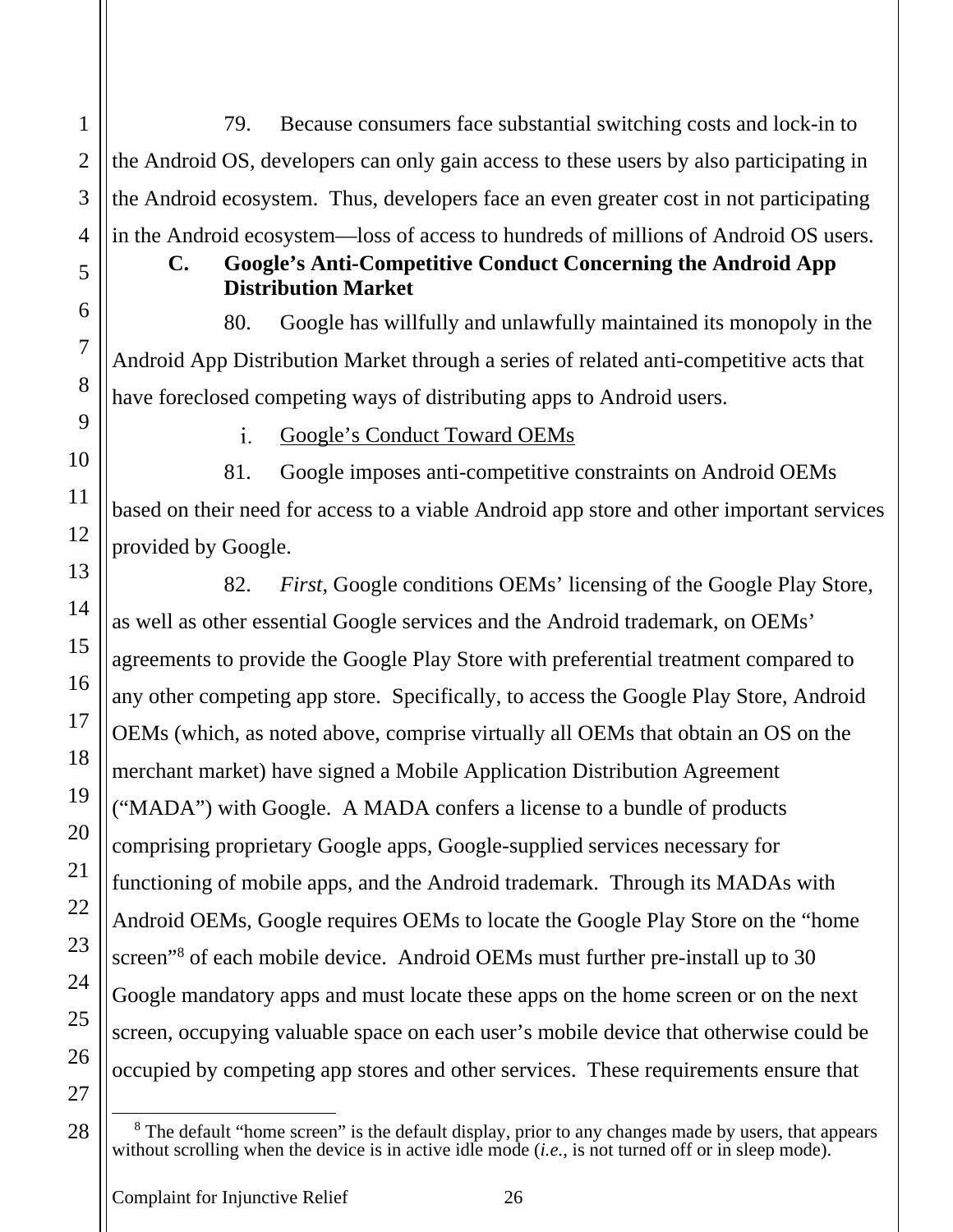the Google Play Store is the most visible app store any user encounters and place any other app store at a significant disadvantage.

83. Absent this restraint, OEMs could pre-install and prominently display alternative app stores to the purchasers of some or all of their mobile devices, allowing competing app stores the ability to vie for prominent placement on Android devices, increased exposure to consumers and, as a result, increased ability to attract app developers to their store. As an app distributor, Epic could and would negotiate with OEMs to offer a prominently displayed app store containing *Fortnite* and other games, allowing Epic to reach more mobile users.

84. *Second*, Google interferes with OEMs' ability to distribute Android app stores and apps directly to consumers outside the Google Play Store.Some OEMs may choose to compete for buyers by offering mobile devices that provide easy access to additional mobile app stores and apps. For example, an OEM may pre-install an icon corresponding to an app store or app on the device before it is sold to consumers. Even when an OEM would want to make mobile apps available to consumers in this way, Google imposes unjustified and pretextual warnings about the security of installing the app, even though the consumer is choosing to install the app in full awareness of its source.

85. Epic recently reached an agreement with OnePlus, an OEM, to allow users of OnePlus mobile devices to seamlessly install *Fortnite* and other Epic games by touching an Epic Games app on their devices—without encountering any obstacles imposed by the Android OS. In conjunction with this agreement, Epic designed a version of *Fortnite* for certain OnePlus devices that delivers a state-of-the-art framerate (the frequency at which consecutive images appear on the device's screen), providing an even better gameplay experience for *Fortnite* players. Although the original agreement between Epic and OnePlus contemplated making this installation method available worldwide, Google demanded that OnePlus not implement its agreement with Epic with the limited exception of mobile devices sold in India. OnePlus informed Epic that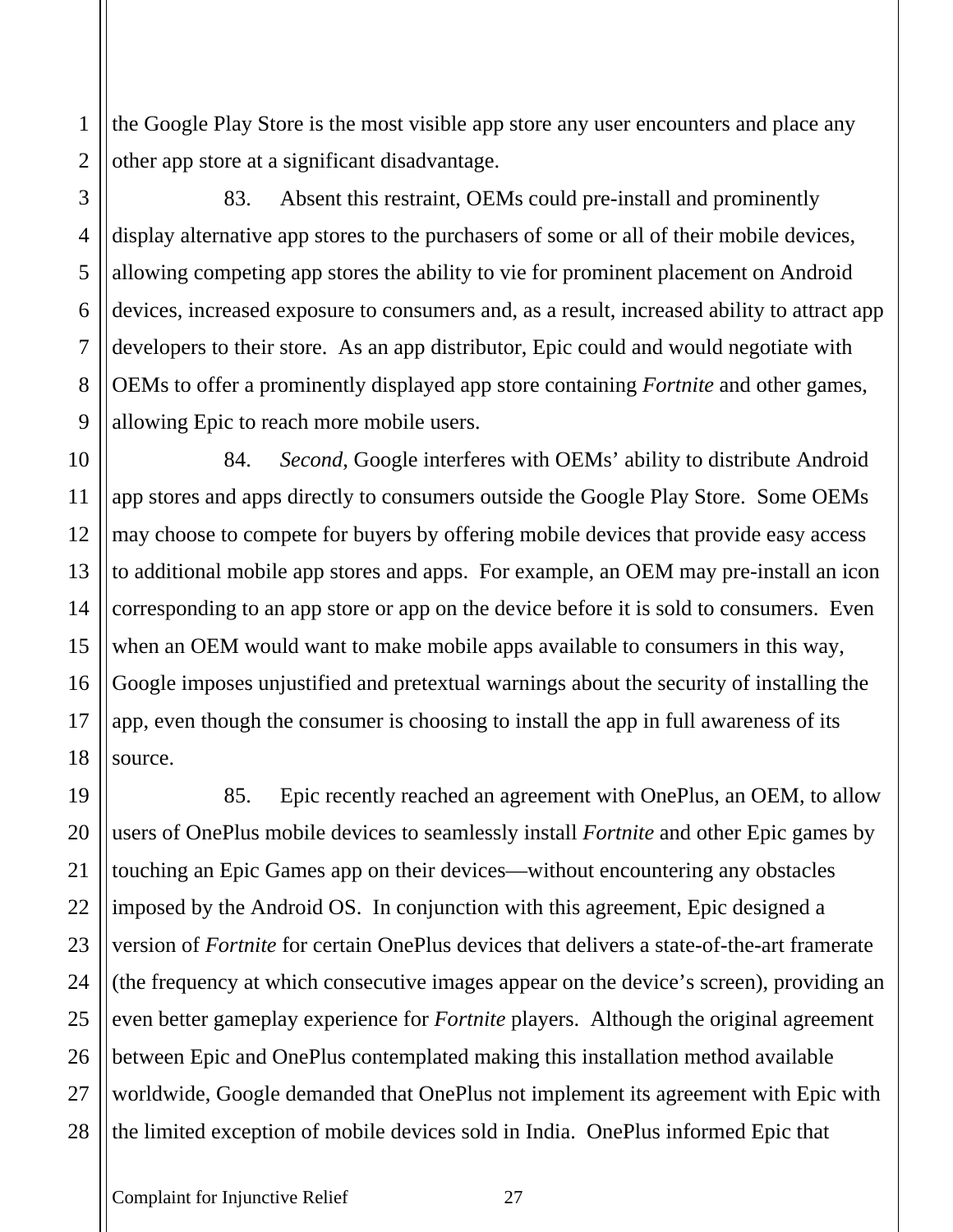Google was "particularly concerned that the Epic Games app would have ability to potentially install and update multiple games with a silent install bypassing the Google Play Store".<sup>9</sup> Further, any waiver of Google's restriction "would be rejected due to the Epic Games app serving as a potential portfolio of games and game updates". As a result, OnePlus mobile device users in India can install Epic games seamlessly without using the Google Play Store, while users outside India cannot.

86. Another OEM, LG, also told Epic that it had a contract with Google "to block side downloading off Google Play Store this year", but that the OEM could "surely" make Epic games available to consumers if the Google Play Store were used. Google prevented LG from pre-installing the Epic Games app on LG devices.

87. In the absence of this conduct, Epic could and would negotiate with OEMs to make *Fortnite* and other Epic games directly available to consumers, free from Google's anti-competitive restraints. OEMs could then compete for the sale of mobile devices based in part on the set of apps offered on the OEMs' devices. But Google forecloses alternative ways of distributing Android apps other than through its own monopolized app store, harming competition among OEMs and among app developers, to the detriment of consumers.

18

1

2

3

4

5

6

7

8

9

10

11

12

13

14

15

16

17

19

20

21

22

23

24

25

26

Google's Conduct Toward App Distributors and Developers  $ii.$ 

88. Google imposes anti-competitive restrictions on competing app distributors and developers that further entrench its monopoly in Android App Distribution.

89. *First*, Google prevents app distributors from providing Android users ready access to competing app stores. Specifically, even though competitive app stores themselves are mobile apps that could easily be distributed through the Google Play Store, Google prohibits the distribution of any competing app store through the Google Play Store, without any technological or other justification.

<sup>&</sup>lt;sup>9</sup> A "silent install" is an installation process free of the dire security warnings that Google triggers when apps are directly downloaded, such as the "one touch" process on which Epic and OnePlus had agreed.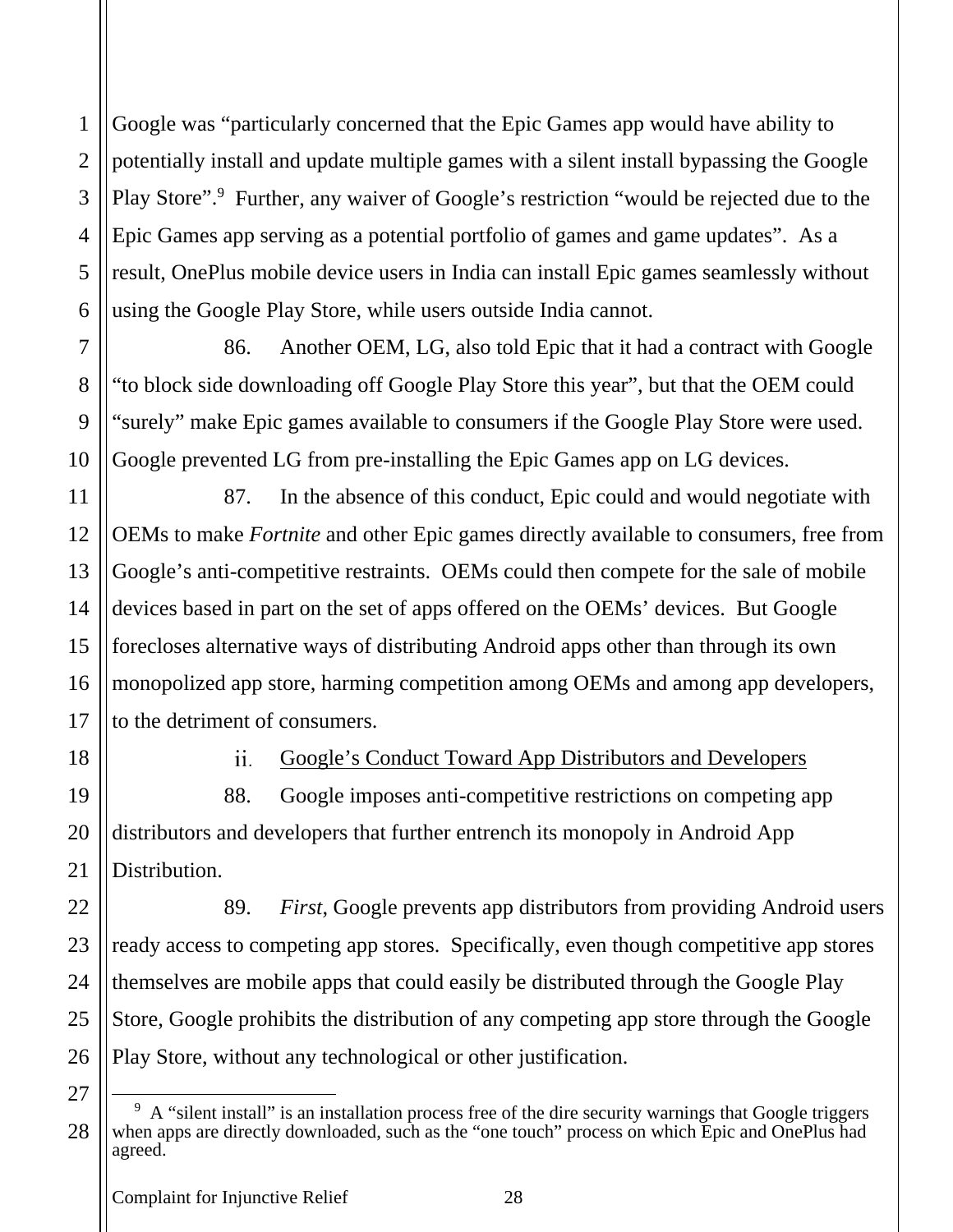90. Google imposes this restraint through provisions of the Google Play Developer Distribution Agreement ("DDA"), which Google requires all app developers to sign before they can distribute their apps through the Google Play Store. Each of the Defendants, except Google Payment, is a party to the DDA.

91. Section 4.5 of the DDA provides that developers "may not use Google Play to distribute or make available any Product that has a purpose that facilitates the distribution of software applications and games for use on Android devices outside of Google Play." The DDA further reserves to Google the right to remove and disable any Android app that it determines violates this requirement. The DDA is non-negotiable, and developers that seek access to Android users through the Google Play Store must accept Google's standardized contract of adhesion.

92. In the absence of these unlawful restraints, competing app distributors could allow users to replace or supplement the Google Play Store on their devices with competing app stores, which users could easily download and install through the Google Play Store. App stores could compete and benefit consumers by offering lower prices and innovative app store models, such as app stores that are curated to specific consumers' interests—*e.g.*, an app store that specializes in games or an app store that only offers apps that increase productivity. Without Google's unlawful restraints, additional app stores would provide additional platforms on which more apps could be featured, and thereby, discovered by consumers. Epic has been damaged through its inability to provide a competing app store (as it does on personal computers) and by the loss of the opportunity to reach more Android users directly in the ways that personal computers allow developers to reach consumers without artificial constraints.

93. *Second,* Google conditions app developers' ability to effectively advertise their apps to Android users on being listed in the Google Play Store. Specifically, Google markets an App Campaigns program that, as Google says, allows app developers to "get your app into the hands of more paying users" by "streamlin[ing] the process for you, making it easy to promote your apps across Google's largest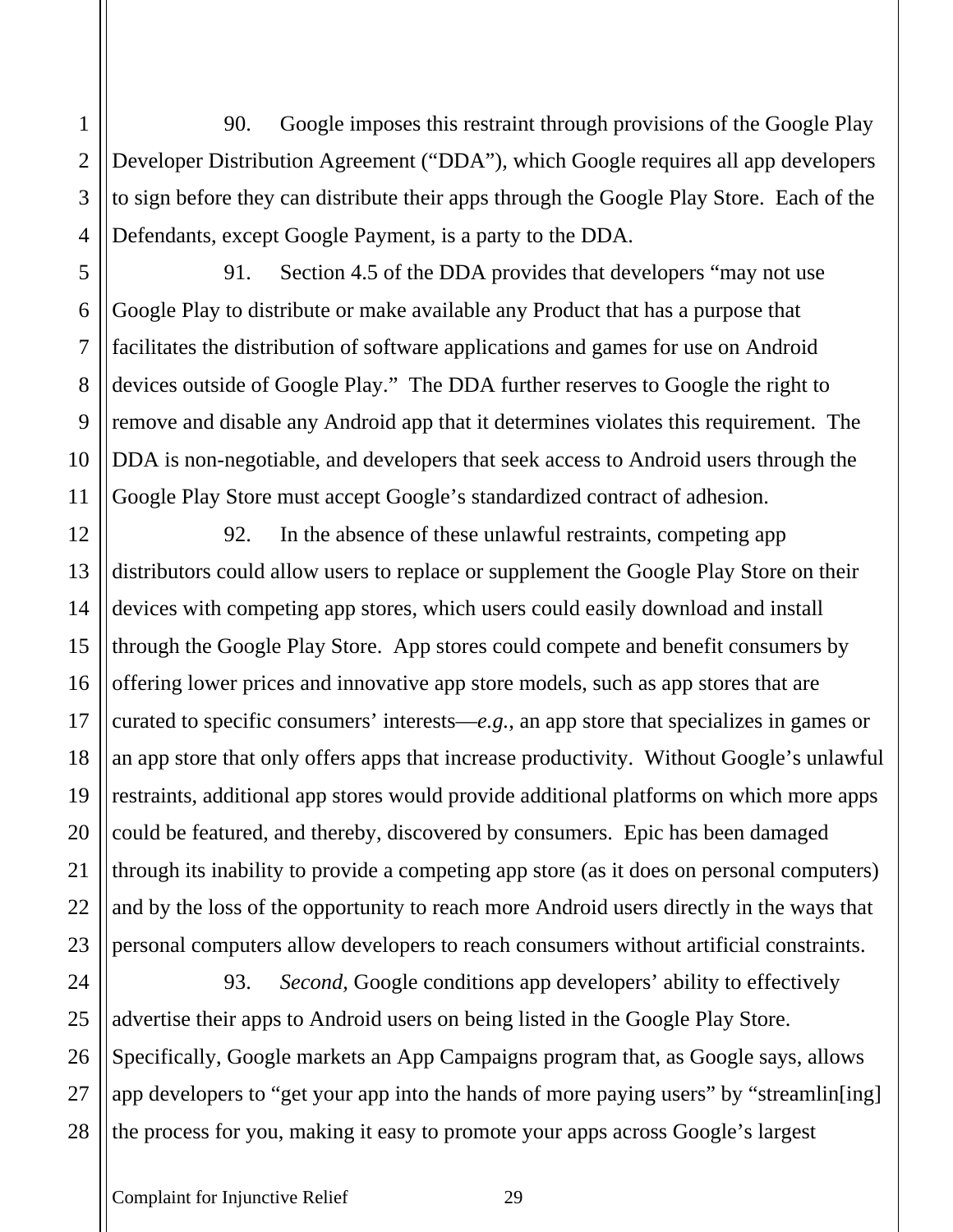10 properties". This includes certain ad placements on Google Search, YouTube, Discover on Google Search, and the Google Display Network, and with Google's "search partners", that are specially optimized for the advertising of mobile apps. However, in order to access this valuable advertising space through the App Campaigns program, Google requires that app developers list their app in either the Google Play Store (to reach Android users) or in the Apple App Store (to reach Apple iOS users). This conduct further entrenches Google's monopoly in Android App Distribution by coercing Android app developers to list their apps in the Google Play Store or risk losing access to a great many Android users they could otherwise advertise to but for Google's restrictions.

11 12

13

14

15

16

17

18

19

20

21

22

23

24

1

2

3

4

5

6

7

8

9

#### iii. Google's Conduct Toward Consumers

94. Google directly and anti-competitively restricts the manner in which consumers can discover, download and install mobile apps and app stores. Although Google nominally allows consumers to directly download and install Android apps and app stores—a process that Google pejoratively describes as "sideloading"—Google has ensured, through a series of technological impediments imposed by the Android OS, that direct downloading remains untenable for most consumers.

95. But for Google's anticompetitive acts, Android users could freely download apps from developers' websites, rather than through an app store, just as they might do on a personal computer. There is no reason that downloading and installing an app on a mobile device should differ from downloading and installing software on a personal computer. Millions of personal computer users download and install software directly every day, such as Google's own Chrome browser or Adobe's Acrobat Reader. Personal computer users do this easily and safely.

25 26 27 28 96. Direct downloading on Android mobile devices, however, differs dramatically. Google ensures that the Android process is technically complex, confusing and threatening, filled with dire warnings that scare most consumers into abandoning the lengthy process. For example, depending on the version of Android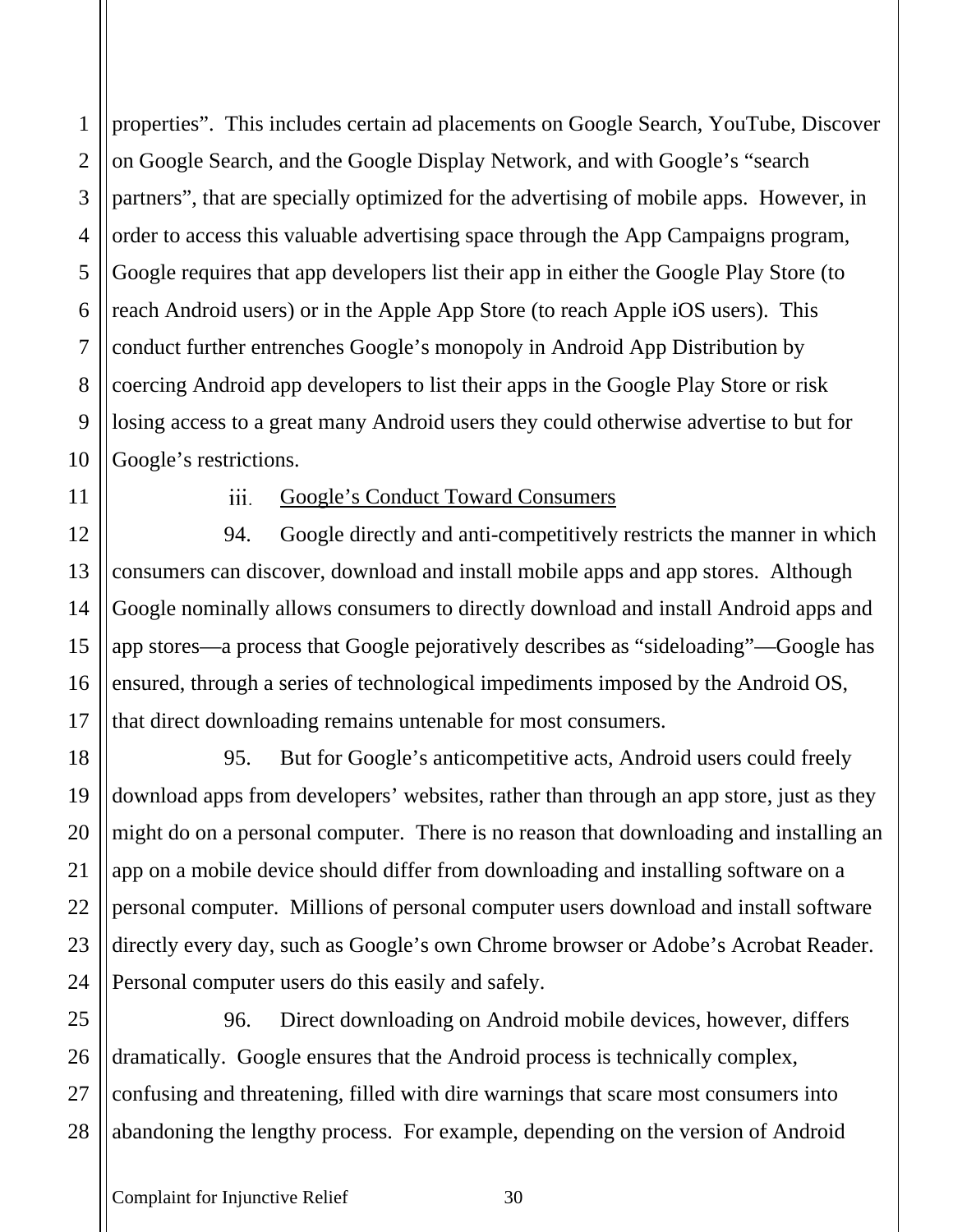running on a mobile device, downloading and installing *Fortnite* on an Android device could take as many as 16 steps or more, including requiring the user to make changes to the device's default settings and manually granting various permissions while being warned that doing so is dangerous. Below are the myriad steps an average Android user has to go through in order to download and install *Fortnite* directly from Epic's secure servers*.* 



97. Below are two of the intimidating messages and warnings about the supposed danger of directly downloading and installing apps that consumers encounter during this process.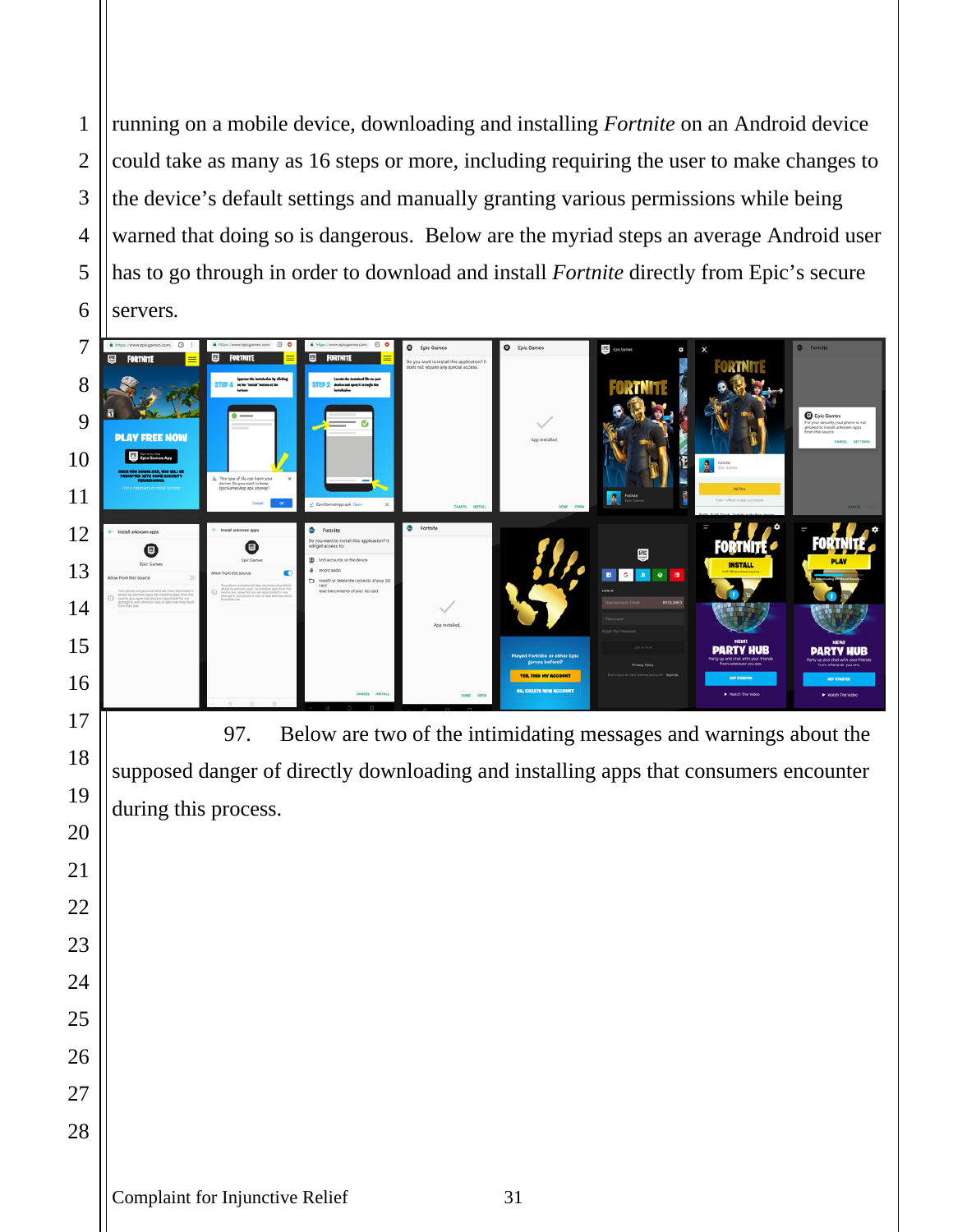

98. As if this slog through warnings and threats were not enough to ensure the inferiority of direct downloading as a distribution method for Android apps, Google denies downloaded apps the permissions necessary to be seamlessly updated in the background—instead allows such updates only for apps downloaded via Google Play Store. The result is that consumers must manually approve every update of a "sideloaded" app. In addition, depending on the OS version and selected settings, such updates may require users to go through many of the steps in the downloading process repeatedly, again triggering many of the same warnings. This imposes onerous obstacles on consumers who wish to keep the most current version of an app on their mobile device and further drives consumers away from direct downloading and toward Google's monopolized app store.

 99. Further, under the guise of offering protection from malware, Google further restricts direct downloading. When Google deems an app "harmful", Google may prevent the installation of, prompt a consumer to uninstall, or forcibly remove the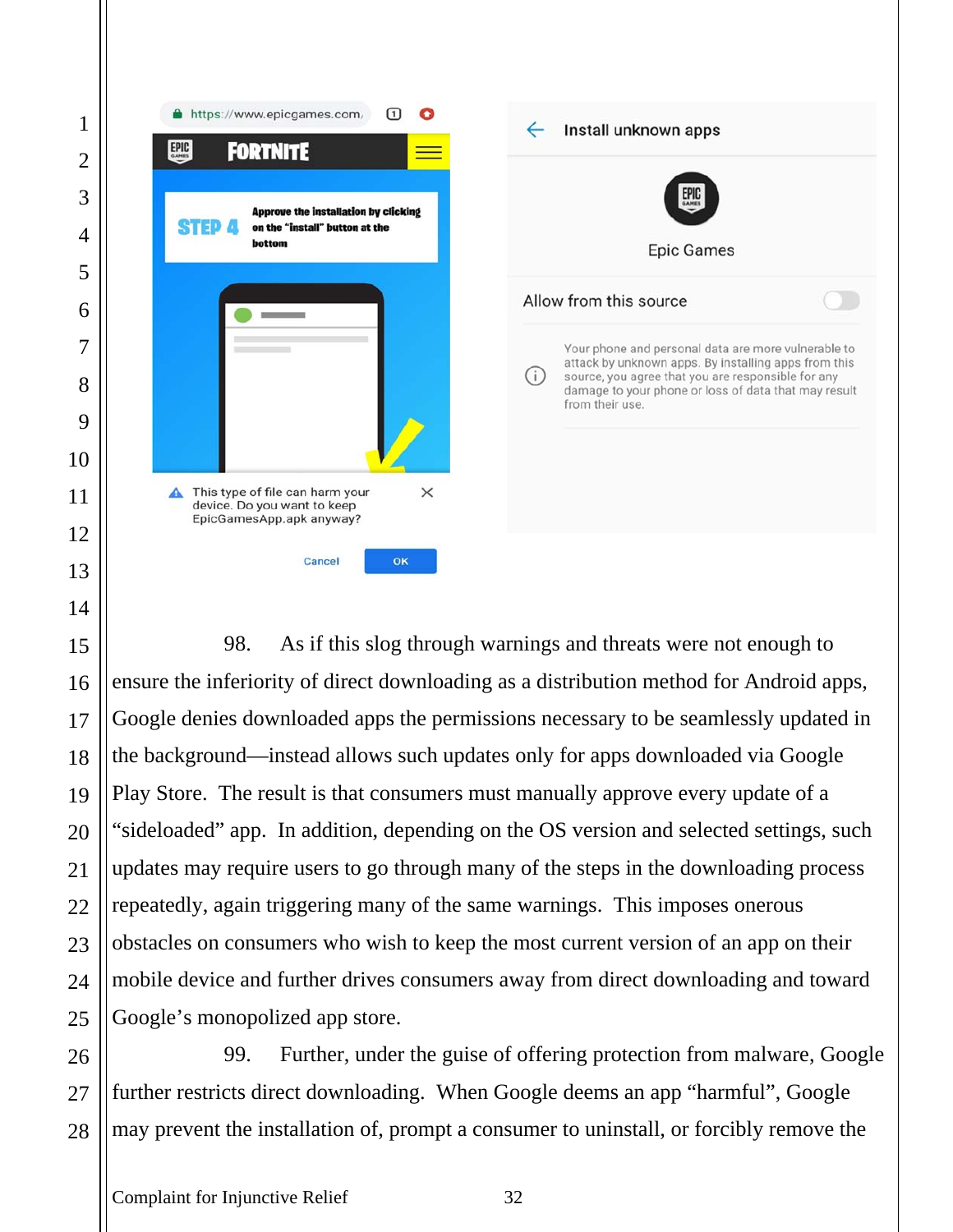app from a consumer's device. And direct downloading has been prevented entirely on the Android devices that are part of Google's so-called Advanced Protection Program ("APP"). Consumers who have enrolled in APP are unable to directly download apps; their Android device can only download apps distributed in the Google Play Store or in another pre-installed app store that Google has pre-approved for an OEM to offer on its devices. App developers therefore cannot reach APP users unless they first agree to distribute their apps through the Google Play Store or through a separate Googleapproved, OEM-offered app store, where available. Google's invocation of security is an excuse to further strangle an app developer's ability to reach Android users, as shown by a comparison to personal computers, where users can securely purchase and download new software without being limited to a single software store owned or approved by the user's anti-virus software vendor.

100. Direct downloading is also nominally available to competing app distributors who seek to distribute competing Android app stores directly to consumers. However, the same restrictions Google imposes on the direct downloading of apps apply to the direct downloading of app stores. Indeed, Google Play Protect has flagged at least one competing Android app store, Aptoide, as "harmful", further hindering consumers' ability to access a competing app store.

101. And apps downloaded from "sideloaded" app stores, like apps directly downloaded from a developer's website, may not be automatically uploaded in the background. Thus, direct downloading is not a viable way for app stores to reach Android users, any more than it is a viable alternative for single apps; the only difference is that the former do not have *any* alternative, ensuring the latter are forced into the Google Play Store.

25 26 27 28 102. But for Google's restrictions on direct downloading, Epic and other app distributors and developers could try to directly distribute their stores and apps to those consumers who would be open to a process outside an established app store. But as explained above, Google makes direct downloading substantially and unnecessarily

1

2

3

4

5

6

7

8

9

10

11

12

13

14

15

16

17

18

19

20

21

22

23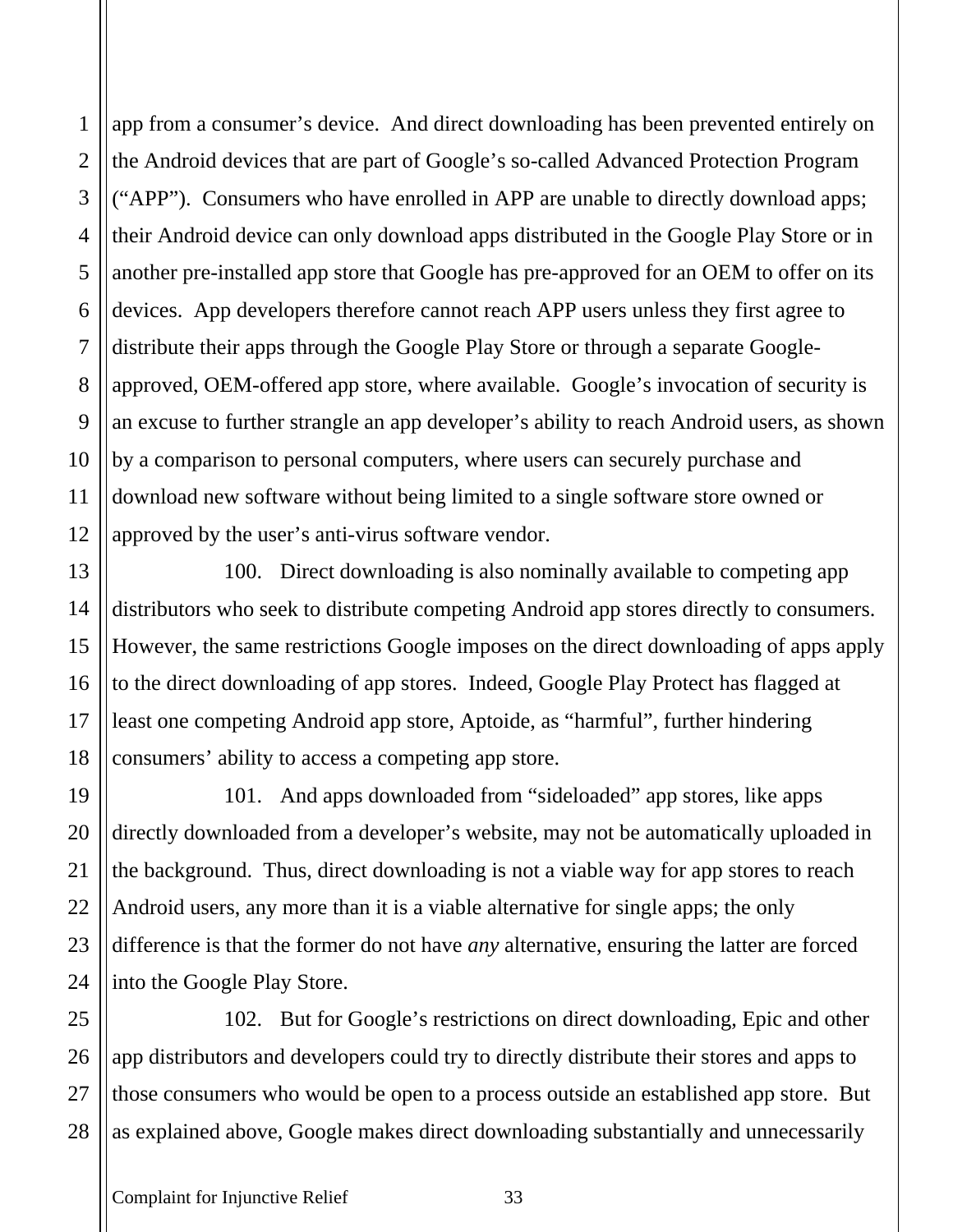difficult, and in some cases prevents it entirely, further narrowing this already narrow alternative distribution channel.

103. There is no legitimate reason for Google's conduct. Indeed, for decades the users of personal computers have been able to install software acquired from various sources without being deterred by anything like the obstacles erected by Google. Now, a user can navigate to the Internet webpage sponsored by the developer of software he/she desires, click once or twice to download and install an application, and be up and running, often in a matter of minutes. The operating systems used by personal computers efficiently facilitate this download and installation (unlike Android), and security screening is conducted by a neutral security software operating in the background, allowing users to download software from any source they choose (unlike Android).

104. Google's anti-competitive and unjustified restrictions on distributing apps through any means other than its own app store contradict its own claims that Android app developers can "us[e] any distribution approach or combination of approaches that meets your needs", and that developers can even provide consumers "apps from a website or [by] emailing them directly to users."<sup>10</sup> In reality, Google specifically prevents app developers from effectively availing themselves of alternative distribution channels that it touts today.

105. Through these anti-competitive acts, including contractual provisions and exclusionary obstacles, Google has willfully obtained a near-absolute monopoly over Android mobile app distribution. Google Play Store downloads have accounted for more than 90% of downloads through Android app stores, dwarfing other available distribution channels.

26

27

1

2

3

4

5

6

7

8

9

10

11

12

13

14

15

16

17

18

19

20

21

22

23

24

<sup>28</sup> <sup>10</sup> Google Play Developers Page, *Alternative distribution options,*  https://developer.android.com/distribute/marketing-tools/alternative-distribution (last accessed June 7, 2020).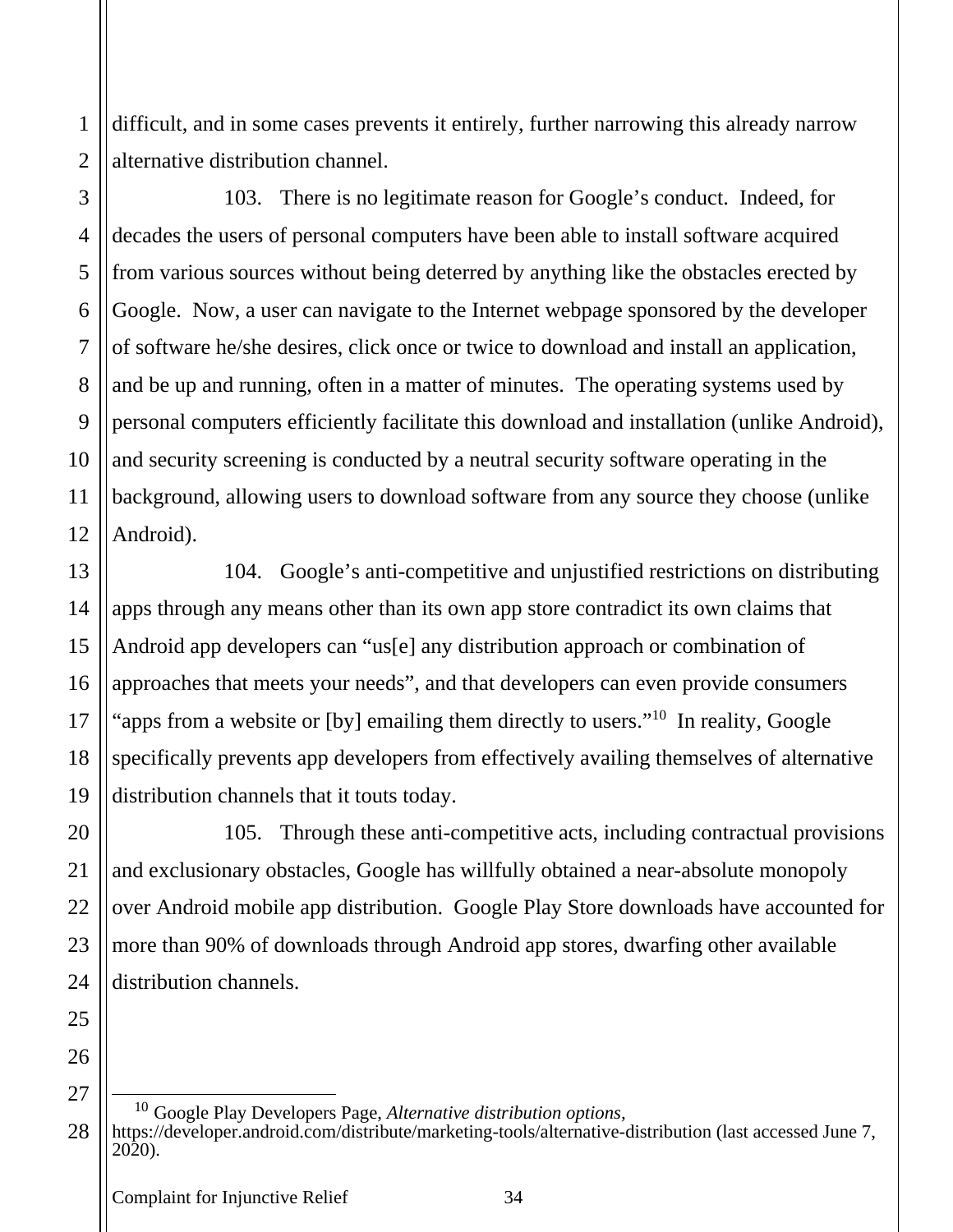1

#### **D. Anti-Competitive Effects in the Android App Distribution Market**

106. Google's anti-competitive conduct forecloses competition in the Android App Distribution Market, affects a substantial volume of commerce in this Market and causes anti-competitive harms to OEMs, competing mobile app distributors, mobile app developers, and consumers.

107. Google's conduct harms OEMs by forcing them to dedicate to the Google Play Store and other mandatory Google applications valuable space on their devices' "home screen", even if they would rather use that real estate for other purposes, including to offer alternative app stores. Individually and together, these requirements limit OEMs' ability to innovate and compete with each other by offering innovative and more appealing (in terms of price and quality) distribution platforms for mobile apps. Google's restrictions also interfere with OEMs' ability to compete with each other by offering Android devices with tailored combinations of pre-installed apps that would appeal to particular subsets of mobile device consumers.

108. Google's conduct harms would-be competitor app distributors, such as Epic, which could otherwise innovate new models of app distribution and provide OEMs, app developers, and consumers choice beyond Google's own app store.

109. Google's anti-competitive conduct harms app developers, such as Epic, which are forced to agree to Google's anti-competitive terms and conditions if they wish to reach many Android users, such as through advertising on Google's valuable advertising properties. Google's restrictions prevent developers from experimenting with alternative app distribution models, such as providing apps directly to consumers, selling apps through curated app stores, creating their own competing app stores, or forming business relationships with OEMs who can pre-install apps. By restricting developers in such a way, Google ensures that the developer's apps will be distributed on the Google Play Store, and that Google is then able to monitor and collect a variety of information on the apps' usage, which it can then use to develop and offer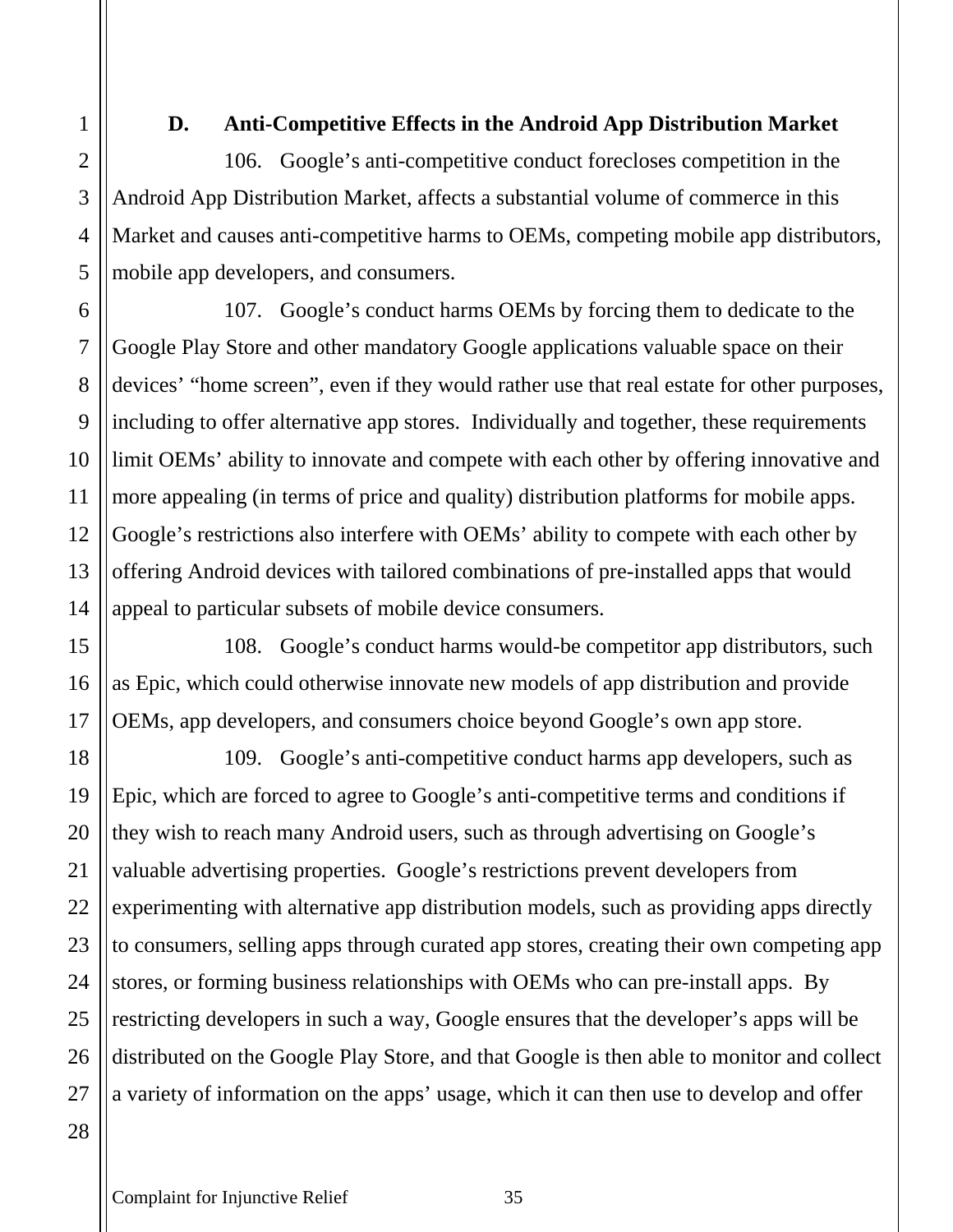its own competing apps that are, of course, not subject to Google's supra-competitive taxes.

110. Both developers and consumers are harmed by Google's supracompetitive taxes of 30% on the purchase price of apps distributed through the Google Play Store, which is a much higher transaction fee than would exist in a competitive market. Google's supra-competitive taxes raise prices for app developers and consumers and reduce the output of mobile apps and related content by depriving app developers incentive and capital to develop new apps and content.

111. Consumers are further harmed because Google's control of app distribution reduces developers' ability and incentive to distribute apps to consumers in different and innovative ways—for example, through genre-specific app stores. Google, by restraining the distribution market and eliminating the ability and incentive for competing app stores, also limits consumers' ability to discover new apps of interest to them. More competing app stores would permit additional platforms to feature diverse collections of apps. Instead, consumers are left to sift through millions of apps in one monopolized app store, where Google controls which apps are featured and which apps are identified or prioritized in user searches.

### **III. Google Unlawfully Acquired and Maintains a Monopoly in the Android In-App Payment Processing Market.**

112. By selling digital content within a mobile app rather than (or in addition to) charging a price for the app itself, app developers can make an app widely accessible to all users, then charge users for additional digital content or features, thus still generating revenue from their investment in developing new apps and content. This is especially true for mobile game developers. By allowing users to play without upfront costs, developers permit more players try a game "risk free" and only pay for what they want to access. *Fortnite*, for example, is free to download and play, but makes additional content available for in-app purchasing on an à la carte basis or via a subscription-based Battle Pass. App developers who sell digital content rely on in-app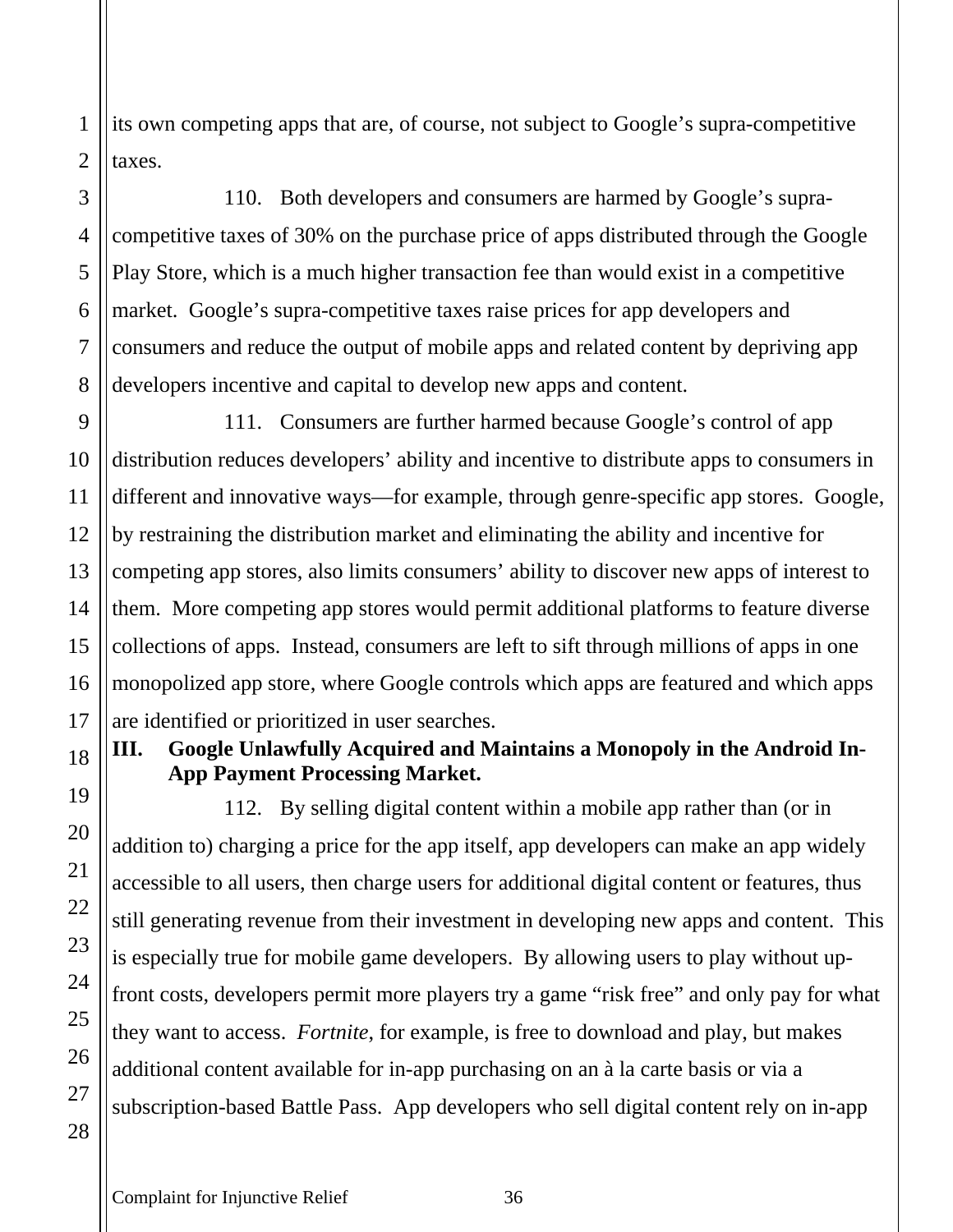payment processing tools to process consumers' purchases in a seamless and efficient manner.

113. When selling digital content, Android app developers are unable to utilize the multitude of electronic payment processing solutions generally available on the market to process other types of transactions. Instead, through contractual restrictions and its monopoly in app distribution, Google coerces developers into using its own in-app payment processing by conditioning developers' use of Google's dominant Google Play Store on the use of Google's payment processor, Google Play Billing, for digital content, thereby acquiring and maintaining monopoly power in the Android In-App Payment Processing Market. Google thus ties its Google Play Store to its own proprietary payment processing tool.

1

2

3

4

5

6

7

8

9

10

11

12

13

14

15

16

17

18

19

20

21

22

23

24

25

26

#### **A. The Android In-App Payment Processing Market**

#### $i_{-}$ Product Market Definition

114. There is a relevant antitrust market for the processing of payments for the purchase of digital content, including virtual gaming products, that is consumed within Android apps (the "Android In-App Payment Processing Market"). The Android In-App Payment Processing Market is comprised of the payment processing solutions that Android developers could turn to and integrate into their Android apps to process the purchase of such in-app digital content.

115. Absent Google's unlawful conduct, app developers could integrate compatible payment processor into their apps to facilitate the purchase of in-app digital content. Developers also would have the capability to develop their own in-app payment processing functionality. And developers could offer users a choice among multiple payment processors for each purchase, just like a website or brick-and-mortar store can offer a customer the option of using Visa, MasterCard, Amex, Google Pay, and more.

27 28 116. Google offers separate payment solutions for the purchase of digital content than it does for other types of purchases, even within mobile apps. Google Play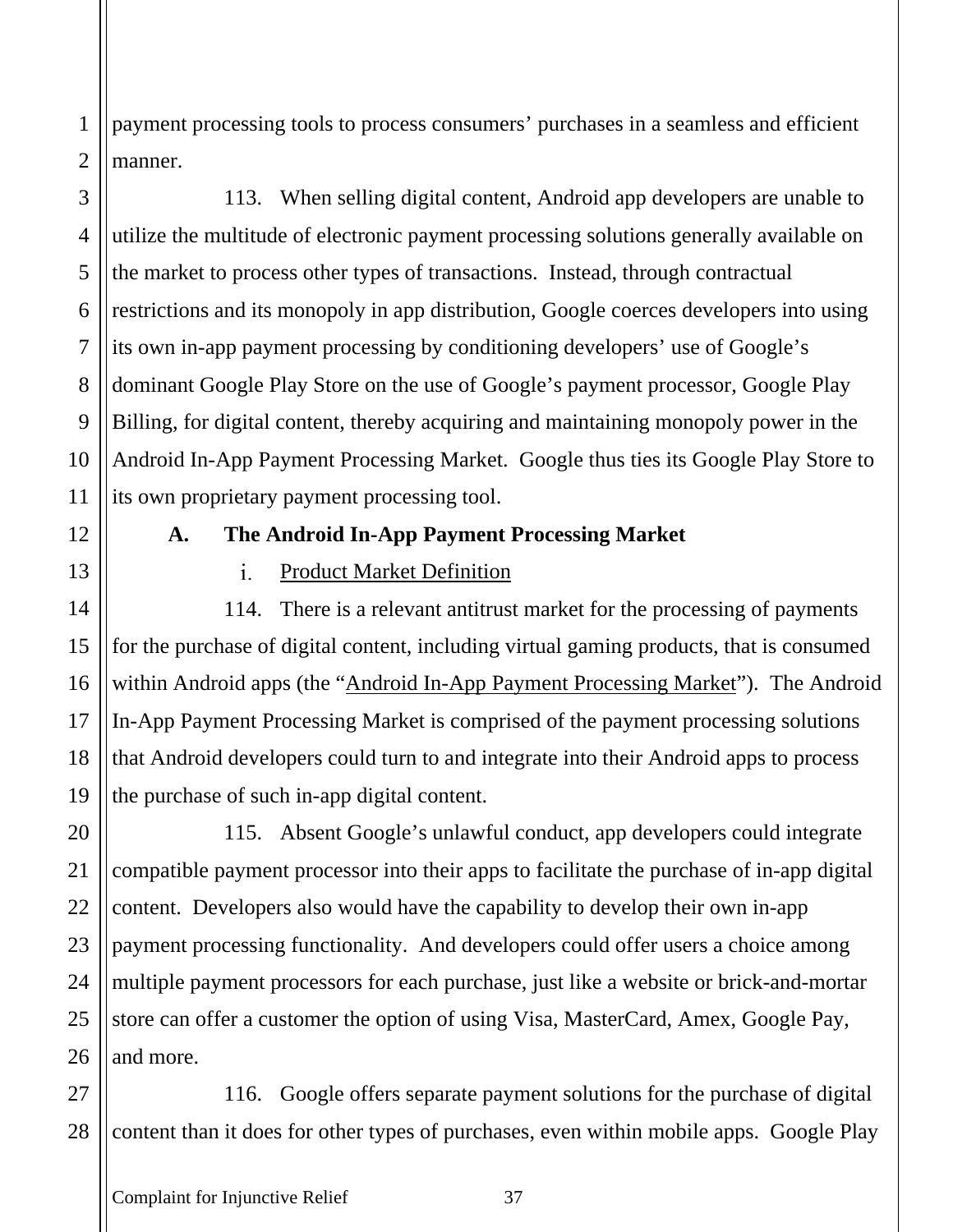Billing can be used for the purchase of digital content and virtual gaming products, while Google offers a separate tool, Google Pay, to facilitate the purchase of physical products and services within apps.

117. It is particularly important that app developers who sell in-app digital content be able to offer in-app transactions that are seamless, engrossing, quick, and fun. For example, a gamer who encounters a desirable "skin" within *Fortnite*, such as a Marvel superhero, may purchase it nearly instantly for a small price without leaving the app. Although *Fortnite* does not offer content that extends gameplay or gives players competitive advantages, other game developers offer such products—for example, "boosts" and "extra lives"—that extend and enhance gameplay. It is critical that such purchases can be made during gameplay itself, rather than in another manner. If a player were required to purchase game-extending extra lives outside of the app, the player may simply stop playing instead.

118. As another example, if a user of a mobile dating app encounters a particularly desirable potential dating partner, he/she can do more than "swipe right" or "like" that person, but can also purchase a digital item that increases the likelihood that the potential partner will notice his/her profile. If the user could not make that purchase quickly and seamlessly, he/she would likely abandon the purchase and may even stop "swiping" in the app altogether.

119. It is therefore essential that developers who offer digital content be able to seamlessly integrate a payment processing solution into the app, rather than requiring a consumer to go elsewhere, such as to a separate website, to process a transaction. Indeed, if an app user were directed to process a purchase of digital content outside of a mobile app, the user might abandon the purchase or stop interacting with the mobile app altogether.

26 27 28 120. Mobile game developers particularly value the ability to allow users to make purchases that extend or enhance gameplay without disrupting or delaying that gameplay or a gamer's engagement with the mobile app. For these reasons, and in the

1

2

3

4

5

6

7

8

9

10

11

12

13

14

15

16

17

18

19

20

21

22

23

24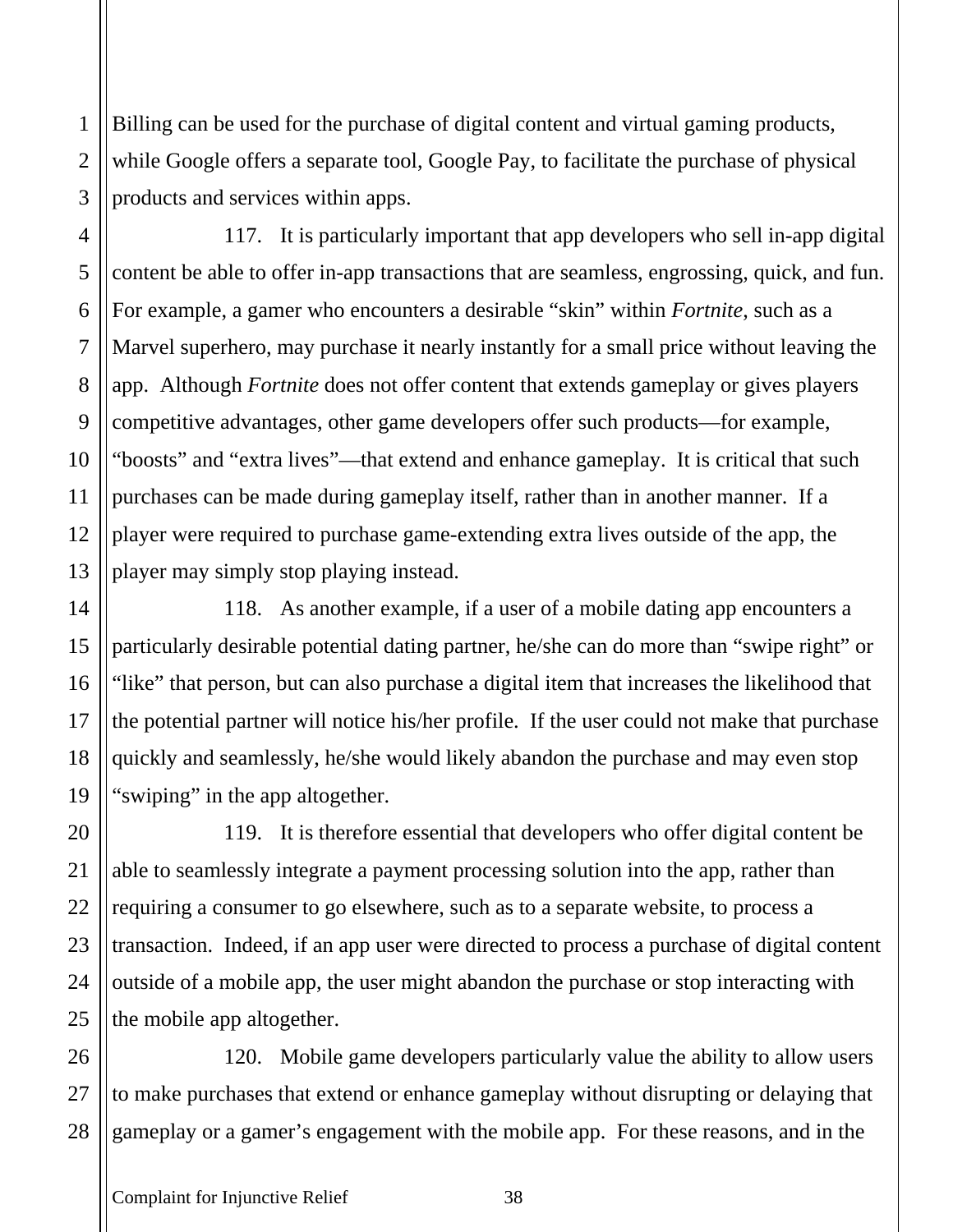1 2 3 alternative, there is a relevant antitrust sub-market for the processing of payments for the purchase of virtual gaming products within mobile Android games (the "Android Games Payment Processing Market").

4

5

6

7

8

9

10

11

12

13

14

15

16

17

18

19

20

21

22

23

24

25

26

27

Geographic Market Definition  $ii.$ 

121. The geographic scope of the Android In-App Payment Processing Market is worldwide, excluding China. Outside China, in-app payment processing tools, such as Google Play Billing, are available on a worldwide basis. By contrast, inapp payment processing tools available in China are not available outside of China, including because Google prevents the use of non-Google payment processing tools for all apps distributed through the Google Play Store, which as noted above dominates distribution of apps outside of China.

### **B. Google's Monopoly Power in the Android In-App Payment Processing Market**

122. Google has monopoly power in the Android In-App Payment Processing Market and, in the alternative, in the Android Games Payment Processing Market.

123. For apps distributed through the Google Play Store, Google requires that the apps use *only* its own in-app payment processor, Google Play Billing, to process in-app purchases of digital content and for all purchases within Android games. And because 90% or more of Android-compatible mobile app downloads conducted through an app stores have been done through the Google Play Store, Google has a monopoly in these Markets. .

124. Google charges a 30% commission for Google Play Billing. This rate reflects Google's market power, which allows it to charge supra-competitive prices for payment processing within the market. Indeed, the cost of alternative electronic payment processing tools, which Google does not permit to be used for the purchase of in-app digital content or within Android games, can be *one tenth* of the 30% cost of Google Play Billing.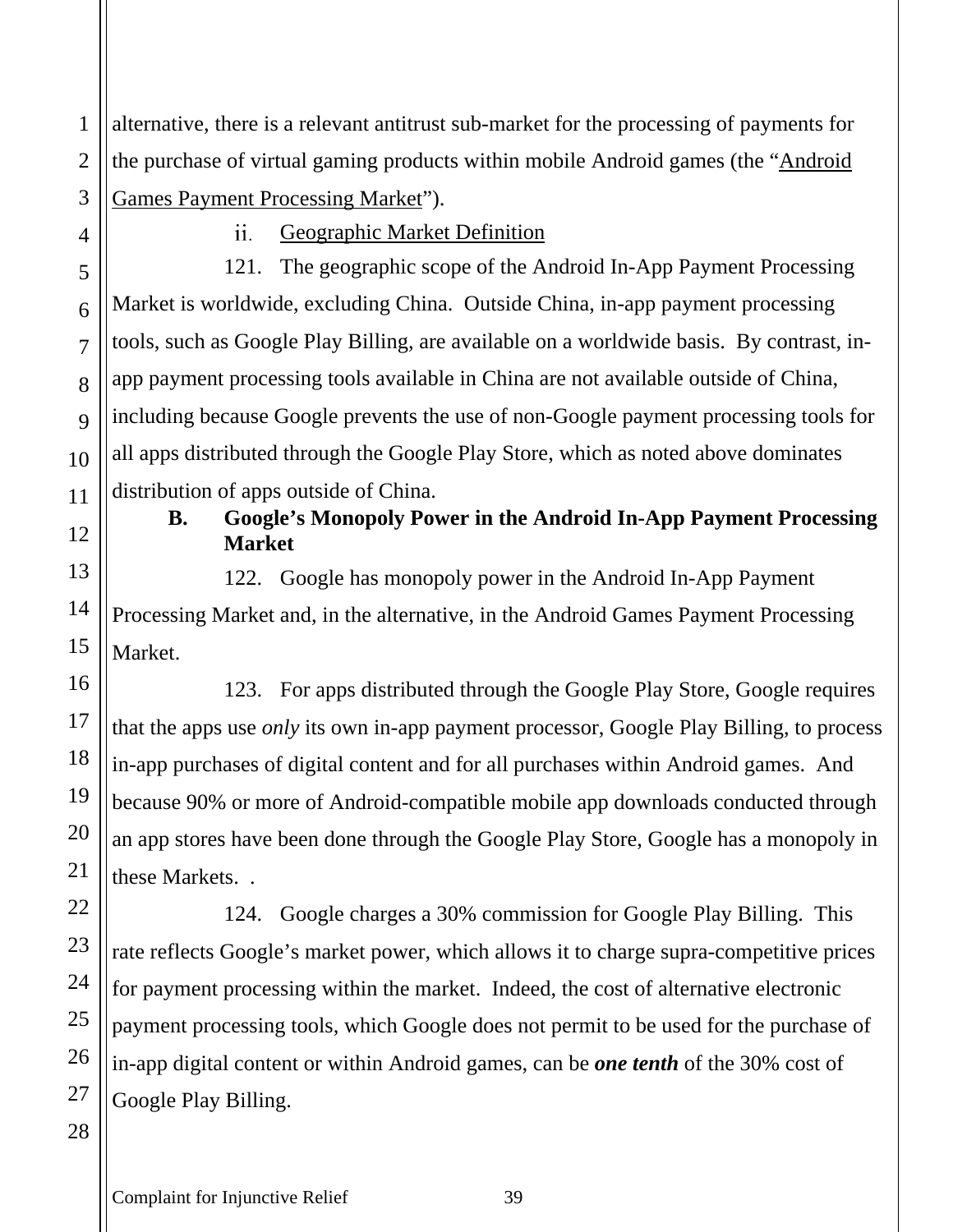| <b>Electronic Payment Processing Tool</b> | <b>Base U.S. Rate</b> |
|-------------------------------------------|-----------------------|
| PayPal                                    | 2.9%                  |
| <b>Stripe</b>                             | 2.9%                  |
| Square                                    | $2.6\% - 3.5\%$       |
| <b>Braintree</b>                          | 2.9%                  |

#### **C. Google's Anti-Competitive Conduct Concerning the Android In-App Payment Processing Market**

125. Through provisions of the DDA that Google imposes on all developers who seek to access Android users, Google unlawfully ties its Google Play Store, through which it has a monopoly in the Android App Distribution Market, to its own in-app payment processing tool, Google Play Billing. Section 3.2 of the DDA requires that Android app developers enter into a separate agreement with Google's payment processor, Defendant Google Payment, in order to receive payment for apps and in-app digital content.

126. Further, Google's Developer Program Policies, compliance with which Section 4.1 of the DDA makes obligatory, require in relevant part that:

> • Developers offering products within a game downloaded on Google Play or providing access to game content must use Google Play Inapp Billing as the method of payment.

> • Developers offering products within another category of app downloaded on Google Play must use Google Play In-app Billing as the method of payment, except for the following cases:

- o Payment is solely for physical products,
- o Payment is for digital content that may be consumed outside of the app itself (*e.g.*, songs that can be played on other music players).

127. Google's unlawful restraints in the DDA prevent app developers from integrating alternative, even multiple, payment processing solutions into their

Complaint for Injunctive Relief 40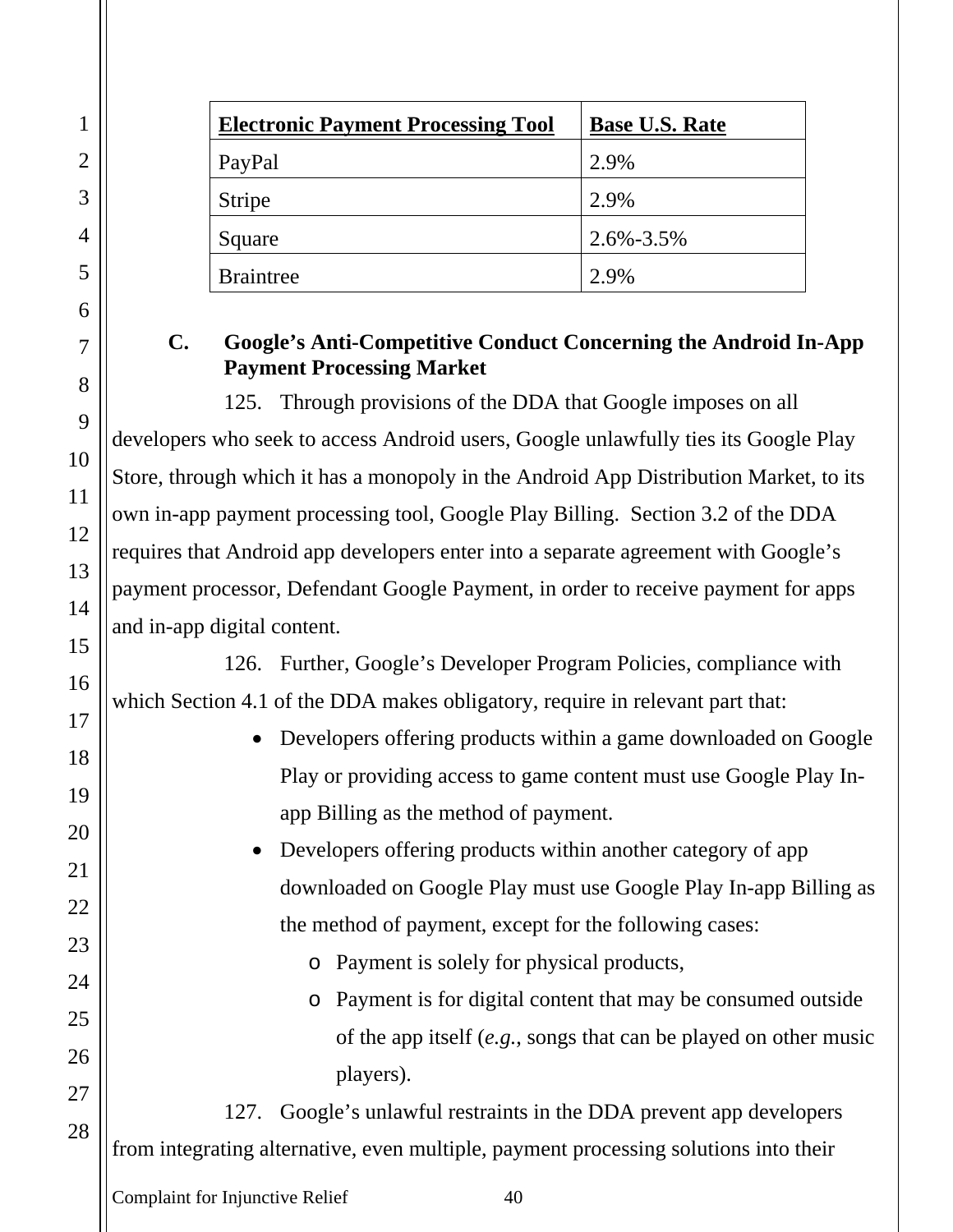1

2

3

mobile apps, depriving app developers and consumers alike a choice of competing payment processors. For example, Epic offers its own in-app payment processing tool that it could integrate, alongside Google's and others, into Epic mobile games. Epic consumers could then choose to process their payment using Google's tool, Epic's tool, or another tool altogether.

128. In December of 2019, Epic submitted a build of *Fortnite* to Google Play that enabled users to make in-app purchases through Epic's own payment processor. Upon review of the submission, Google Play rejected the application, citing its violation of Google's Payments policy as well as an unrelated issue raised by Google. In January 2020, Epic again submitted a *Fortnite* build that resolved the unrelated issue but again enabled users to use Epic's own payment processor. Google again rejected Epic's submission.

129. Epic was prevented from offering *Fortnite* on the Google Play Store, and therefore unable to reach many Android users, until it submitted a new version of *Fortnite* that only offered Google Play Billing. Google has damaged Epic by foreclosing it from the Android in-app payment processing market.

130. Google has no legitimate justifications for its tie. If it were concerned, for example, about the security of its users' payment information, then it would not permit alternative payment processing for certain transactions made on Android phones for physical products or digital content consumed outside an app. But Google does allow alternative payment processing tools in that context, with no diminution in security.

### **D. Anti-Competitive Effects in the Android In-App Payment Processing Market**

131. Google's conduct harms competition in the Android In-app Payment Processing Market (and, in the alternative, in the Android Games Payment Processing Market) and injures app developers, consumers, and competing in-app payment processors.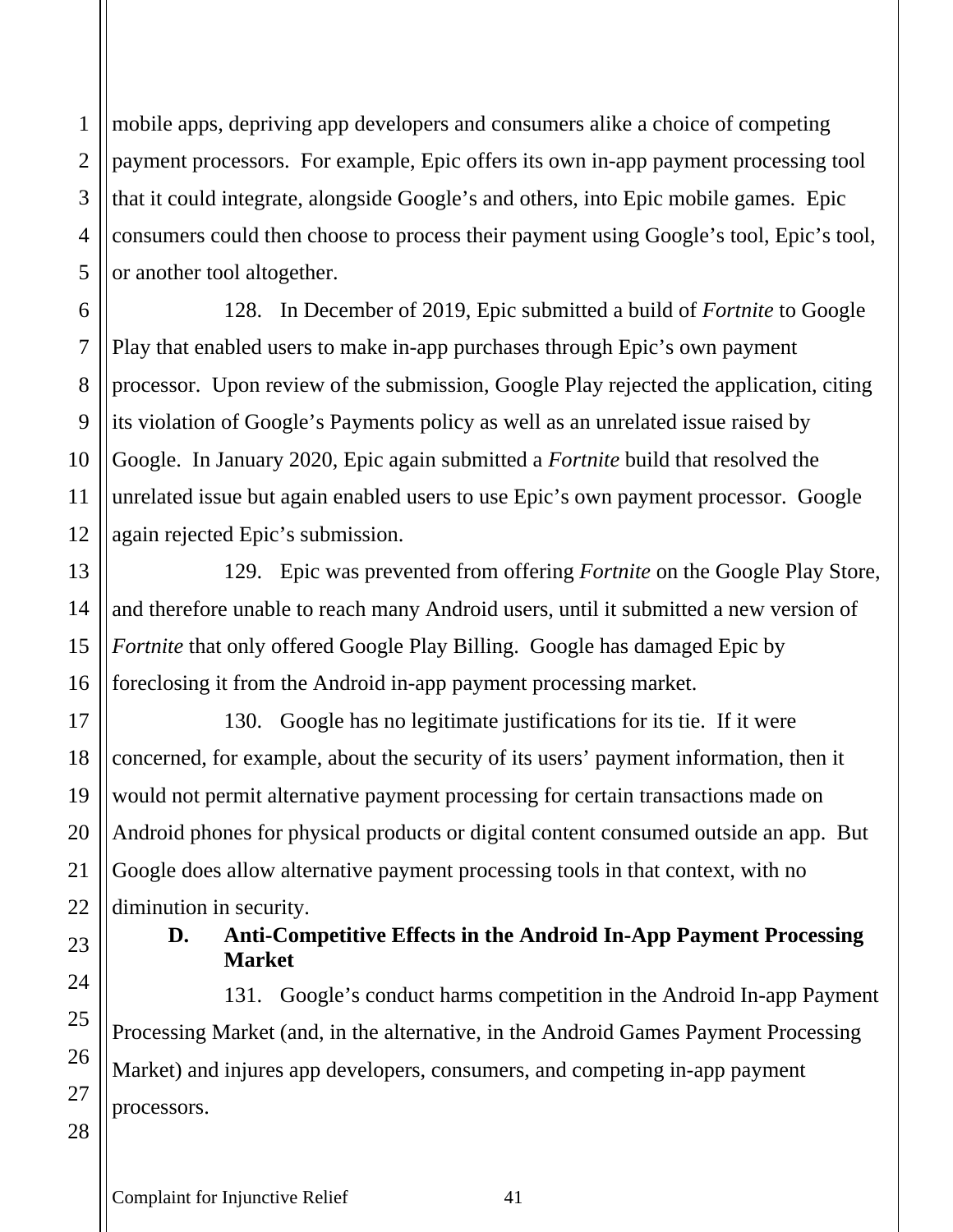132. Google's conduct harms would-be competitor in-app payment processors, who would otherwise have the ability to innovate and offer consumers alternative payment processing tools that offer better functionality, lower prices, and better security. For example, in the absence of Google's Developer Program Policies, Epic could offer consumers a choice of in-app payment processor for each purchase made by the consumer, including a choice of Epic's own payment processor at a lower cost and with better customer service.

133. Google also harms app developers and consumers by inserting itself as a mandatory middleman in every in-app transaction. When Google acts as payment processor, Epic is unable to provide users comprehensive customer service relating to in-app payments without Google's involvement. Google has little incentive to compete through improved customer service because Google faces no competition and consumers often blame Epic for payment-related problems. In addition, Google is able to obtain information concerning Epic's transactions with its own customers, which it could use to give its ads and Search businesses an anti-competitive edge, even when Epic and its own customers would prefer not to share their information with Google. In these ways and in others, Google directly harms app developers' relationships with the users of their apps.

134. Finally, Google raises app developers' costs and consumer prices through its supra-competitive 30% tax on in-app purchases, a price it could not maintain if it had not foreclosed competition for such transactions. The resulting increase in prices for in-app content likely deters some consumers from making purchases and deprives app developers of resources they could use to develop new apps and content. The supra-competitive tax rate also reduces developers' incentive to invest in and create additional apps and related in-app content.

1

Complaint for Injunctive Relief 42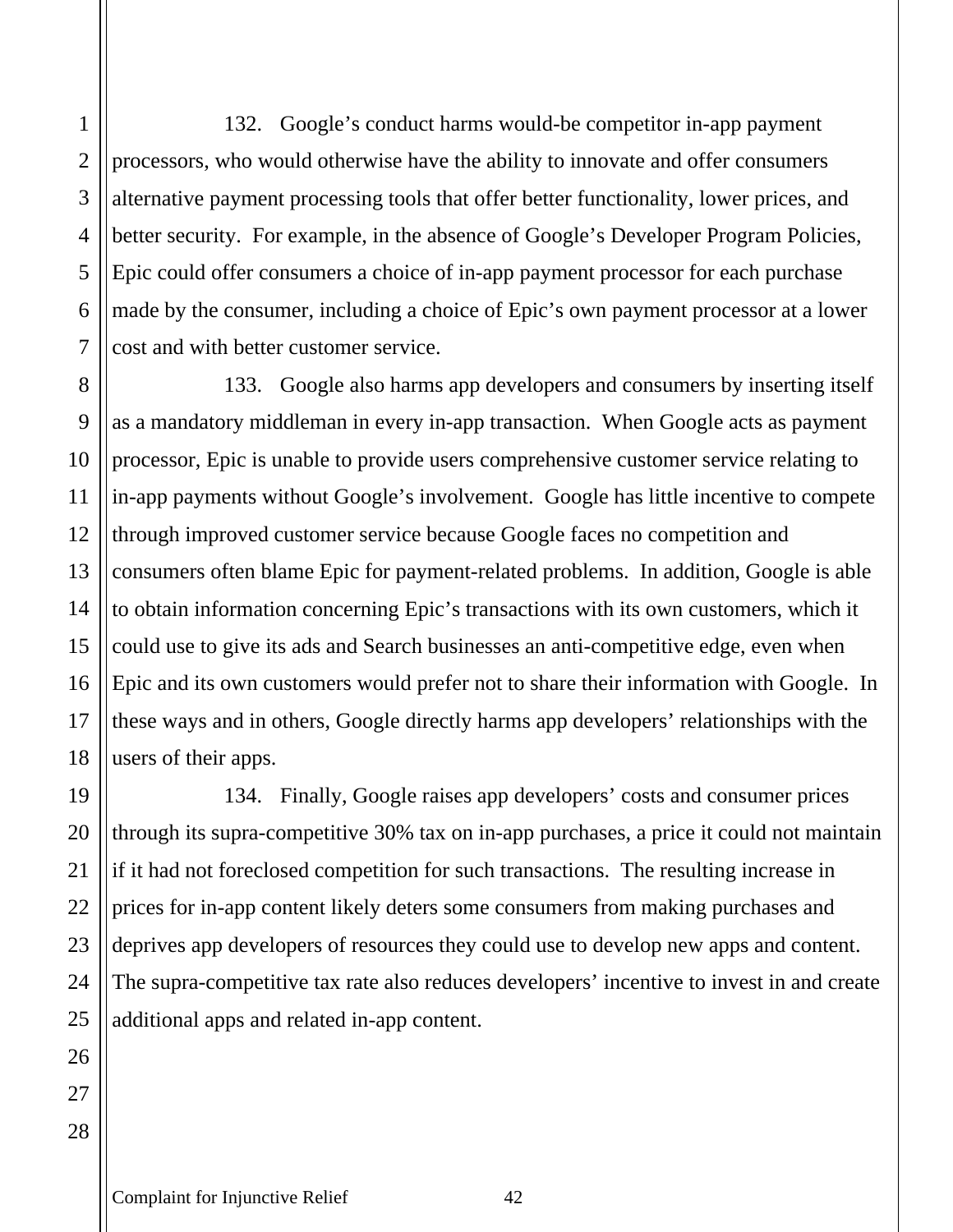**COUNT 1: Sherman Act § 2 (Unlawful Monopoly Maintenance in the Android App Distribution Market) (against all Defendants except Google Payment)** 

135. Epic restates, re-alleges, and incorporates by reference each of the allegations set forth in the rest of this Complaint as if fully set forth herein.

136. Google's conduct violates Section 2 of the Sherman Act, which prohibits the "monopoliz[ation of] any part of the trade or commerce among the several States, or with foreign nations". 15 U.S.C. § 2.

137. The Android App Distribution Market is a valid antitrust market.

138. Google holds monopoly power in the Android App Distribution Market.

139. Google has unlawfully maintained monopoly power in the Android App Distribution Market through the anti-competitive acts described herein, including conditioning the licensing of the Google Play Store, as well as other essential Google services and the Android trademark, on OEMs' agreement to provide the Google Play Store with preferential treatment, imposing technical restrictions and obstacles on both OEMs and developers, which prevent the distribution of Android apps through means other than the Google Play Store, and conditioning app developers' ability to effectively advertise their apps to Android users on being listed in the Google Play Store.

140. Google's conduct affects a substantial volume of interstate as well as foreign commerce.

141. Google's conduct has substantial anti-competitive effects, including increased prices and costs, reduced innovation and quality of service, and lowered output.

142. As a potential competing app distributor and as an app developer, Epic has been harmed by Defendants' anti-competitive conduct in a manner that the antitrust laws were intended to prevent. Epic has suffered and continues to suffer

1

2

3

4

5

6

7

8

9

10

11

12

13

14

15

16

17

18

19

Complaint for Injunctive Relief 43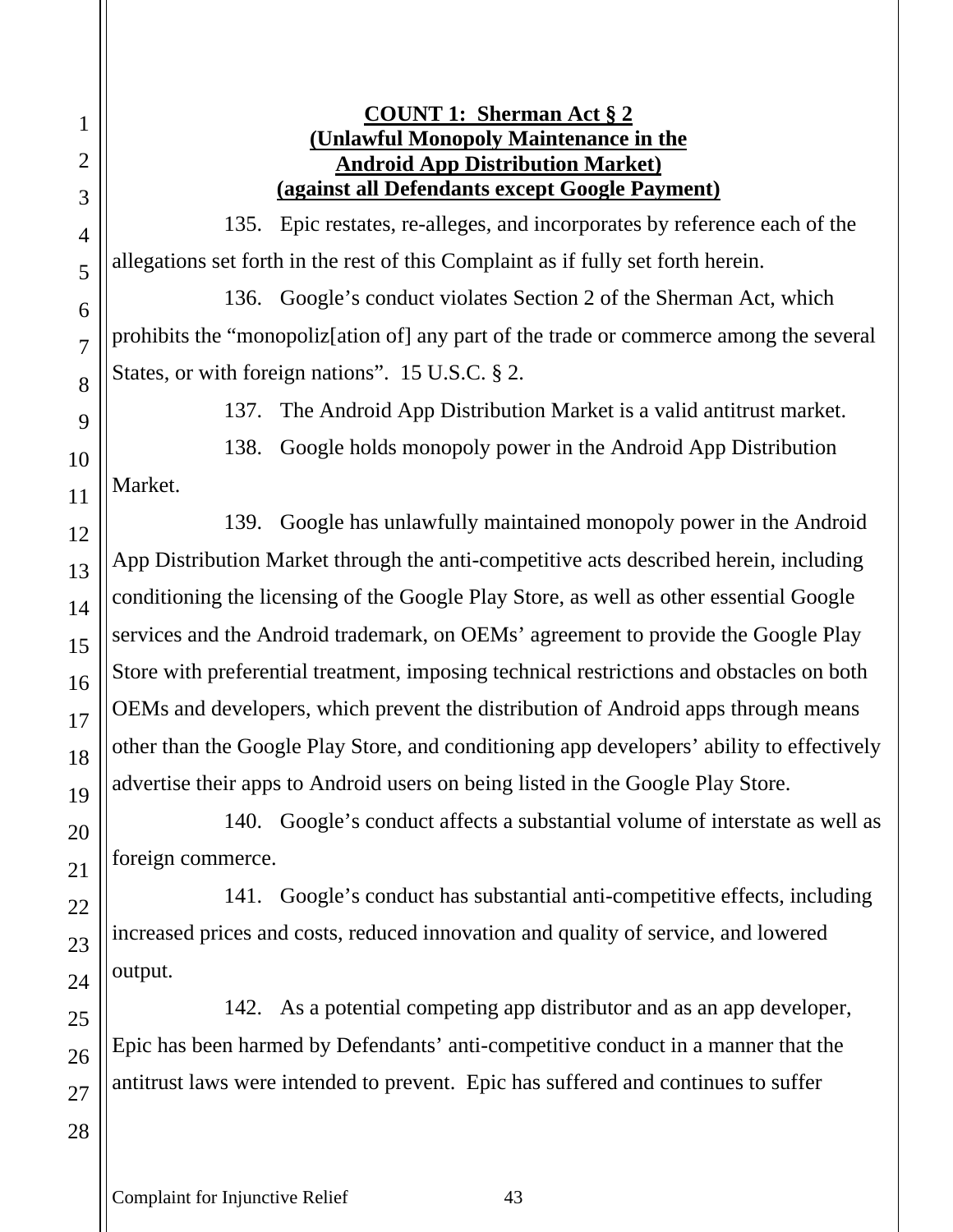1 damages and irreparable injury, and such damages and injury will not abate until an injunction ending Google's anti-competitive conduct issues.

#### **COUNT 2: Sherman Act § 1 (Unreasonable restraints of trade concerning Android App Distribution Market: OEMs) (against all Defendants except Google Payment)**

143. Epic restates, re-alleges and incorporates by reference each of the allegations set forth in the rest of this Complaint as if fully set forth herein.

144. Defendants' conduct violates Section 1 of the Sherman Act, which prohibits "[e]very contract, combination in the form of trust or otherwise, or conspiracy, in restraint of trade or commerce among the several States, or with foreign nations". 15 U.S.C. § 1.

145. Google has entered into agreements with OEMs that unreasonably restrict competition in the Android App Distribution Market. These include MADAs with OEMs that condition their access to the Google Play Store and other "must have" Google services on the OEM offering the Google Play Store as the primary and often the only viable app store on Android mobile devices.

146. These agreements serve no legitimate or pro-competitive purpose that could justify their anti-competitive effects, and thus unreasonably restrain competition in the Android App Distribution Market.

147. Google's conduct affects a substantial volume of interstate as well as foreign commerce.

148. Google's conduct has substantial anti-competitive effects, including increased prices and costs, reduced innovation and quality of service, and lowered output.

149. As a potential competing app distributor and as an app developer that consumes app distribution services, Epic has been harmed by Defendants' anticompetitive conduct in a manner that the antitrust laws were intended to prevent. Epic has suffered and continues to suffer damages and irreparable injury, and such damages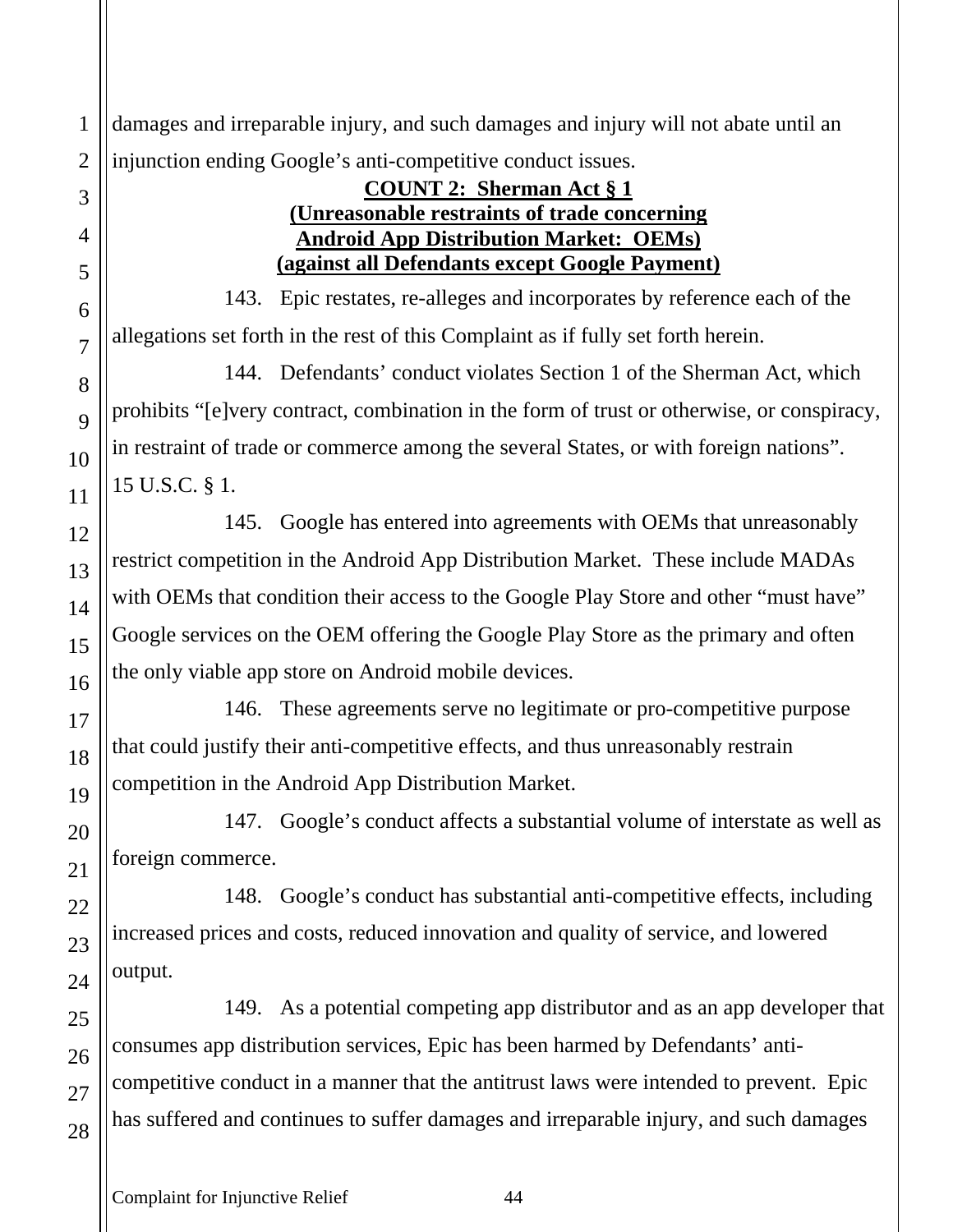and injury will not abate until an injunction ending Google's anti-competitive conduct issues.

#### **COUNT 3: Sherman Act § 1 (Unreasonable restraints of trade concerning Android App Distribution Market: DDA) (against all Defendants except Google Payment)**

150. Epic restates, re-alleges, and incorporates by reference each of the allegations set forth in the rest of this Complaint as if fully set forth herein.

151. Defendants' conduct violates Section 1 of the Sherman Act, which prohibits "[e]very contract, combination in the form of trust or otherwise, or conspiracy, in restraint of trade or commerce among the several States, or with foreign nations". 15 U.S.C. § 1.

152. Google forces app developers to enter its standardized DDA, including Developer Program Policies integrated into that Agreement, as a condition of being distributed through Google's app store, the Google Play Store. The relevant provisions of these agreements unreasonably restrain competition in the Android App Distribution Market.

153. Section 4.5 of the DDA provides that developers "may not use Google Play to distribute or make available any Product that has a purpose that facilitates the distribution of software applications and games for use on Android devices outside of Google Play". Section 4.1 of the DDA requires that all developers "adhere" to Google's Developer Program Policies. Under the guise of its so-called "Malicious Behavior" Policy, Google prohibits developers from distributing apps that "download executable code [*i.e.*, code that would execute an app] from a source other than Google Play". The DDA further reserves to Google the right to remove and disable any Android app that it determines violates either the DDA or its Developer Program Policies and to terminate the DDA on these bases. (§§ 8.3, 10.3.) These provisions prevent app developers from offering competing app stores through the

1

2

3

4

5

6

7

8

9

10

11

12

13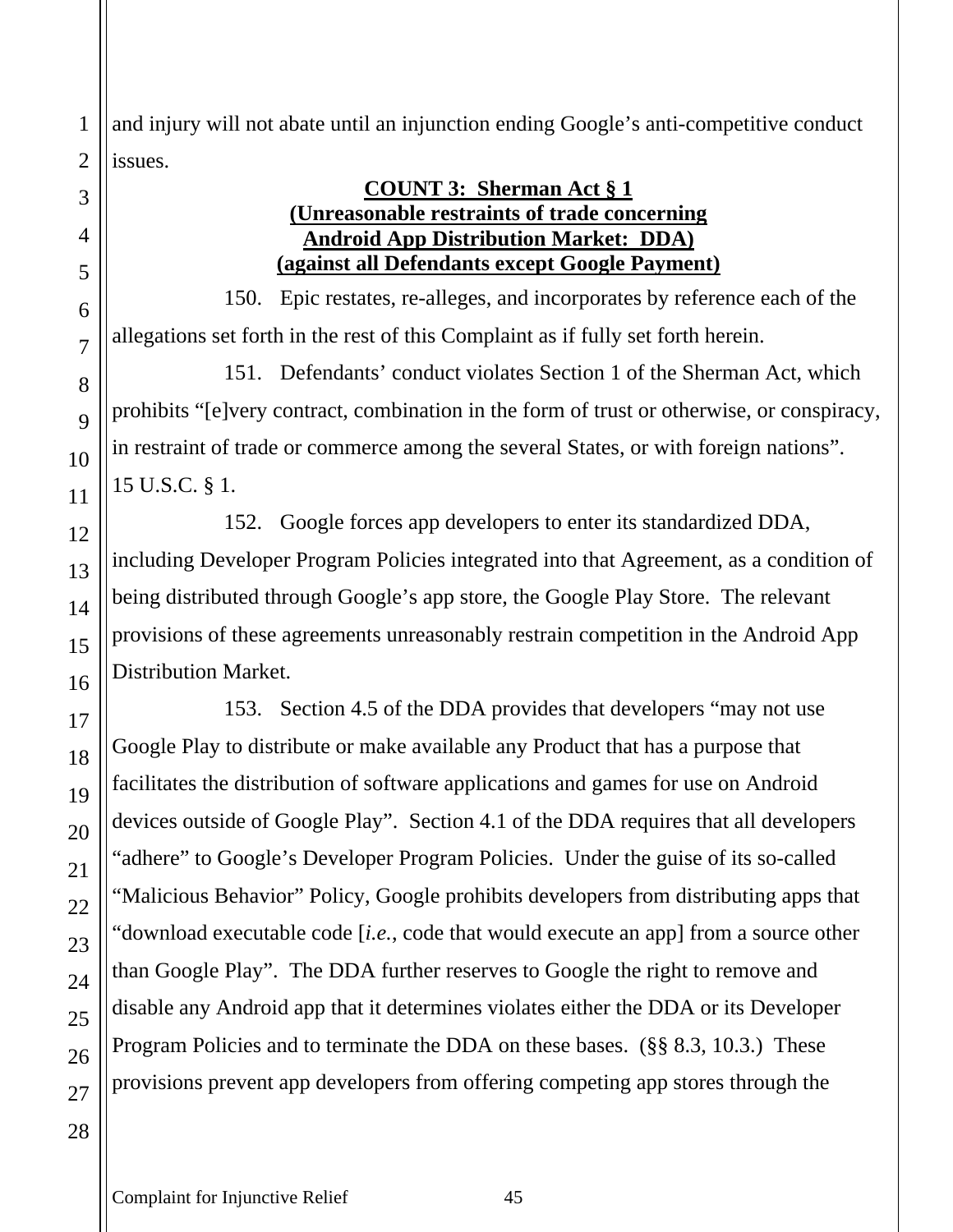Google Play Store, even though there is no legitimate technological or other impediment to distributing a competing app store through the Google Play Store.

154. These agreements serve no legitimate or pro-competitive purpose that could justify their anti-competitive effects, and thus unreasonably restrain competition in the Android App Distribution Market.

6 7 155. Google's conduct affects a substantial volume of interstate as well as foreign commerce.

156. Google's conduct has substantial anti-competitive effects, including increased prices and costs, reduced innovation and quality of service, and lowered output.

11 12 13 14 15 16 157. As a potential competing app distributor and as an app developer that consumes app distribution services, Epic has been harmed by Defendants' anticompetitive conduct in a manner that the antitrust laws were intended to prevent. Epic has suffered and continues to suffer damages and irreparable injury, and such damages and injury will not abate until an injunction ending Google's anti-competitive conduct issues.

#### **COUNT 4: Sherman Act § 2 (Unlawful Monopolization and Monopoly Maintenance in the Android In-App Payment Processing Market) (against all Defendants)**

158. Epic restates, re-alleges, and incorporates by reference each of the allegations set forth in the rest of this Complaint as if fully set forth herein.

159. Google's conduct violates Section 2 of the Sherman Act, which prohibits the "monopoliz[ation of] any part of the trade or commerce among the several States, or with foreign nations". 15 U.S.C. § 2.

160. The Android In-App Payment Processing Market is a valid antitrust market. In the alternative, the Android Games Payment Processing Market is a valid antitrust market.

## 28

27

1

2

3

4

5

8

9

10

17

18

19

20

21

22

23

24

25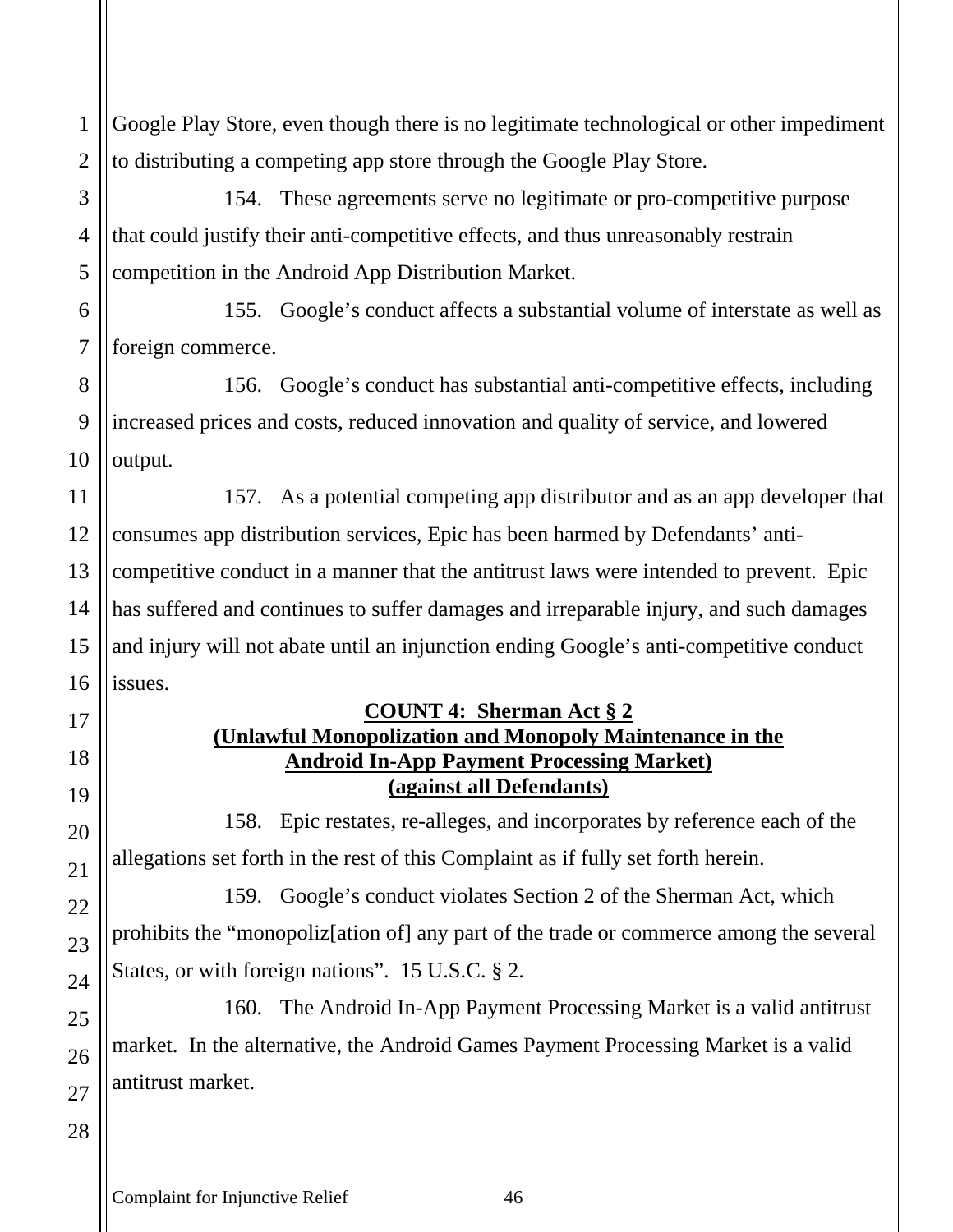161. Google holds monopoly power in the Android In-App Payment Processing Market and, in the alternative, in the Android Games Payment Processing Market.

162. Google has unlawfully acquired monopoly power in these Markets, including through the anti-competitive acts described herein. And however Google initially acquired its monopoly, it has unlawfully maintained its monopoly, including through the anti-competitive acts described herein.

163. Google's conduct affects a substantial volume of interstate as well as foreign commerce.

164. Google's conduct has substantial anti-competitive effects, including increased prices and costs, reduced innovation and quality of service, and lowered output.

165. As an app developer and as the developer of a competing in-app payment processing tool, Epic has been harmed by Defendants' anti-competitive conduct in a manner that the antitrust laws were intended to prevent. Epic has suffered and continues to suffer damages and irreparable injury, and such damages and injury will not abate until an injunction ending Google's anti-competitive conduct issues.

#### **COUNT 5: Sherman Act § 1 (Unreasonable restraints of trade concerning Android In-App Payment Processing Market) (against all Defendants)**

166. Epic restates, re-alleges, and incorporates by reference each of the allegations set forth in the rest of this Complaint as if fully set forth herein.

167. Defendants' conduct violates Section 1 of the Sherman Act, which prohibits "[e]very contract, combination in the form of trust or otherwise, or conspiracy, in restraint of trade or commerce among the several States, or with foreign nations". 15 U.S.C. § 1.

168. Google, except Google Payment, forces app developers to enter its standardized DDA, including Developer Program Policies integrated into that

Complaint for Injunctive Relief 47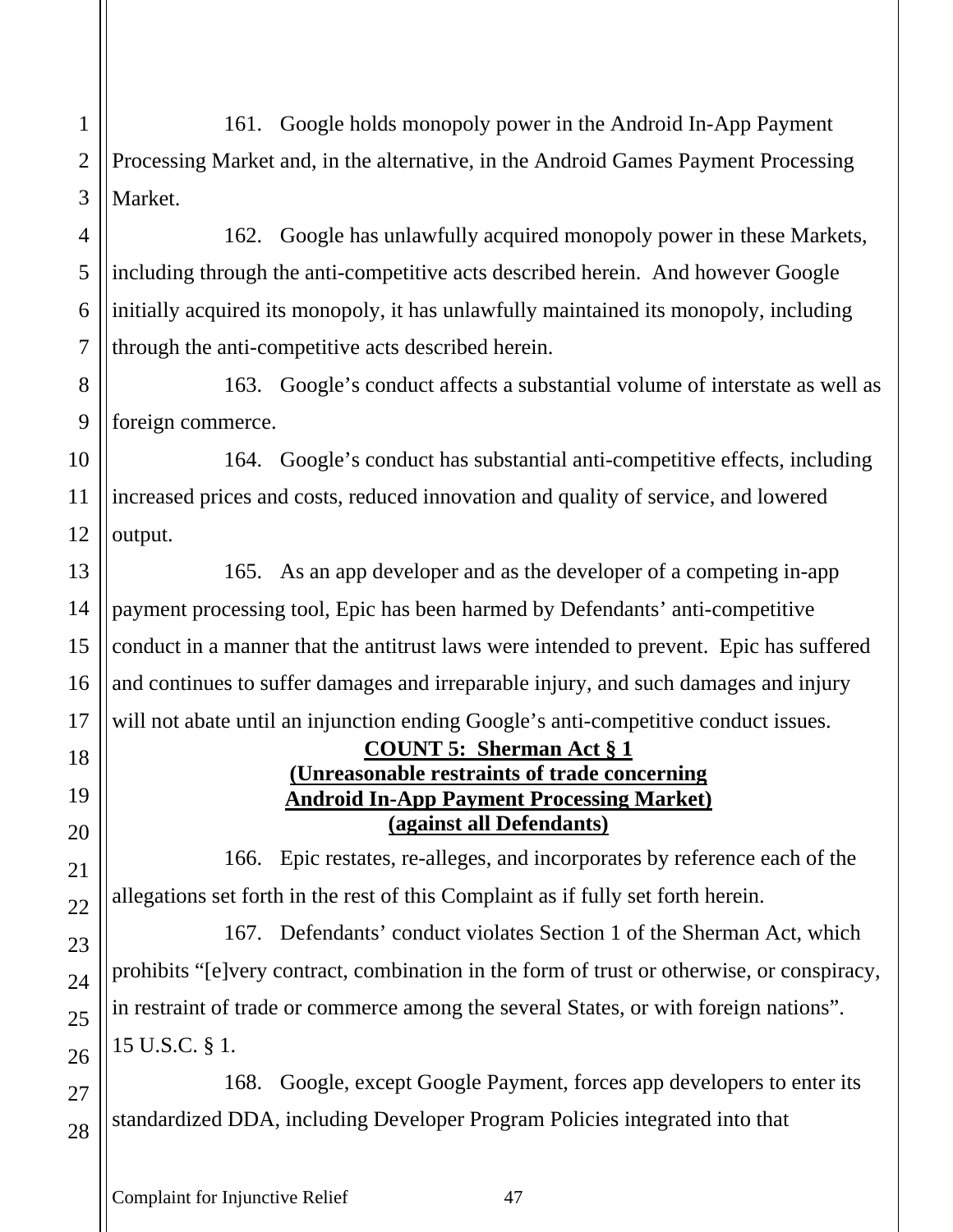Agreement, as a condition of having their apps distributed through Google's monopolized app store, Google Play Store. The relevant provisions of these agreements unreasonably restrain competition in the Android In-App Payment Processing Market.

169. Section 3.2 of the DDA requires that Android app developers enter into a separate agreement with Google's payment processor, Defendant Google Payment, in order to receive payment for apps and content distributed through the Google Play Store. This includes payments related to in-app purchases of digital content. Further, Google's Developer Program Policies, compliance with which Section 4.1 of the DDA makes obligatory, require that apps distributed through the Google Play Store "must use Google Play In-app Billing [offered by Google Payment] as the method of payment" for such in-app purchases. While Google's Policies exclude certain types of transactions from this requirement, such as the purchase of "solely physical products" or of "digital content that may be consumed outside of the app itself", Google expressly applies its anti-competitive mandate to every "game downloaded on Google Play" and to all purchased "game content", such as purchases made within *Fortnite*.

170. The challenged provisions serve no sufficient legitimate or procompetitive purpose and unreasonably restrain competition in the Android In-App Payment Processing Market and, in the alternative, the Android Games Payment Processing Market.

171. Defendants' conduct affects a substantial volume of interstate as well as foreign commerce.

172. Defendants' conduct has substantial anti-competitive effects, including increased prices and costs, reduced innovation and quality of service, and lowered output.

25 26 173. As an app developer and as the developer of a competing in-app payment processing tool, Epic has been harmed by Defendants' anti-competitive conduct in a manner that the antitrust laws were intended to prevent. Epic has suffered

1

2

3

4

5

6

7

8

9

10

11

12

13

14

15

16

17

18

19

20

21

22

23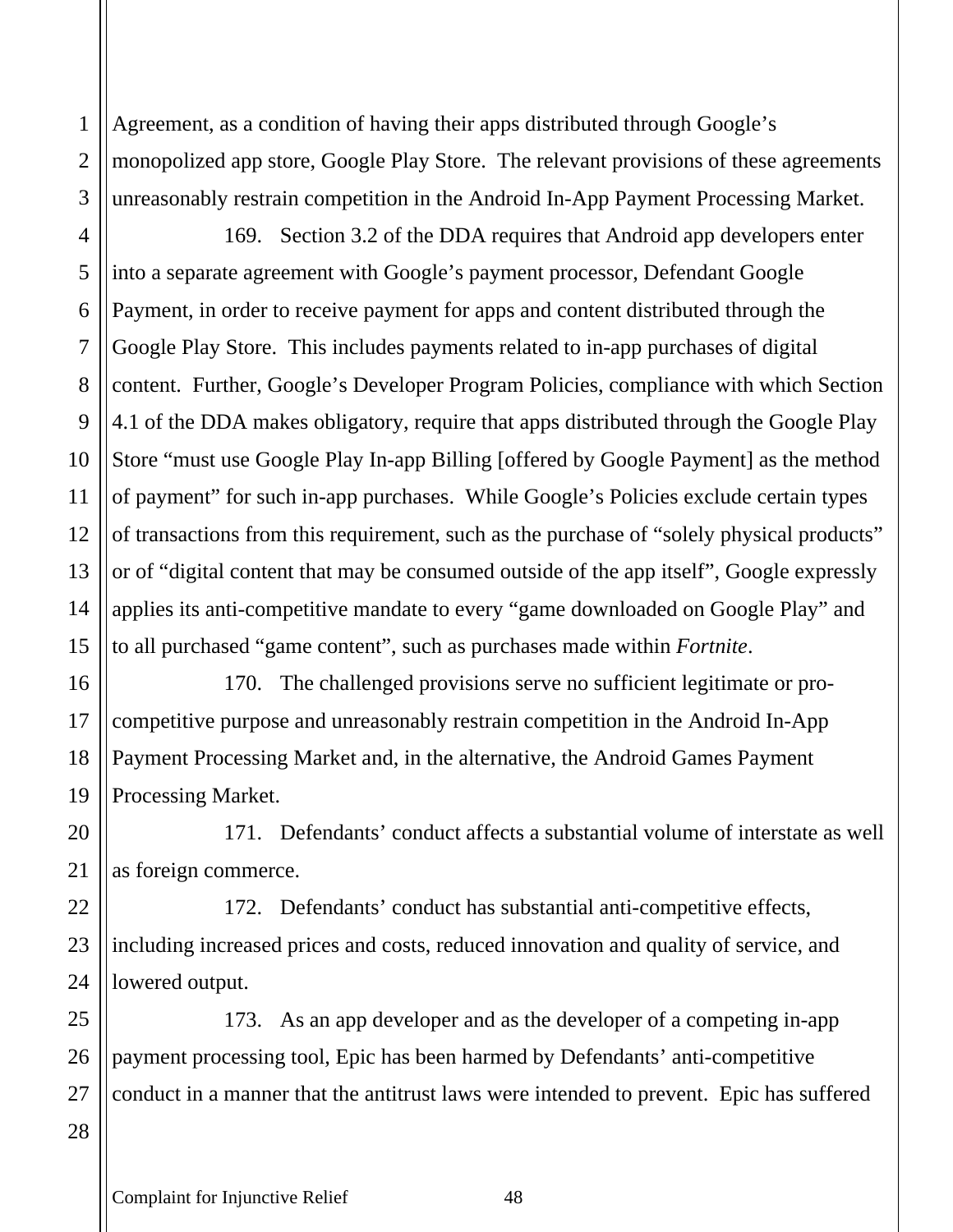and continues to suffer damages and irreparable injury, and such damages and injury will not abate until an injunction ending Google's anti-competitive conduct issues.

#### **COUNT 6: Sherman Act § 1 (Tying Google Play Store to Google Play Billing) (against all Defendants)**

174. Epic restates, re-alleges and incorporates by reference each of the allegations set forth in the rest of this Complaint as if fully set forth herein.

175. Defendants' conduct violates Section 1 of the Sherman Act, which prohibits "[e]very contract, combination in the form of trust or otherwise, or conspiracy, in restraint of trade or commerce among the several States, or with foreign nations." 15 U.S.C. § 1.

176. Google has unlawfully tied the Google Play Store to its in-app payment processor, Google Play Billing, through its DDAs with app developers and its Developer Program Policies.

177. Google has sufficient economic power in the tying market, the Android App Distribution Market. With Google Play Store installed on nearly all Android OS devices and over 90% of downloads on Android OS devices being performed by the Google Play Store, Google has overwhelming market power. Google's market power is further evidenced by its ability to extract supra-competitive taxes on the sale of apps through the Google Play Store.

178. The availability of the Google Play Store for app distribution is conditioned on the app developer accepting a second product, Google's in-app payment processing services. Google's foreclosure of alternative app distribution channels forces developers like Epic to use Google's in-app payment processing services, which Google has expressly made a condition of reaching Android users through its dominant Google Play Store.

179. The tying product, Android app distribution, is distinct from the tied product, Android in-app payment processing, because app developers such as Epic have alternative in-app payment processing options and would prefer to choose among them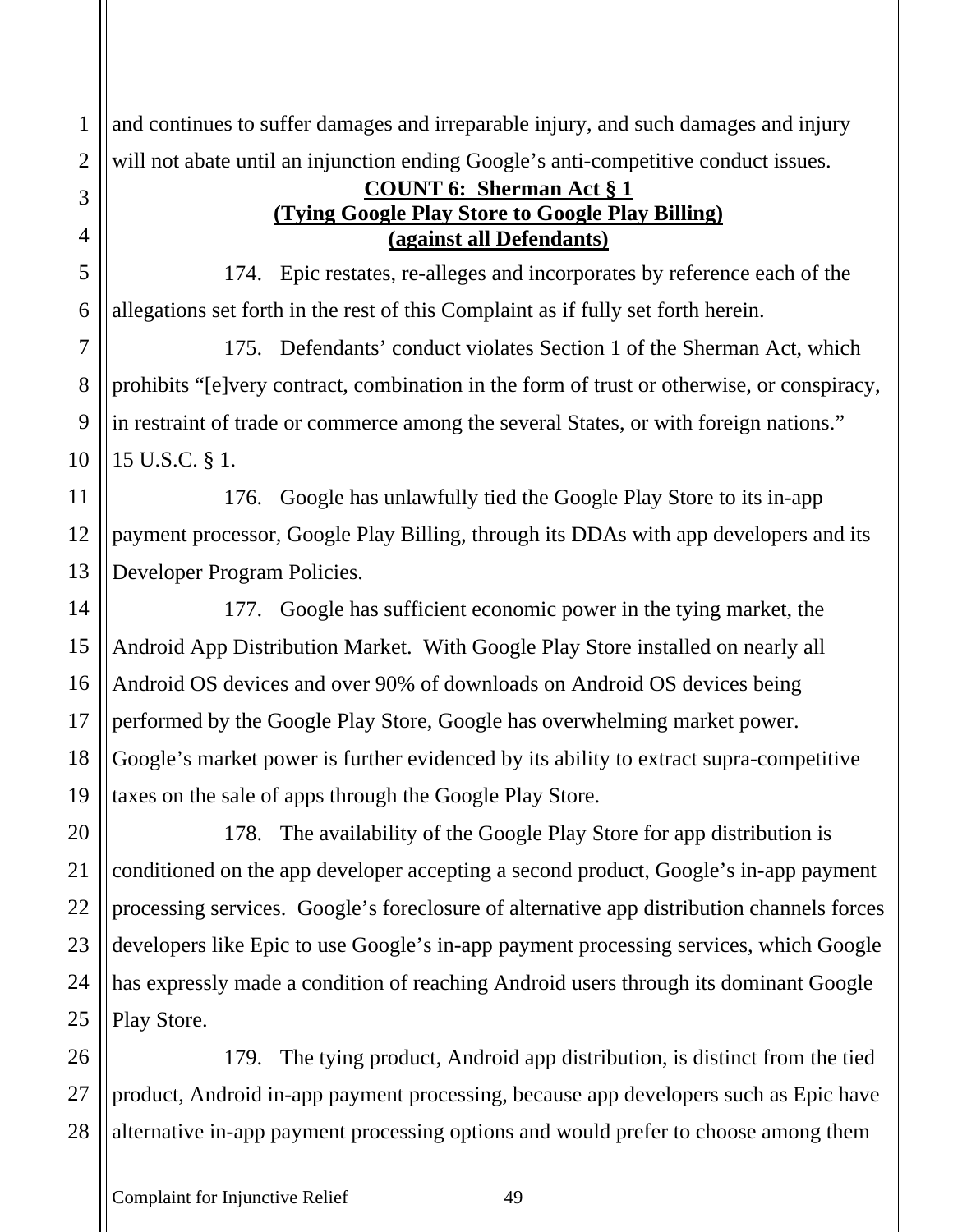independently of how an Android app is distributed. Google's unlawful tying arrangement thus ties two separate products that are in separate markets.

180. Google's conduct forecloses competition in the Android In-App Payment Processing Market, and, in the alternative, in the Android Games Payment Processing Market, affecting a substantial volume of commerce in these Markets.

181. Google has thus engaged in a *per se* illegal tying arrangement and the Court does not need to engage in a detailed assessment of the anti-competitive effects of Google's conduct or its purported justifications.

182. In the alternative only, even if Google's conduct does not constitute a *per se* illegal tie, a detailed analysis of Google's tying arrangement would demonstrate that this arrangement violates the rule of reason and is illegal.

183. As an app developer which consumes in-app payment processing services and as the developer of a competing in-app payment processing tool, Epic has been harmed by Defendants' anti-competitive conduct in a manner that the antitrust laws were intended to prevent. Epic has suffered and continues to suffer damages and irreparable injury, and such damages and injury will not abate until an injunction ending Google's anti-competitive conduct issues.

#### **COUNT 7: California Cartwright Act (Unreasonable restraints of trade in Android App Distribution Market) (against all Defendants except Google Payment)**

184. Epic restates, re-alleges and incorporates by reference each of the allegations set forth in the rest of this Complaint as if fully set forth herein.

185. Google's acts and practices detailed above violate the Cartwright Act, Cal. Bus. & Prof. Code § 16700 *et seq.*, which prohibits, *inter alia*, the combination of resources by two or more persons to restrain trade or commerce or to prevent market competition. *See* §§ 16720, 16726.

186. Under the Cartwright Act, a "combination" is formed when the anticompetitive conduct of a single firm coerces other market participants to involuntarily adhere to the anti-competitive scheme.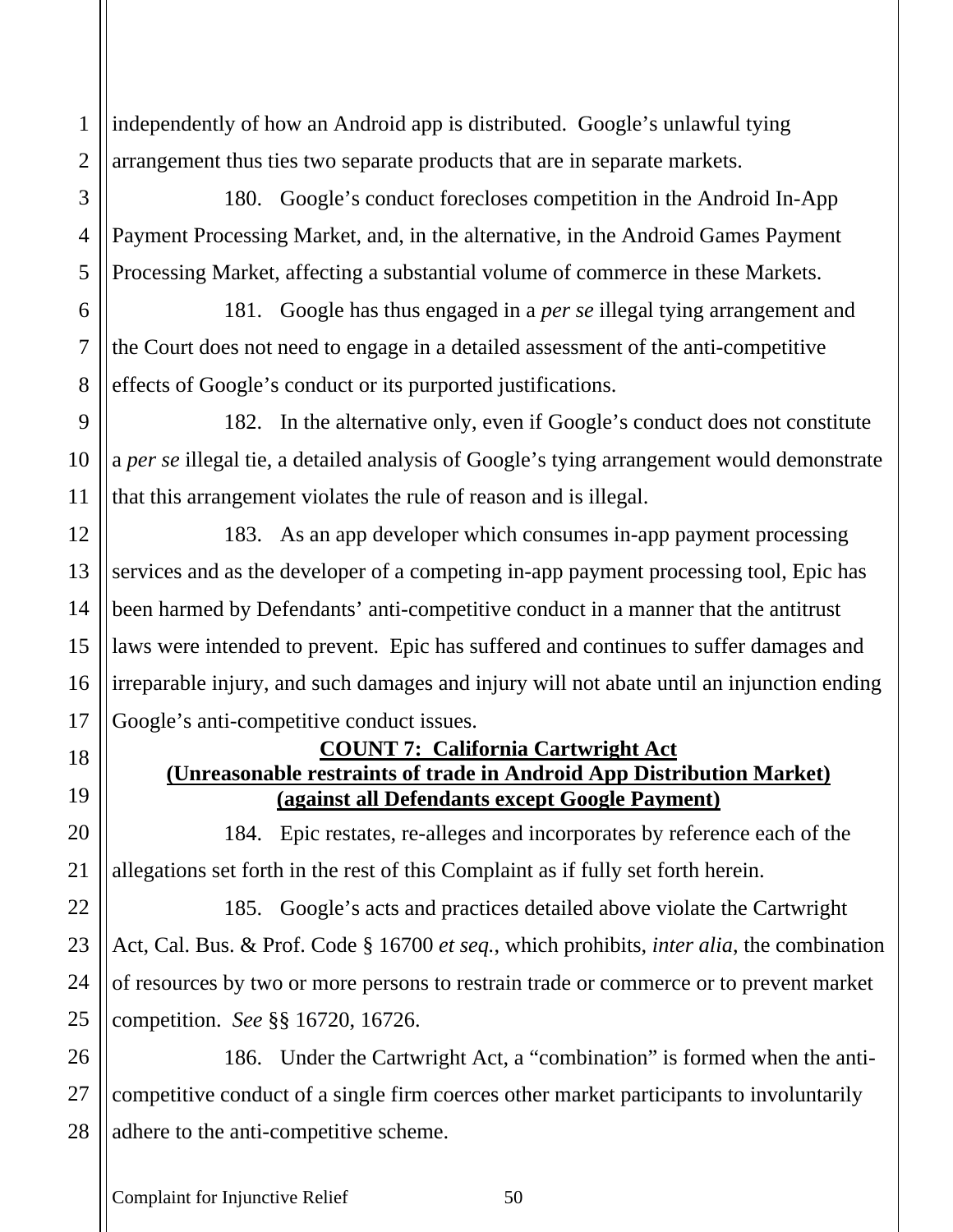187. The Android App Distribution Market is a valid antitrust market.

188. Google has executed agreements with OEMs that unreasonably restrict competition in the Android App Distribution Market. Namely, Google has entered into MADAs with OEMs that require OEMs to offer the Google Play Store as the primary—and practically the only—app store on Android mobile devices. These agreements further prevent OEMs from offering alternative app stores on Android mobile devices in any prominent visual positioning.

189. Google's conduct and practices have substantial anti-competitive effects, including increased prices and costs, reduced innovation, poorer quality of customer service and lowered output.

190. Google's conduct harms Epic which, as a direct result of Google's anti-competitive conduct, has been unreasonably restricted in its ability to distribute its Android applications, including *Fortnite*, and to market a competing app store to the Google Play Store.

191. It is appropriate to bring this action under the Cartwright Act because many of the illegal agreements were made in California and purport to be governed by California law, many affected consumers reside in California, Google has its principal place of business in California and overt acts in furtherance of Google's anti-competitive scheme took place in California.

192. Epic has suffered and continues to suffer damages and irreparable injury, and such damages and injury will not abate until an injunction ending Google's anti-competitive conduct issues.

### **COUNT 8: California Cartwright Act (Unreasonable restraints of trade in Android App Distribution Market) (against all Defendants except Google Payment)**

193. Epic restates, re-alleges and incorporates by reference each of the allegations set forth in the rest of this Complaint as if fully set forth herein.

27 28 194. Google's acts and practices detailed above violate the Cartwright Act, Cal. Bus. & Prof. Code § 16700 *et seq.*, which prohibits, *inter alia*, the

1

2

3

4

5

6

7

8

9

10

11

12

13

14

15

16

17

18

19

20

21

22

23

24

25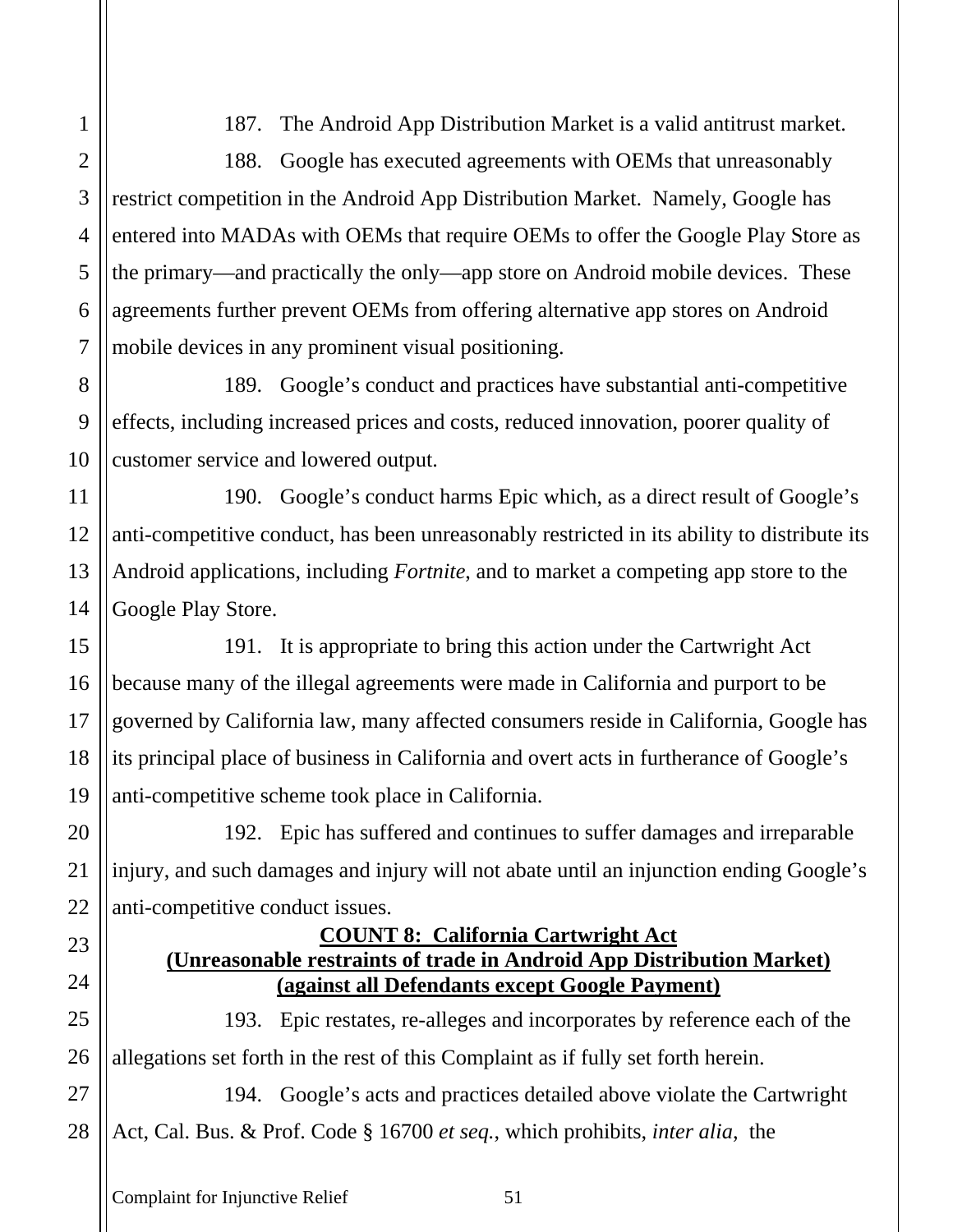combination of resources by two or more persons to restrain trade or commerce or to prevent market competition. *See* §§ 16720, 16726.

195. Under the Cartwright Act, a "combination" is formed when the anticompetitive conduct of a single firm coerces other market participants to involuntarily adhere to the anti-competitive scheme.

1

2

3

4

5

6

7

8

9

10

11

12

13

14

15

16

17

18

19

20

196. The Android App Distribution Market is a valid antitrust market.

197. Google conditions distribution through the Google Play Store on entering into the standardized DDA described above, including the Developer Program Policies integrated therein. Through certain provisions in these agreements, Google forces app developers to submit to conditions that unreasonably restrain competition in the Android App Distribution Market.

198. Section 4.5 of the DDA provides that developers "may not use Google Play to distribute or make available any Product that has a purpose that facilitates the distribution of software applications and games for use on Android devices outside of Google Play." Section 4.1 of the DDA requires that all developers "adhere" to Google's Developer Program Policies. Under the guise of its so-called "Malicious Behavior" Policy, Google prohibits developers from distributing apps that "download executable code [*i.e.*, code that would execute an app] from a source other than Google Play." The DDA further reserves to Google the right to remove and disable any Android app that it determines violates either the DDA or its Developer Program Policies and to terminate the DDA on these bases. (§§ 8.3, 10.3.) These provisions prevent app developers from offering competing app stores through the Google Play Store, even though there is no legitimate technological or other impediment to distributing a competing app store through the Google Play Store.

199. These provisions have no legitimate or pro-competitive purpose or effect, and unreasonably restrain competition in the Android App Distribution Market.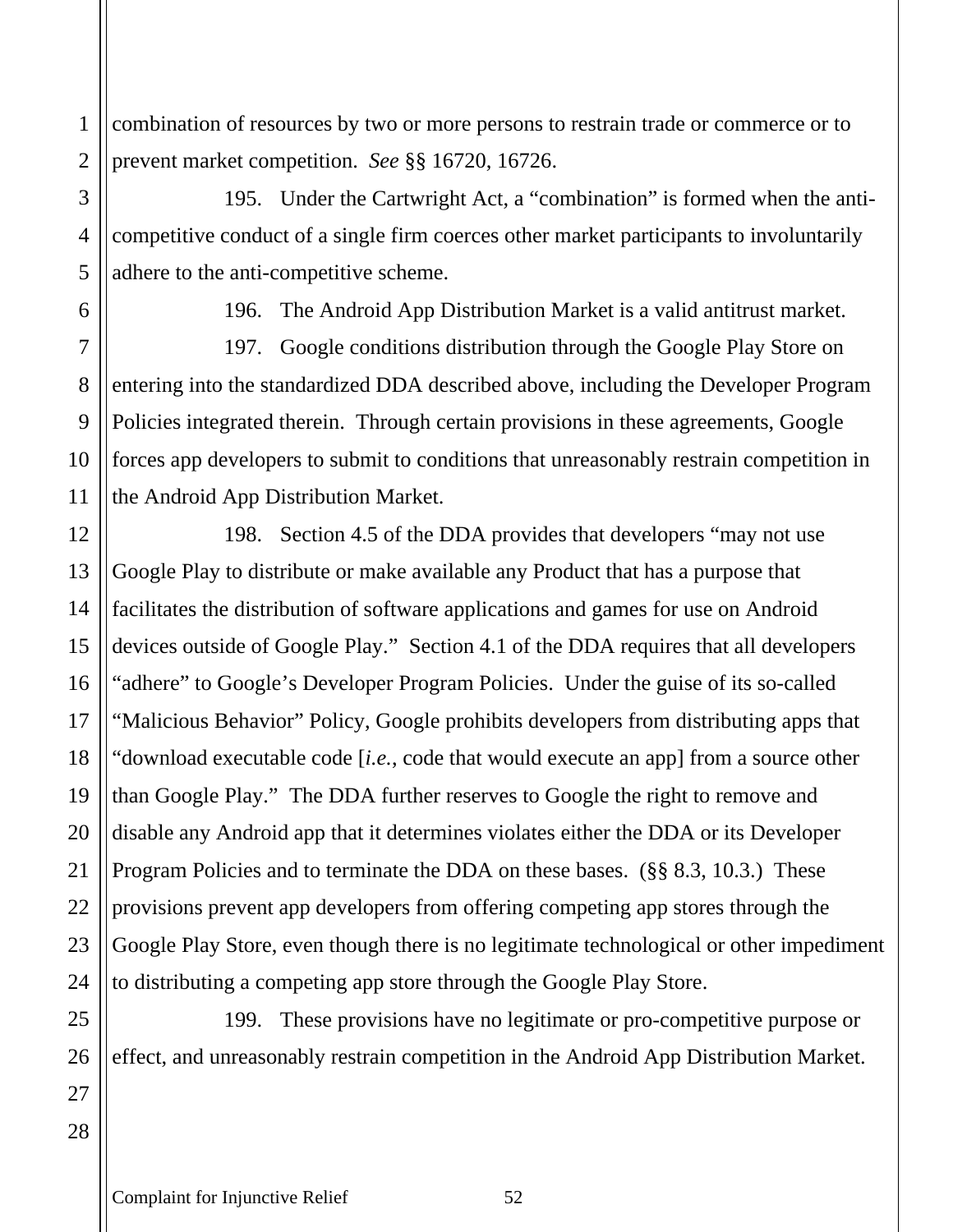200. Google's conduct and practices have substantial anti-competitive effects, including increased prices and costs, reduced innovation, poorer quality of customer service, and lowered output.

201. Google's conduct harms Epic which, as a direct result of Google's anti-competitive conduct, has been unreasonably restricted in its ability to distribute its Android applications, including *Fortnite*, and to market a competing app store to the Google Play Store.

202. It is appropriate to bring this action under the Cartwright Act because many of the illegal agreements were made in California and purport to be governed by California law, many affected consumers reside in California, Google has its principal place of business in California, and overt acts in furtherance of Google's anti-competitive scheme took place in California.

203. Epic has suffered and continues to suffer damages and irreparable injury, and such damages and injury will not abate until an injunction ending Google's anti-competitive conduct issues.

#### **COUNT 9: California Cartwright Act**

## **(Unreasonable restraints of trade in Android In-App Payment Processing Market) (against all Defendants)**

204. Epic restates, re-alleges and incorporates by reference each of the allegations set forth in the rest of this Complaint as if fully set forth herein.

205. Google's acts and practices detailed above violate the Cartwright Act, Cal. Bus. & Prof. Code § 16700 *et seq.*, which prohibits, *inter alia*, the combination of resources by two or more persons to restrain trade or commerce or to prevent market competition. *See* §§ 16720, 16726.

206. Under the Cartwright Act, a "combination" is formed when the anticompetitive conduct of a single firm coerces other market participants to involuntarily adhere to the anti-competitive scheme.

### 27 28

1

2

3

4

5

6

7

8

9

10

11

12

13

14

15

16

17

18

19

20

21

22

23

24

25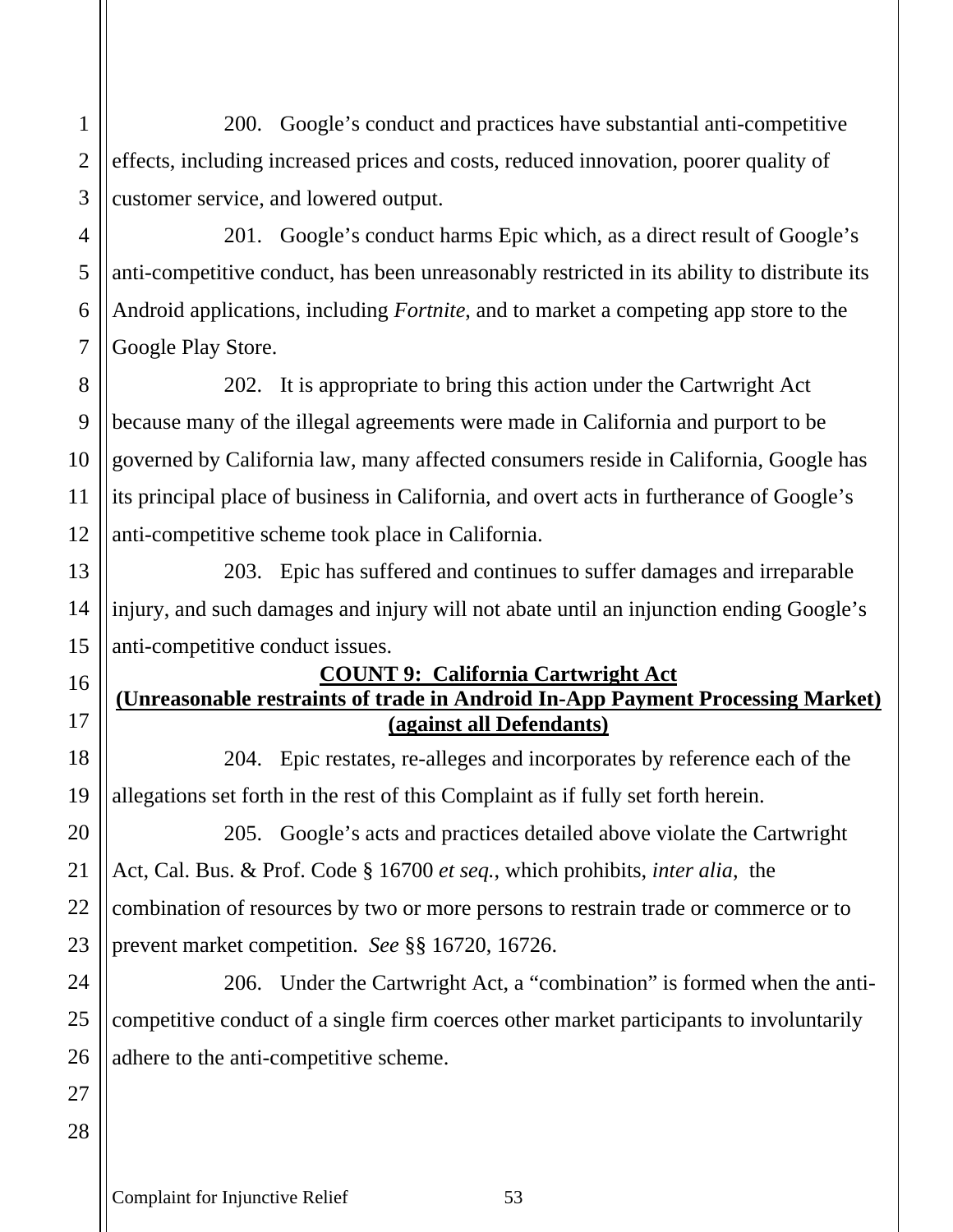207. The Android App Distribution Market and Android In-App Payment Processing Market, and, in the alternative, the Android Games Payment Processing Market, are valid antitrust markets.

208. Google has monopoly power in the Android In-App Payment Processing Market and, in the alternative, in the Android Games Payment Processing Market.

209. Google conditions distribution through the Google Play Store on entering into the standardized DDA described above, including the Developer Program Policies integrated therein. Through certain provisions in these agreements, Google forces app developers to submit to conditions that unreasonably restrain competition in the Android In-App Payment Processing Market.

210. Section 3.2 of the DDA requires that Android app developers enter into a separate agreement with Google's payment processor, Defendant Google Payment, in order to receive payment for apps and content distributed through the Google Play Store. This includes payments related to in-app purchases. Further, Google's Developer Program Policies, compliance with which Section 4.1 of the DDA makes obligatory, require that apps distributed through the Google Play Store "must use Google Play In-app Billing [offered by Google Payment] as the method of payment" for in-app purchases. While Google's Policies exclude certain types of transactions from this requirement, such as the purchase of "solely physical products" or of "digital content that may be consumed outside of the app itself", Google expressly and discriminatorily applies its anti-competitive mandate to every "game downloaded on Google Play" and to all purchased "game content", such as purchases made within *Fortnite*.

25 26 27 28 211. These provisions have no legitimate or pro-competitive purpose or effect, and unreasonably restrain competition in the Android In-App Payment Processing Market, and, in the alternative, in the Android Games Payment Processing Market.

1

2

3

4

5

6

7

8

9

10

11

12

13

14

15

16

17

18

19

20

21

22

23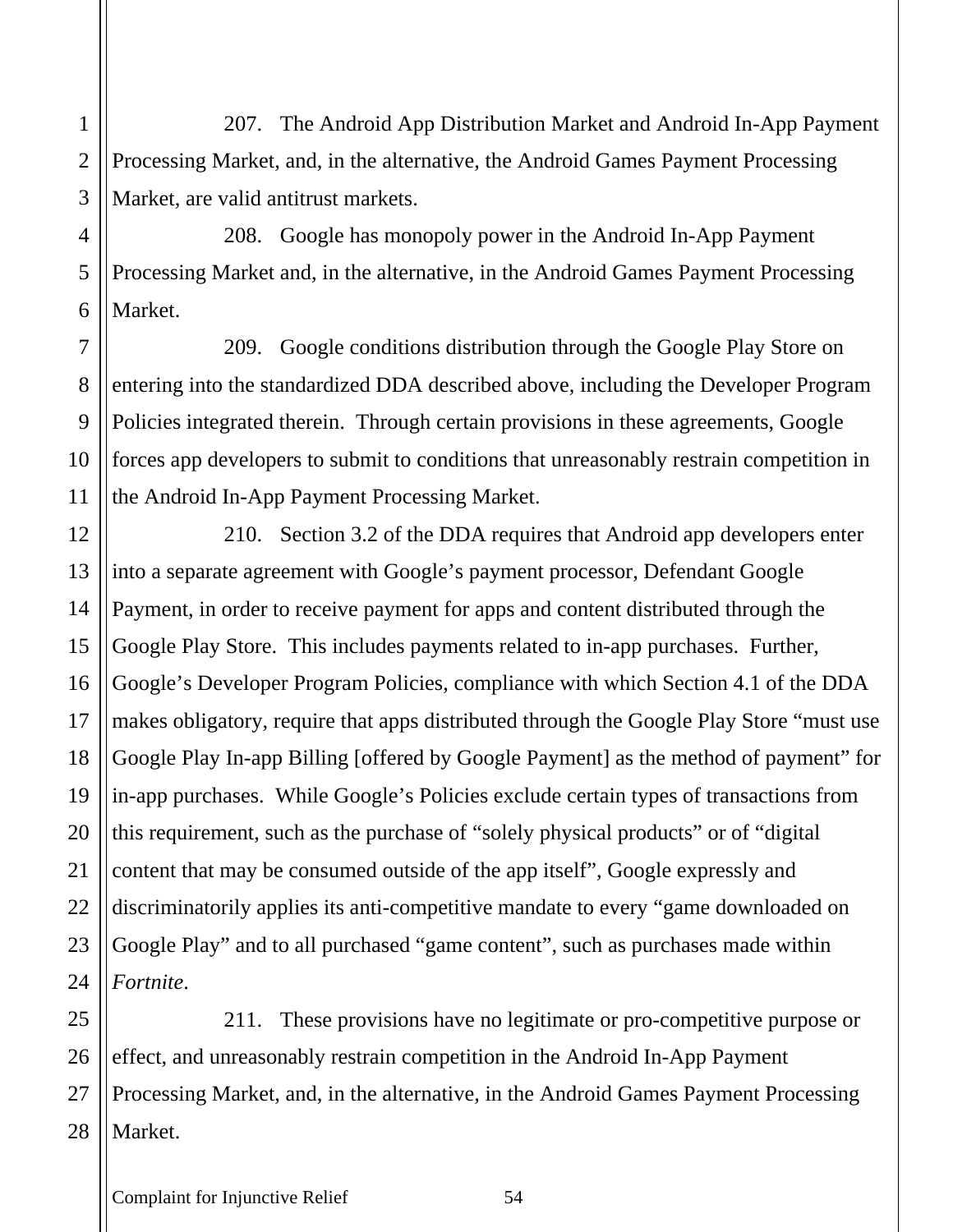212. Google's conduct and practices have substantial anti-competitive effects, including increased prices and costs, reduced innovation, poorer quality of customer service and lowered output.

213. Google's conduct harms Epic which, as a direct result of Google's anti-competitive conduct, has been unreasonably restricted in its ability to distribute and use its own in-app payment processor.

214. It is appropriate to bring this action under the Cartwright Act because many of the illegal agreements were made in California and purport to be governed by California law, many affected consumers reside in California, Google has its principal place of business in California and overt acts in furtherance of Google's anti-competitive scheme took place in California.

215. Epic has suffered and continues to suffer damages and irreparable injury, and such damages and injury will not abate until an injunction ending Google's anti-competitive conduct issues.

#### **COUNT 10: California Cartwright Act (Tying Google Play Store to Google Play Billing) (against all Defendants)**

216. Epic restates, re-alleges and incorporates by reference each of the allegations set forth in the rest of this Complaint as if fully set forth herein.

217. Google's acts and practices detailed above violate the Cartwright Act, Cal. Bus. & Prof. Code § 16700 *et seq.*, which prohibits, *inter alia*, the combination of resources by two or more persons to restrain trade or commerce, or to prevent market competition. *See* §§ 16720, 16726.

218. Under the Cartwright Act, a "combination" is formed when the anticompetitive conduct of a single firm coerces other market participants to involuntarily adhere to the anti-competitive scheme.

26 27 28 219. The Cartwright Act also makes it "unlawful for any person to lease or make a sale or contract for the sale of goods, merchandise, machinery, supplies, commodities for use within the State, or to fix a price charged therefor, or discount

1

2

3

4

5

6

7

8

9

10

11

12

13

14

15

16

17

18

19

20

21

22

23

24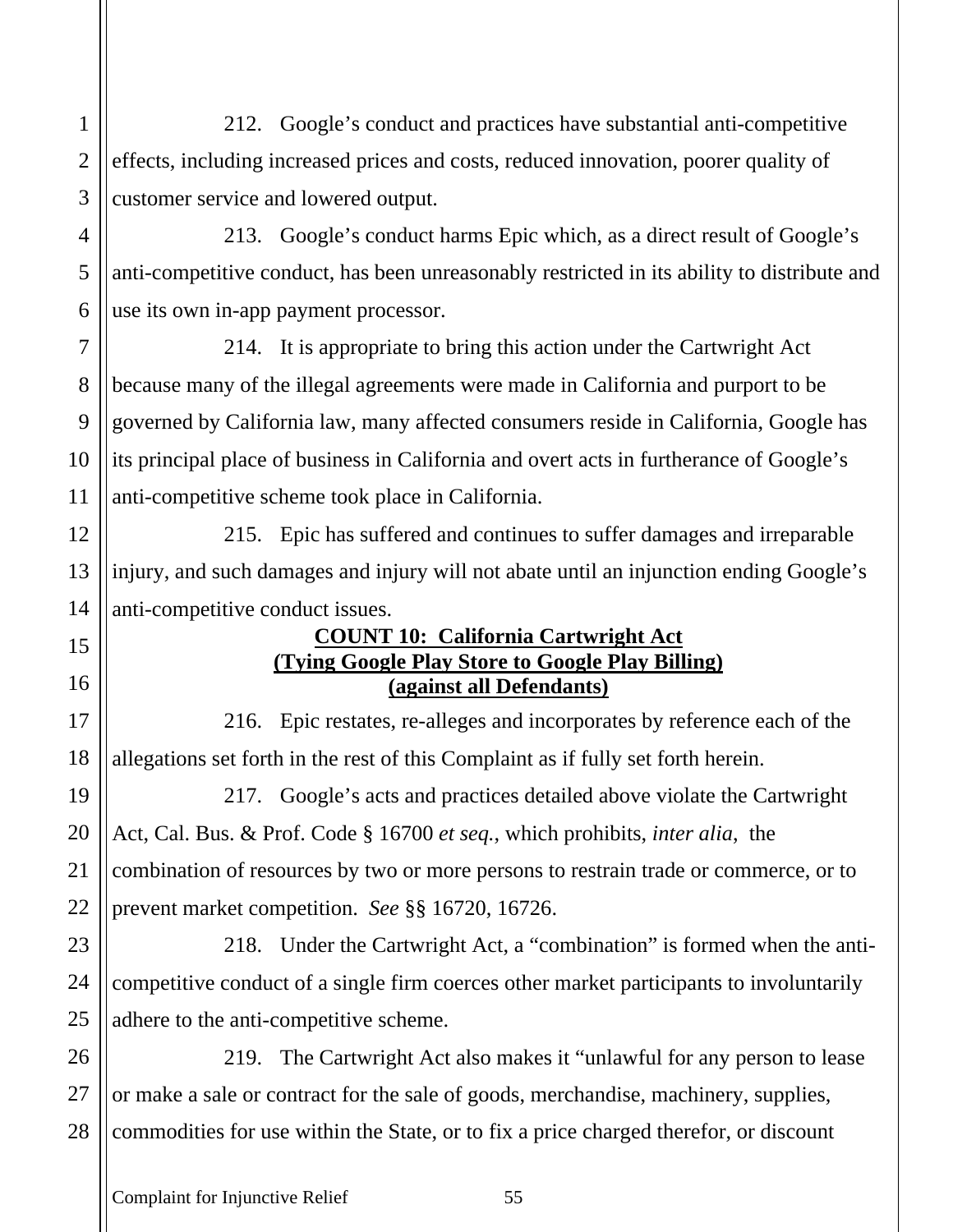from, or rebate upon, such price, on the condition, agreement or understanding that the lessee or purchaser thereof shall not use or deal in the goods, merchandise, machinery, supplies, commodities, or services of a competitor or competitors of the lessor or seller, where the effect of such lease, sale, or contract for sale or such condition, agreement or understanding may be to substantially lessen competition or tend to create a monopoly in any line of trade or commerce in any section of the State." § 16727.

220. As detailed above, Google has unlawfully tied its in-app payment processor, Google Play Billing, to the Google Play Store through its DDAs with app developers and its Developer Program Policies.

221. Google has sufficient economic power in the tying market, the Android App Distribution Market, to affect competition in the tied market, the Android In-App Payment Distribution Market. With Google Play Store installed on nearly all Android OS devices and over 90% of downloads on Android OS devices being performed by the Google Play Store, Google has overwhelming market power. Google's market power is further evidenced by its ability to extract supra-competitive taxes on the sale of apps through the Google Play Store.

222. The availability of the Google Play Store for app distribution is conditioned on the app developer accepting a second product, Google's in-app payment processing services. Google's foreclosure of alternative app distribution channels forces developers like Epic to use Google's in-app payment processing services, which Google has expressly made a condition of reaching Android users through its dominant Google Play Store.

223. The tying product, Android app distribution, is separate and distinct from the tied product, Android in-app payment processing, because app developers such as Epic have alternative in-app payment processing options and would prefer to choose among them independently of how an Android app is distributed. Google's unlawful tying arrangement thus ties two separate products that are in separate markets.

#### 28

1

2

3

4

5

6

7

8

9

10

11

12

13

14

15

16

17

18

19

20

21

22

23

24

25

26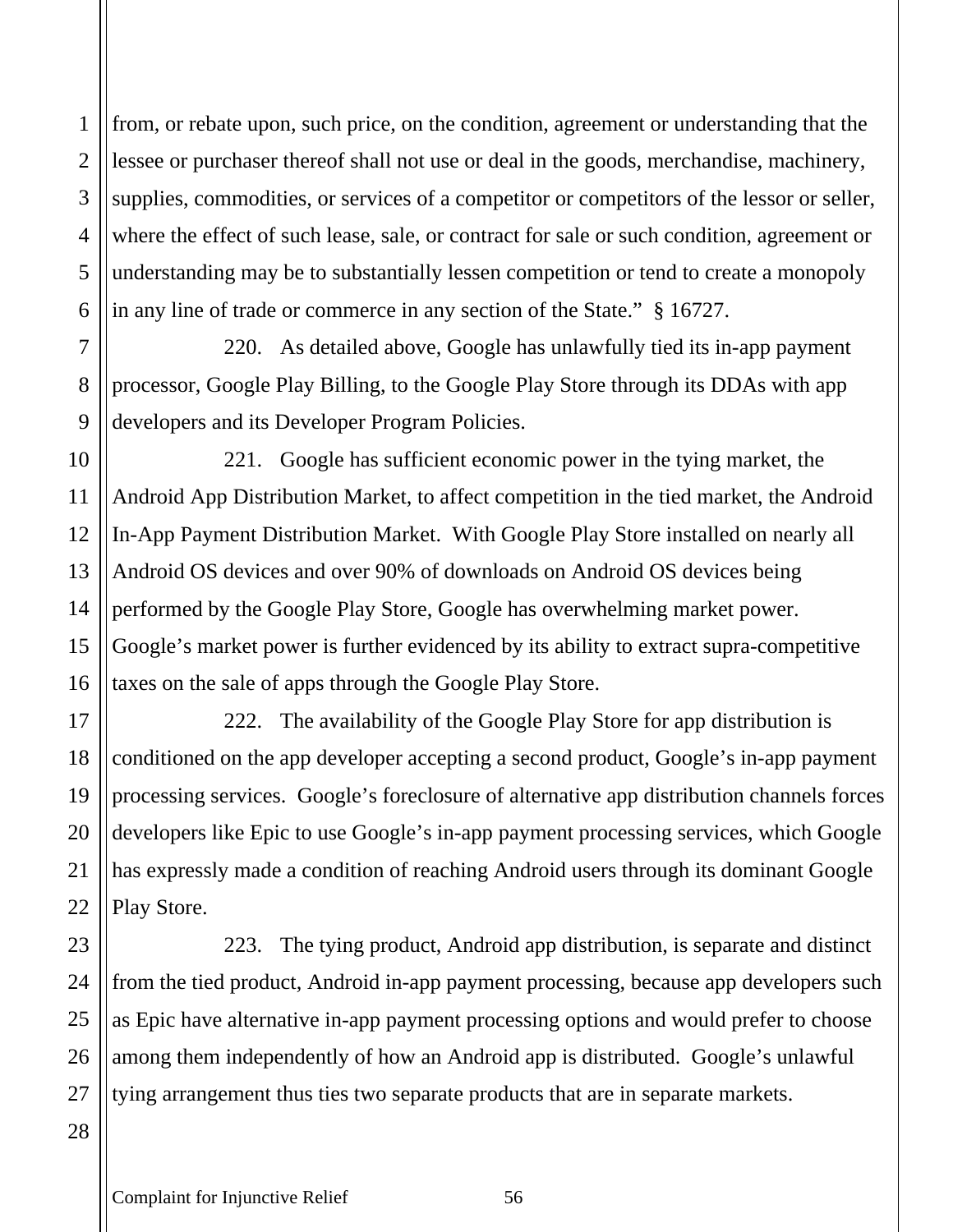224. Google's conduct forecloses competition in the Android In-App Payment Processing Market and, in the alternative, in the Android Games Payment Processing Market, affecting a substantial volume of commerce in these Markets.

225. Google has thus engaged in a *per se* illegal tying arrangement and the Court does not need to engage in a detailed assessment of the anti-competitive effects of Google's conduct or its purported justifications.

226. Even if Google's conduct does not form a *per se* illegal tie, an assessment of the tying arrangement would demonstrate that it is unreasonable under the Cartwright Act, and therefore, illegal.

227. Google's acts and practices detailed above unreasonably restrain competition in the Android In-App Payment Processing Market and, in the alternative, in the Android Games Payment Processing Market.

228. Google's conduct harms Epic which, as a direct result of Google's anti-competitive conduct, is paying a supra-competitive commission rate on in-app purchases processed through Google's payment processor and has forgone commission revenue it would be able to generate if its own in-app payment processor were not unreasonably restricted from the market.

229. As an app developer which consumes in-app payment processing services and as the developer of a competing in-app payment processing tool, Epic has been harmed by Defendants' anti-competitive conduct in a manner that the antitrust laws were intended to prevent.

230. It is appropriate to bring this action under the Cartwright Act because many of the illegal agreements were made in California and purport to be governed by California law, many affected consumers reside in California, Google has its principal place of business in California, and overt acts in furtherance of Google's anti-competitive scheme took place in California.

1

2

3

4

5

6

7

8

9

10

11

12

13

14

15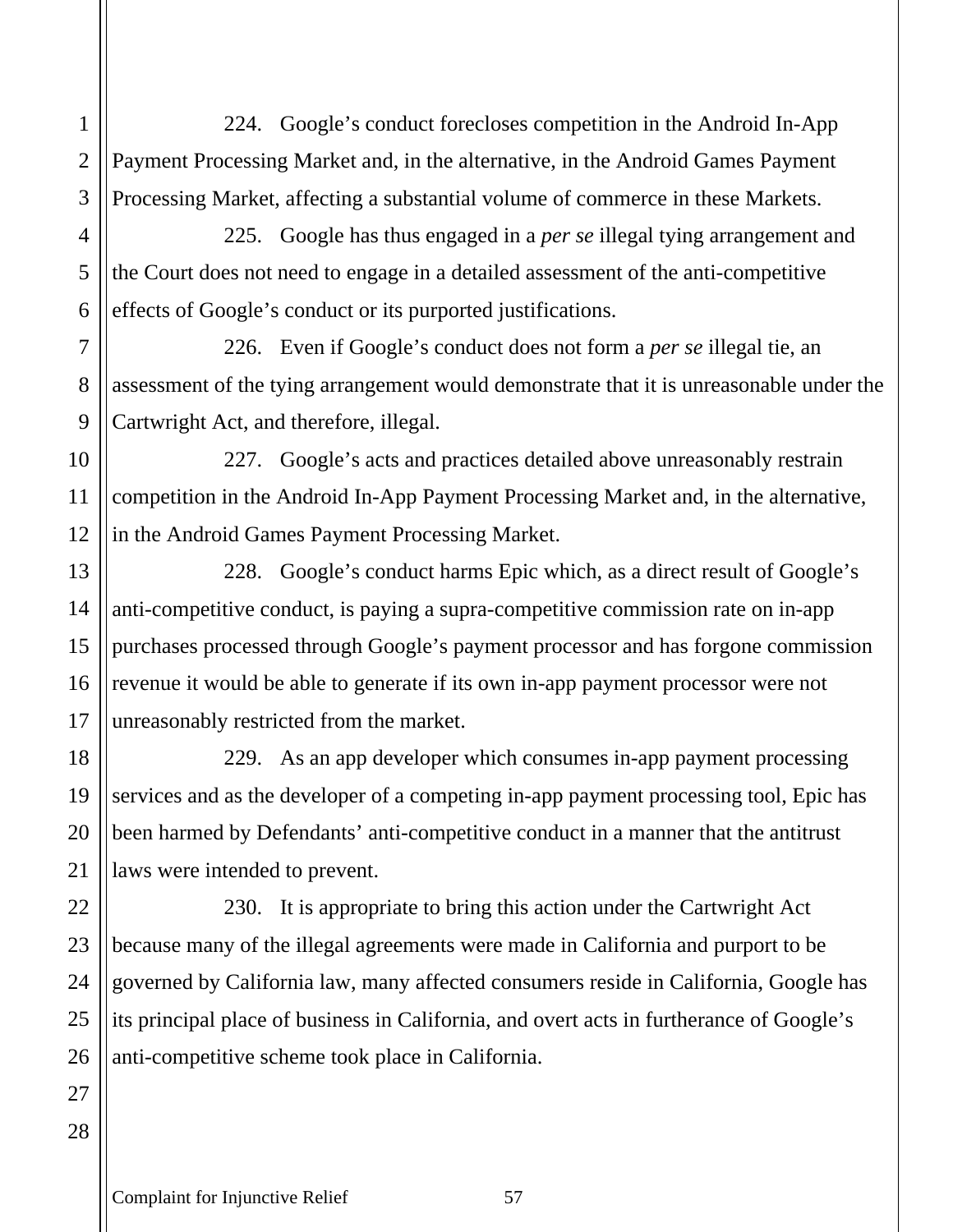231. Epic has suffered and continues to suffer damages and irreparable injury, and such damages and injury will not abate until an injunction ending Google's anti-competitive conduct issues.

#### **COUNT 11: California Unfair Competition Law (against all Defendants)**

232. Epic restates, re-alleges and incorporates by reference each of the allegations set forth in the rest of this Complaint as if fully set forth herein.

233. Google's conduct, as described above, violates California's Unfair Competition Law, Cal. Bus. & Prof. Code §§ 17200, *et seq.*, which prohibits any unlawful, unfair or fraudulent business act or practice.

234. Epic has standing to bring this claim because it has suffered injury in fact and lost money as a result of Google's unfair competition. Specifically, it develops and distributes apps for the Android mobile platform, and has developed and distributes a processor for in-app purchases, and Google's conduct has unreasonably restricted Epic's ability to fairly compete in the relevant markets with these products.

235. Google's conduct violates the Sherman Act and the Cartwright Act, and thus constitutes unlawful conduct under § 17200.

236. Google's conduct is also "unfair" within the meaning of the Unfair Competition Law.

237. Google's conduct harms Epic which, as a direct result of Google's anti-competitive conduct, is unreasonably prevented from freely distributing mobile apps or its in-app payment processing tool, and forfeits a higher commission rate on the in-app purchases than it would pay absent Google's conduct.

1

2

3

4

5

6

7

8

9

10

11

12

13

14

15

16

17

18

19

20

21

22

23

24

25

26

27

28

238. Epic seeks injunctive relief under the Unfair Competition Law.

Complaint for Injunctive Relief 58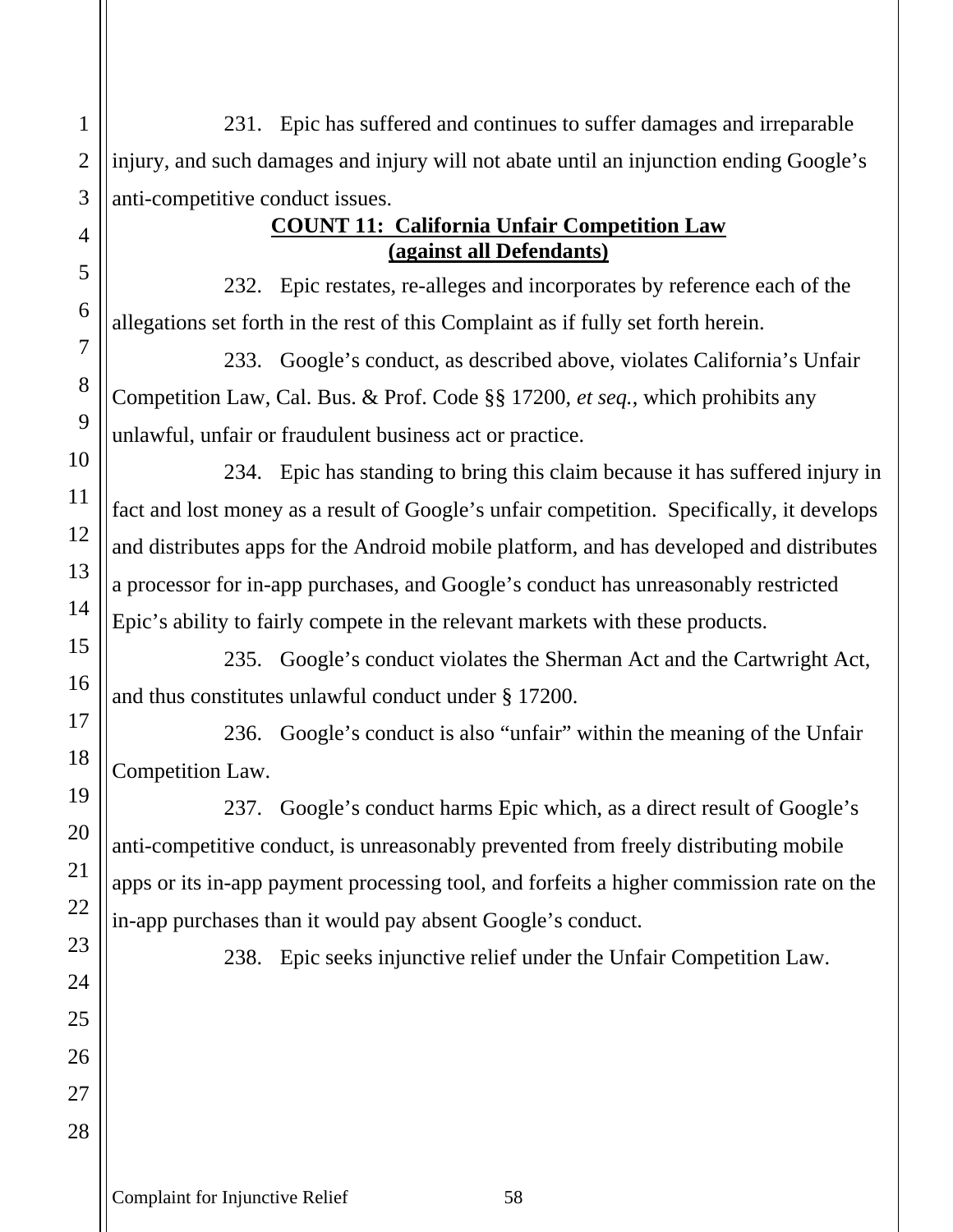| $\mathbf{1}$   |                                                                             | <b>PRAYER FOR RELIEF</b>                                                    |  |
|----------------|-----------------------------------------------------------------------------|-----------------------------------------------------------------------------|--|
| $\overline{2}$ | WHEREFORE, Plaintiff respectfully requests that the Court enter judgment in |                                                                             |  |
| 3              |                                                                             | favor of Epic and against Defendants:                                       |  |
| 4              | A.                                                                          | Issuing an injunction prohibiting Google's anti-competitive and unfair      |  |
| 5              |                                                                             | conduct and mandating that Google take all necessary steps to cease such    |  |
| 6              |                                                                             | conduct and to restore competition;                                         |  |
| 7              | <b>B.</b>                                                                   | Awarding a declaration that the contractual restraints complained of herein |  |
| 8              |                                                                             | are unlawful and unenforceable;                                             |  |
| 9              | C.                                                                          | Awarding any other equitable relief necessary to prevent and remedy         |  |
| 10             |                                                                             | Google's anti-competitive conduct; and                                      |  |
| 11             | D.                                                                          | Granting such other and further relief as the Court deems just and proper.  |  |
| 12             |                                                                             |                                                                             |  |
| 13             |                                                                             |                                                                             |  |
| 14             |                                                                             |                                                                             |  |
| 15             |                                                                             |                                                                             |  |
| 16             |                                                                             |                                                                             |  |
| 17             |                                                                             |                                                                             |  |
| 18             |                                                                             |                                                                             |  |
| 19             |                                                                             |                                                                             |  |
| 20             |                                                                             |                                                                             |  |
| 21             |                                                                             |                                                                             |  |
| 22             |                                                                             |                                                                             |  |
| 23             |                                                                             |                                                                             |  |
| 24             |                                                                             |                                                                             |  |
| 25             |                                                                             |                                                                             |  |
| 26             |                                                                             |                                                                             |  |
| 27             |                                                                             |                                                                             |  |
| 28             |                                                                             |                                                                             |  |
|                |                                                                             |                                                                             |  |